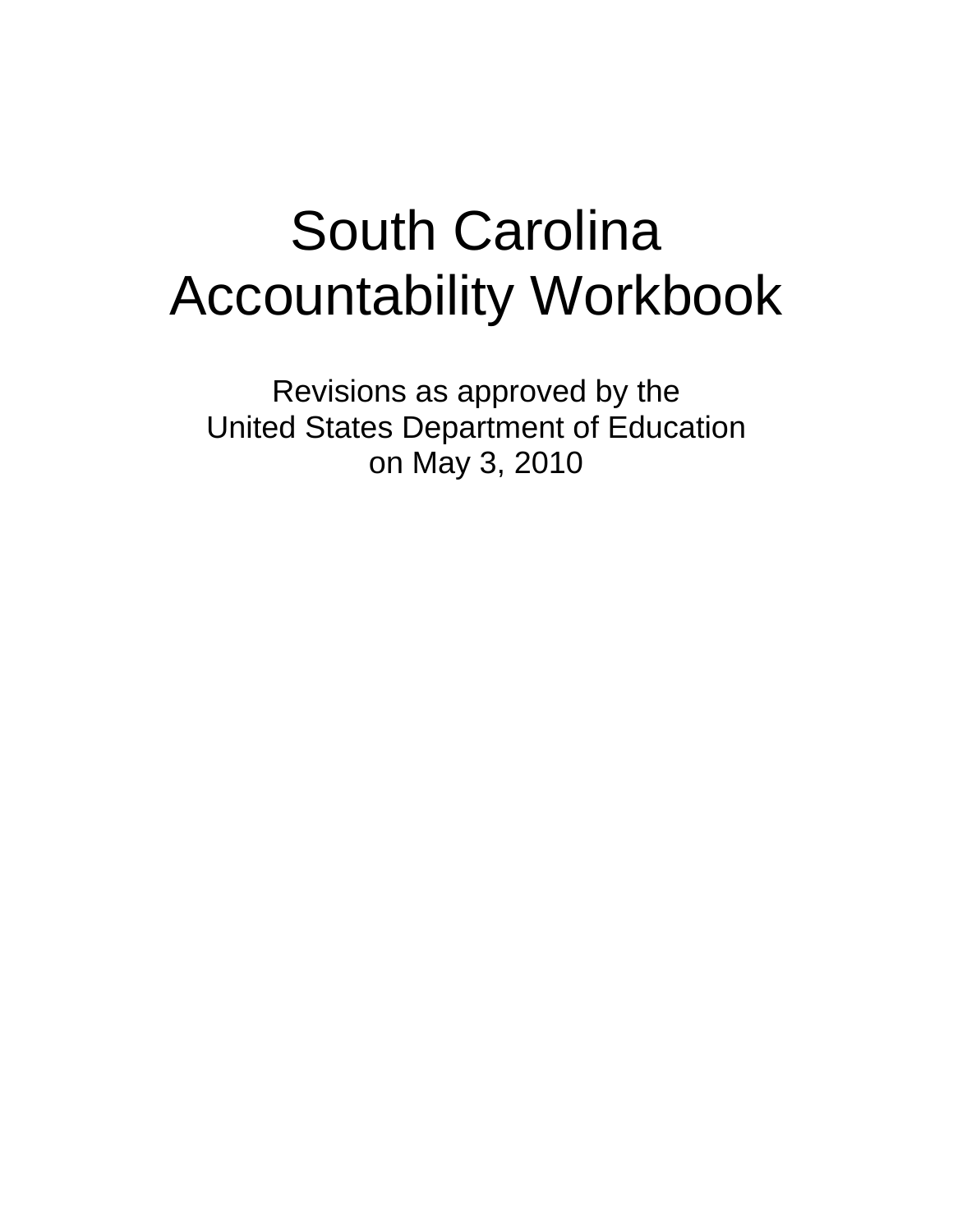## **Consolidated State Application Accountability Workbook**

**for State Grants under Title IX, Part C, Section 9302 of the Elementary and Secondary Education Act (Public Law 107-110)** 

**As Approved May 22, 2003**



**U. S. Department of Education Office of Elementary and Secondary Education Washington, D.C. 20202**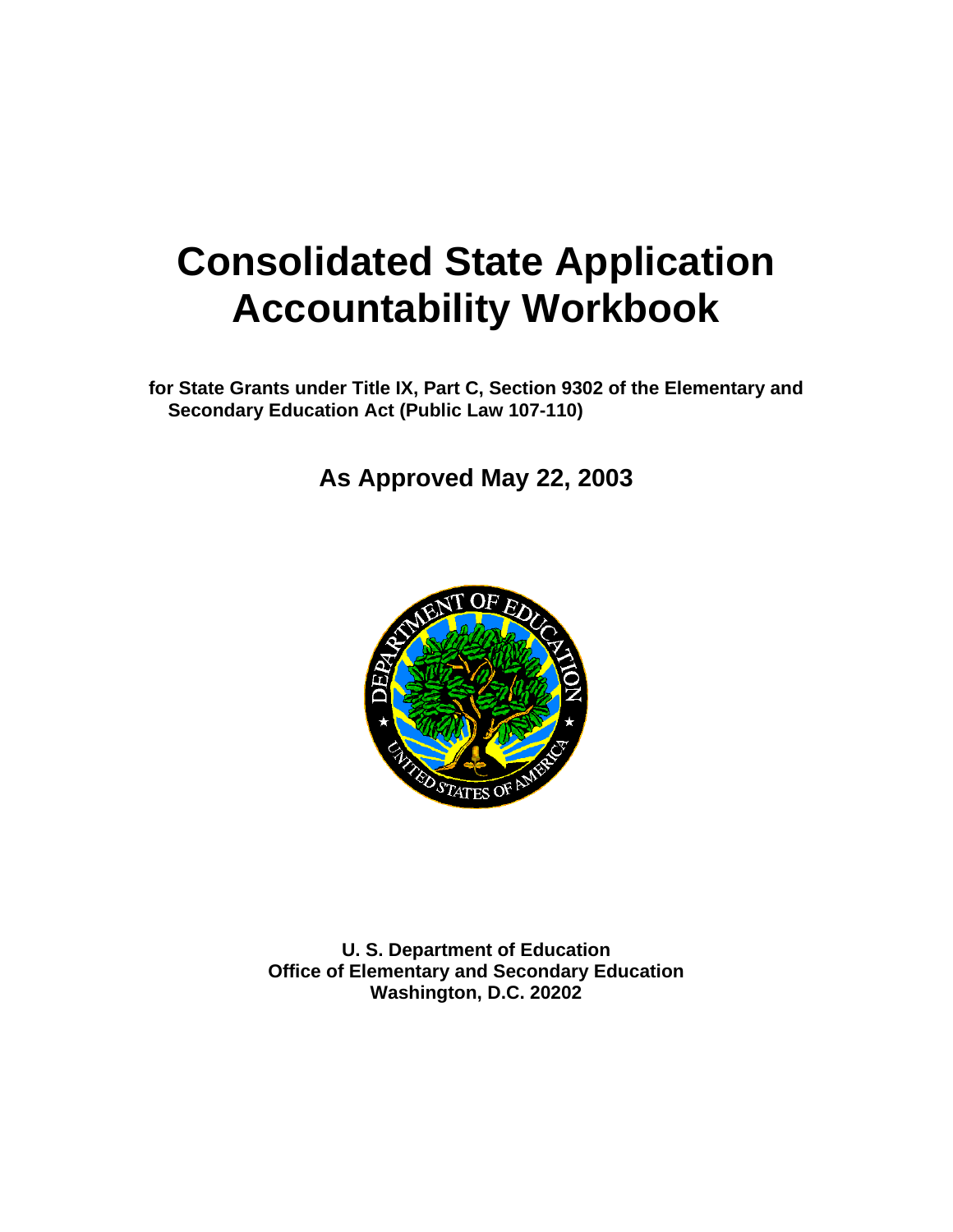#### **Summary of Implementation Status for Required Elements of State Accountability Systems**

| <b>Status</b><br><b>State Accountability System Element</b> |                                      |                                                                                                                                          |  |  |
|-------------------------------------------------------------|--------------------------------------|------------------------------------------------------------------------------------------------------------------------------------------|--|--|
|                                                             |                                      | Principle 1: All Schools                                                                                                                 |  |  |
| F                                                           | 1.1                                  | Accountability system includes all schools and districts in the state.                                                                   |  |  |
| F                                                           | 1.2                                  | Accountability system holds all schools to the same criteria.                                                                            |  |  |
| F                                                           | *1.3                                 | Accountability system incorporates the academic achievement standards.                                                                   |  |  |
| F                                                           | 1.4                                  | Accountability system provides information in a timely manner.                                                                           |  |  |
| F                                                           | 1.5                                  | Accountability system includes report cards.                                                                                             |  |  |
| F                                                           | 1.6                                  | Accountability system includes rewards and sanctions.                                                                                    |  |  |
|                                                             |                                      |                                                                                                                                          |  |  |
|                                                             |                                      | Principle 2: All Students                                                                                                                |  |  |
| F                                                           | 2.1                                  | The accountability system includes all students                                                                                          |  |  |
| F                                                           | 2.2                                  | The accountability system has a consistent definition of full academic year.                                                             |  |  |
| F                                                           | 2.3                                  | The accountability system properly includes mobile students.                                                                             |  |  |
|                                                             |                                      |                                                                                                                                          |  |  |
|                                                             |                                      | <b>Principle 3: Method of AYP Determinations</b>                                                                                         |  |  |
| F                                                           | 3.1                                  | Accountability system expects all student subgroups, public schools, and LEAs to reach<br>proficiency by 2013-14.                        |  |  |
| F                                                           | 3.2                                  | Accountability system has a method for determining whether student subgroups, public<br>schools, and LEAs made adequate yearly progress. |  |  |
| F                                                           | $*3.2a$                              | Accountability system establishes a starting point.                                                                                      |  |  |
| F                                                           | 3.2 <sub>b</sub>                     | Accountability system establishes statewide annual measurable objectives.                                                                |  |  |
| F                                                           | 3.2 <sub>c</sub>                     | Accountability system establishes intermediate goals.                                                                                    |  |  |
|                                                             | <b>Principle 4: Annual Decisions</b> |                                                                                                                                          |  |  |
| F                                                           | 4.1                                  | The accountability system determines annually the progress of schools and districts.                                                     |  |  |

#### **STATUS Legend:**

**F** – Final state policy **P** – Proposed policy, awaiting State approval **W** – Working to formulate policy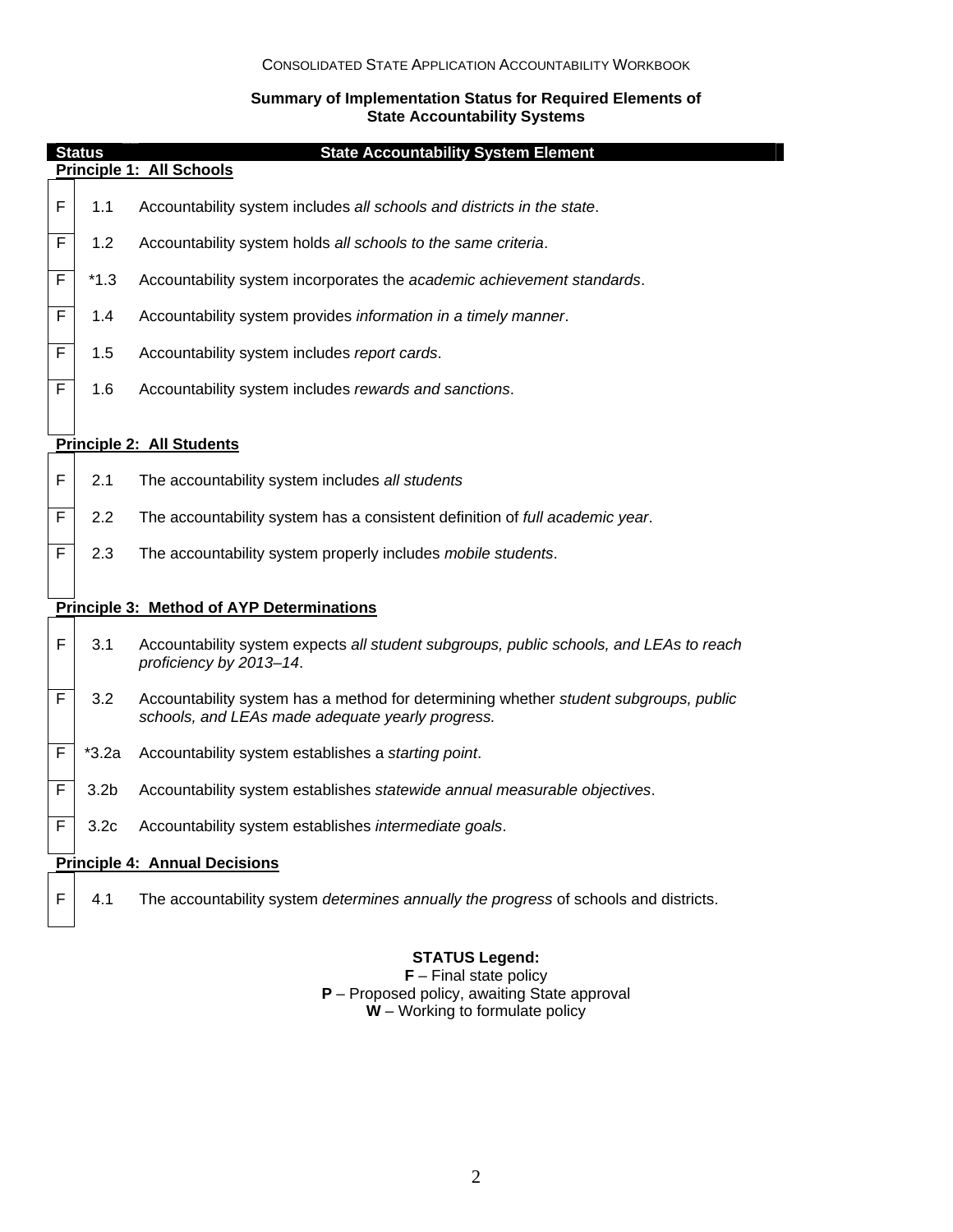|              | * W status reflects high school timeline waiver in Critical Elements 1.3 and 3.2a.<br><b>Principle 5: Subgroup Accountability</b> |                                                                                                                                                                                                                                        |  |  |  |
|--------------|-----------------------------------------------------------------------------------------------------------------------------------|----------------------------------------------------------------------------------------------------------------------------------------------------------------------------------------------------------------------------------------|--|--|--|
| F            | 5.1                                                                                                                               | The accountability system includes all the required student subgroups.                                                                                                                                                                 |  |  |  |
| F            | 5.2                                                                                                                               | The accountability system holds schools and LEAs accountable for the progress of student<br>subgroups.                                                                                                                                 |  |  |  |
| F            | 5.3                                                                                                                               | The accountability system includes students with disabilities.                                                                                                                                                                         |  |  |  |
| F            | 5.4                                                                                                                               | The accountability system includes limited English proficient students.                                                                                                                                                                |  |  |  |
| F            | 5.5                                                                                                                               | The State has determined the minimum number of students sufficient to yield statistically<br>reliable information for each purpose for which disaggregated data are used.                                                              |  |  |  |
| F            | 5.6                                                                                                                               | The State has strategies to protect the privacy of individual students in reporting<br>achievement results and in determining whether schools and LEAs are making adequate<br>yearly progress on the basis of disaggregated subgroups. |  |  |  |
|              |                                                                                                                                   | <b>Principle 6: Based on Academic Assessments</b>                                                                                                                                                                                      |  |  |  |
| F            | 6.1                                                                                                                               | Accountability system is based primarily on academic assessments.                                                                                                                                                                      |  |  |  |
|              |                                                                                                                                   | <b>Principle 7: Additional Indicators</b>                                                                                                                                                                                              |  |  |  |
| F            | 7.1                                                                                                                               | Accountability system includes graduation rate for high schools.                                                                                                                                                                       |  |  |  |
| F            | 7.2                                                                                                                               | Accountability system includes an additional academic indicator for elementary and middle<br>schools.                                                                                                                                  |  |  |  |
| F            | 7.3                                                                                                                               | Additional indicators are valid and reliable.                                                                                                                                                                                          |  |  |  |
|              |                                                                                                                                   | <b>Principle 8: Separate Decisions for reading/Language Arts and Mathematics</b>                                                                                                                                                       |  |  |  |
| $\mathsf{F}$ | 8.1                                                                                                                               | Accountability system holds students, schools and districts separately accountable for<br>reading/language arts and mathematics.                                                                                                       |  |  |  |
|              |                                                                                                                                   | Principle 9: System Validity and Reliability                                                                                                                                                                                           |  |  |  |
| F            | 9.1                                                                                                                               | Accountability system produces reliable decisions.                                                                                                                                                                                     |  |  |  |
| F            | 9.2                                                                                                                               | Accountability system produces valid decisions.                                                                                                                                                                                        |  |  |  |
| F            | 9.3                                                                                                                               | State has a plan for addressing changes in assessment and student population.                                                                                                                                                          |  |  |  |
|              | <b>Principle 10: Participation Rate</b>                                                                                           |                                                                                                                                                                                                                                        |  |  |  |
| F            | 10.1                                                                                                                              | Accountability system has a means for calculating the rate of participation in the statewide<br>assessment.                                                                                                                            |  |  |  |
| F            | 10.2                                                                                                                              | Accountability system has a means for applying the 95% assessment criteria to student<br>subgroups and small schools.                                                                                                                  |  |  |  |
|              | <b>STATUS Legend:</b><br>$F$ – Final policy                                                                                       |                                                                                                                                                                                                                                        |  |  |  |
|              |                                                                                                                                   | P - Proposed Policy, awaiting State approval                                                                                                                                                                                           |  |  |  |

**W**– Working to formulate policy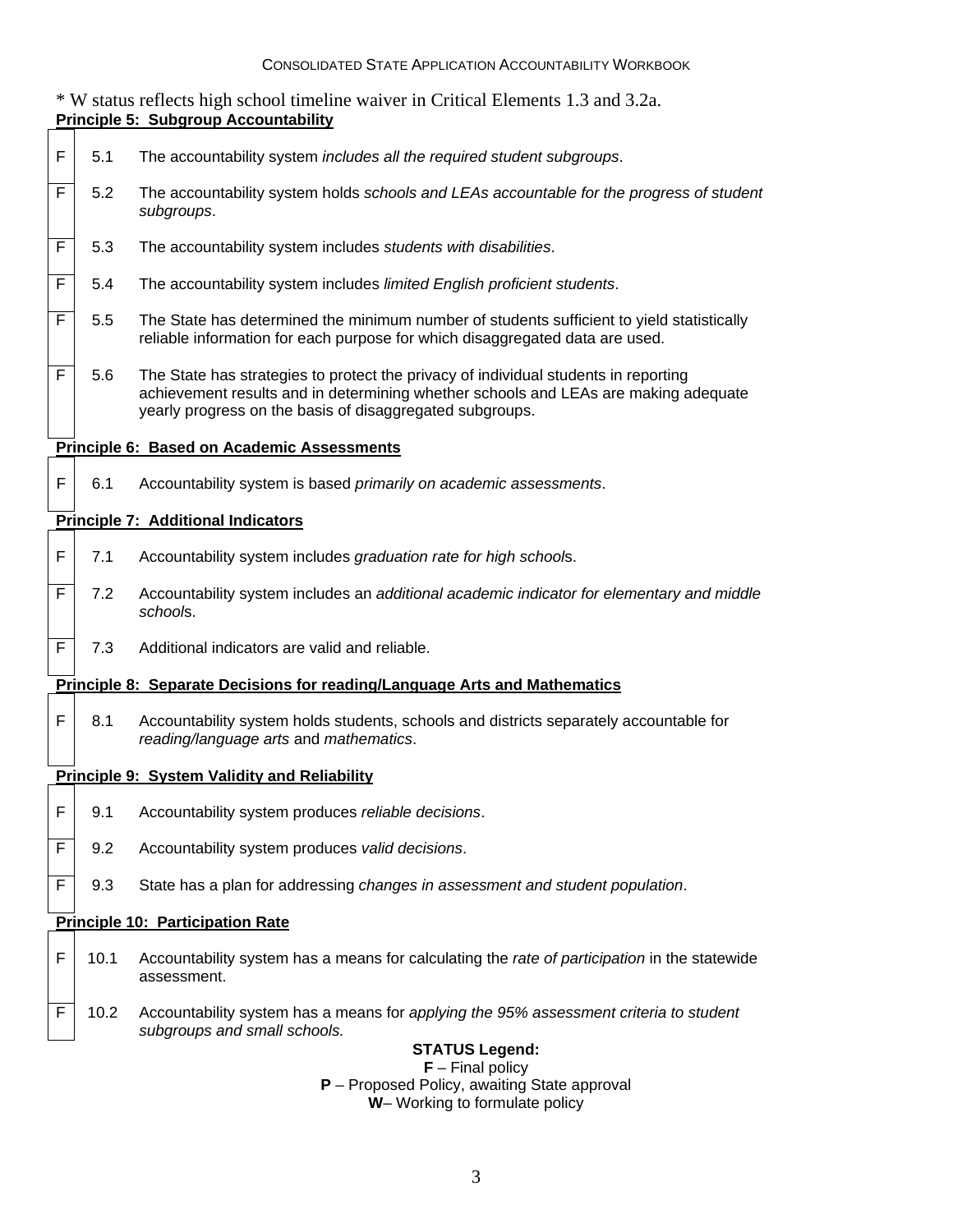## **PART II: State Response and Activities for Meeting State Accountability System Requirements**

#### **Instructions**

In Part II of this Workbook, states are to provide detailed information for each of the critical elements required for state accountability systems. States should answer the questions asked about each of the critical elements in the state's accountability system. States that do not have final approval for any of these elements or that have not finalized a decision on these elements by January 31, 2003, should, when completing this section of the Workbook, indicate the status of each element that is not yet official state policy and provide the anticipated date by which the proposed policy will become effective. In each of these cases, states must include a timeline of steps to complete to ensure that such elements are in place by May 1, 2003, and implemented during the 2002–03 school year. By no later than May 1, 2003, states must submit to the Department final information for all sections of the Consolidated State Application Accountability Workbook.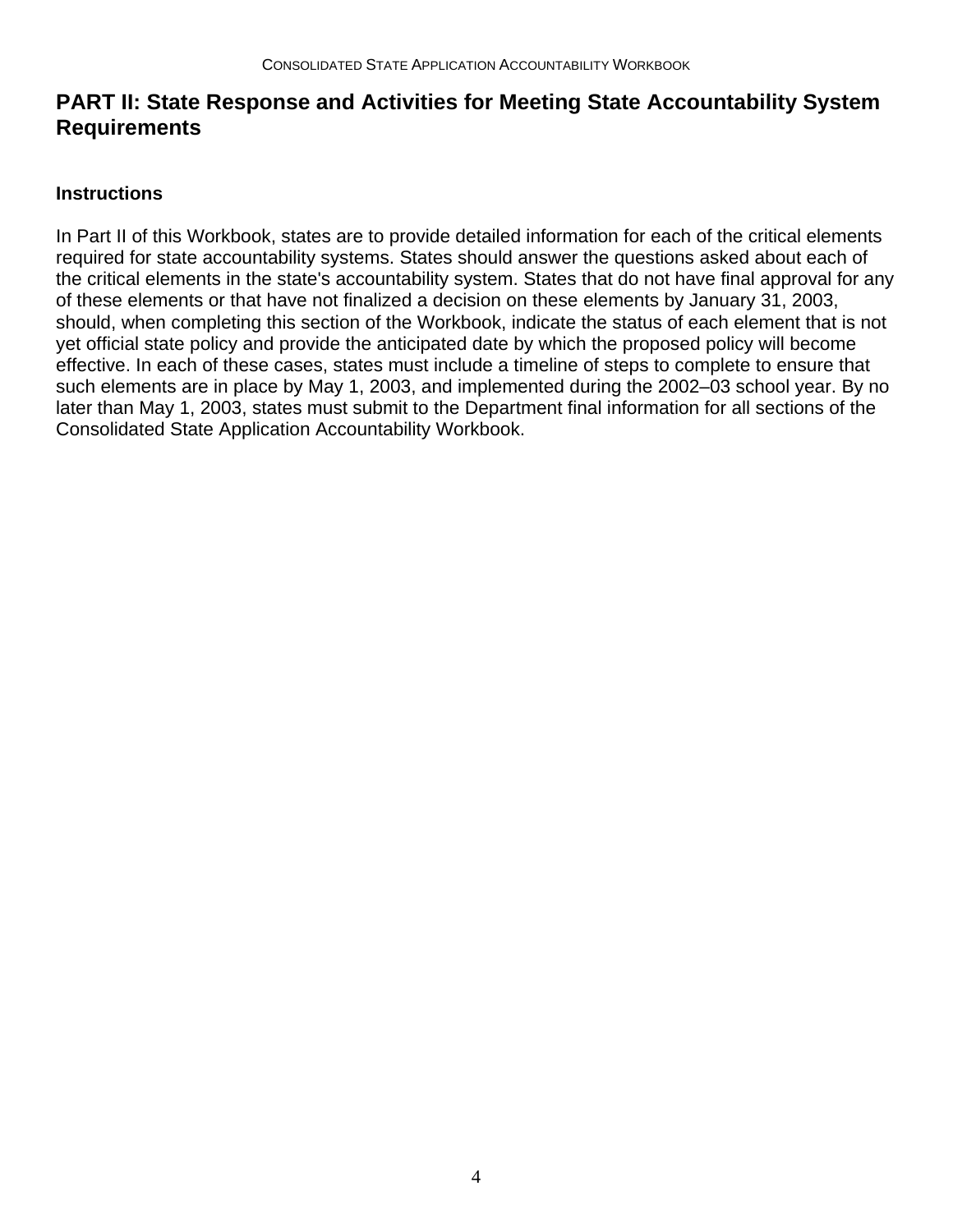#### **PRINCIPLE 1. A single statewide Accountability System applied to all public schools and LEAs.**

| <b>CRITICAL ELEMENT</b>                                                                                 | <b>EXAMPLES FOR</b><br><b>MEETING STATUTORY</b><br><b>REQUIREMENTS</b>                                                                                                                                                                                                                                                                                                                                                                                                                                                                                                                                                                                                                              | <b>EXAMPLES OF</b><br><b>NOT MEETING REQUIREMENTS</b>                                                                                                                                                                   |  |
|---------------------------------------------------------------------------------------------------------|-----------------------------------------------------------------------------------------------------------------------------------------------------------------------------------------------------------------------------------------------------------------------------------------------------------------------------------------------------------------------------------------------------------------------------------------------------------------------------------------------------------------------------------------------------------------------------------------------------------------------------------------------------------------------------------------------------|-------------------------------------------------------------------------------------------------------------------------------------------------------------------------------------------------------------------------|--|
| 1.1 How does the State<br>Accountability System include<br>every public school and LEA<br>in the State? | Every public school and LEA is<br>required to make adequate yearly<br>progress and is included in the State<br>Accountability System.<br>State has a definition of "public<br>school" and "LEA" for AYP<br>accountability purposes.<br>• The State Accountability<br>System produces AYP<br>decisions for all public schools,<br>including public schools with<br>variant grade configurations<br>(e.g., K-12), public schools<br>that serve special populations<br>(e.g., alternative public<br>schools, juvenile institutions,<br>state public schools for the<br>blind) and public charter<br>schools. It also holds<br>accountable public schools<br>with no grades assessed (e.g.,<br>$K-2$ ). | A public school or LEA is not required to<br>make adequate yearly progress and is<br>not included in the State Accountability<br>System.<br>State policy systematically excludes<br>certain public schools and/or LEAs. |  |
| STATE RESPONSE AND STATE ACTIVITIES FOR MEETING REQUIREMENTS                                            |                                                                                                                                                                                                                                                                                                                                                                                                                                                                                                                                                                                                                                                                                                     |                                                                                                                                                                                                                         |  |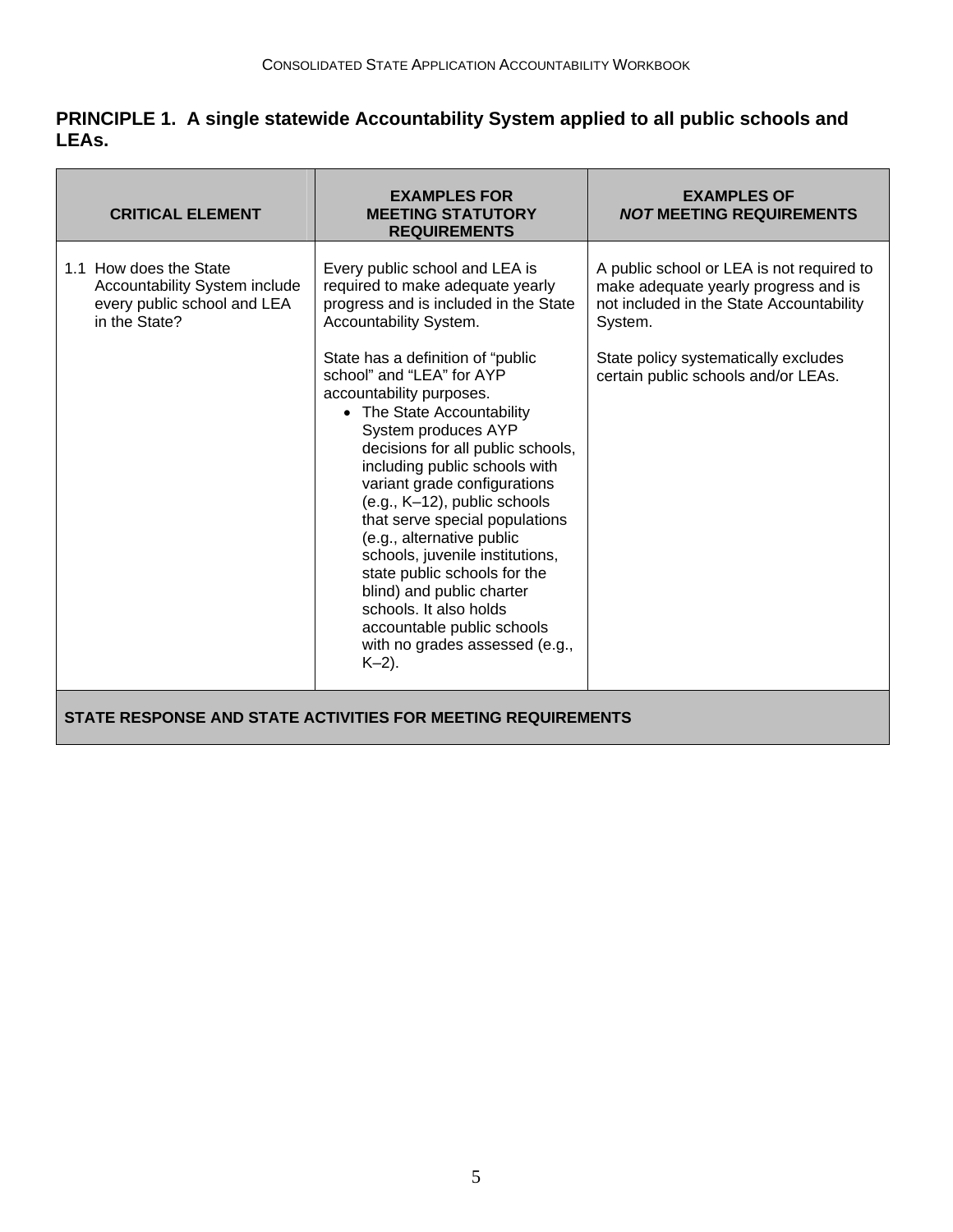Every public school and school district was required to make adequate yearly progress beginning with the 2002–03 school year and was included in the State Accountability System.

This is documented in the June 2002–03 Accountability Manual, Section II, Identification of School/Program Units for Report Cards, published by the Education Oversight Committee which cites:

Report cards are to be issued for each school or district to include the following:

- Each school or district organizational unit assigned a Basic Educational Data System (BEDS) code by the State Department of Education unless requested by the district;
- Each special school operating under the auspices of the State of South Carolina including those operated by the Department of Juvenile Justice; the Felton Laboratory School at South Carolina State University; the Governor's School for the Arts and Humanities; the Governor's School for Science and Mathematics; the John de la Howe School; the Palmetto Unified School District; the South Carolina School for the Deaf and the Blind; and the Will Lou Gray Opportunity School.

All school districts and schools, including those with variant grade configurations and alternative schools operating as separate schools according to BEDS codes, will be required to make adequate yearly progress (AYP). A student in an alternative school or multi-school special education program, for accountability purposes, is included in the school that maintains membership for the student. This school may be the sending school or if the receiving school or program has individual school status, the school will be given the AYP status for the students who attend even if they come from multiple settings. Our state treats charter schools as regular public schools, not as individual local educational agencies, thereby holding them to AYP as any other school. Public schools that serve special populations will also be held accountable.

For the primary schools comprised of any combination of grades K–2 where no grade is assessed, the AYP school improvement status of the primary school will be based on the third-grade English language arts and mathematics results of the students previously enrolled in the feeder primary school's highest grade (for a full academic year), tracking these students only to the school(s) in the same district in which the primary school feeds.

The South Carolina School for the Deaf and Blind is included under the State Accountability System. The State assures that the adequate yearly progress measure will be applied on an annual basis to all public schools, including the School for the Deaf and Blind.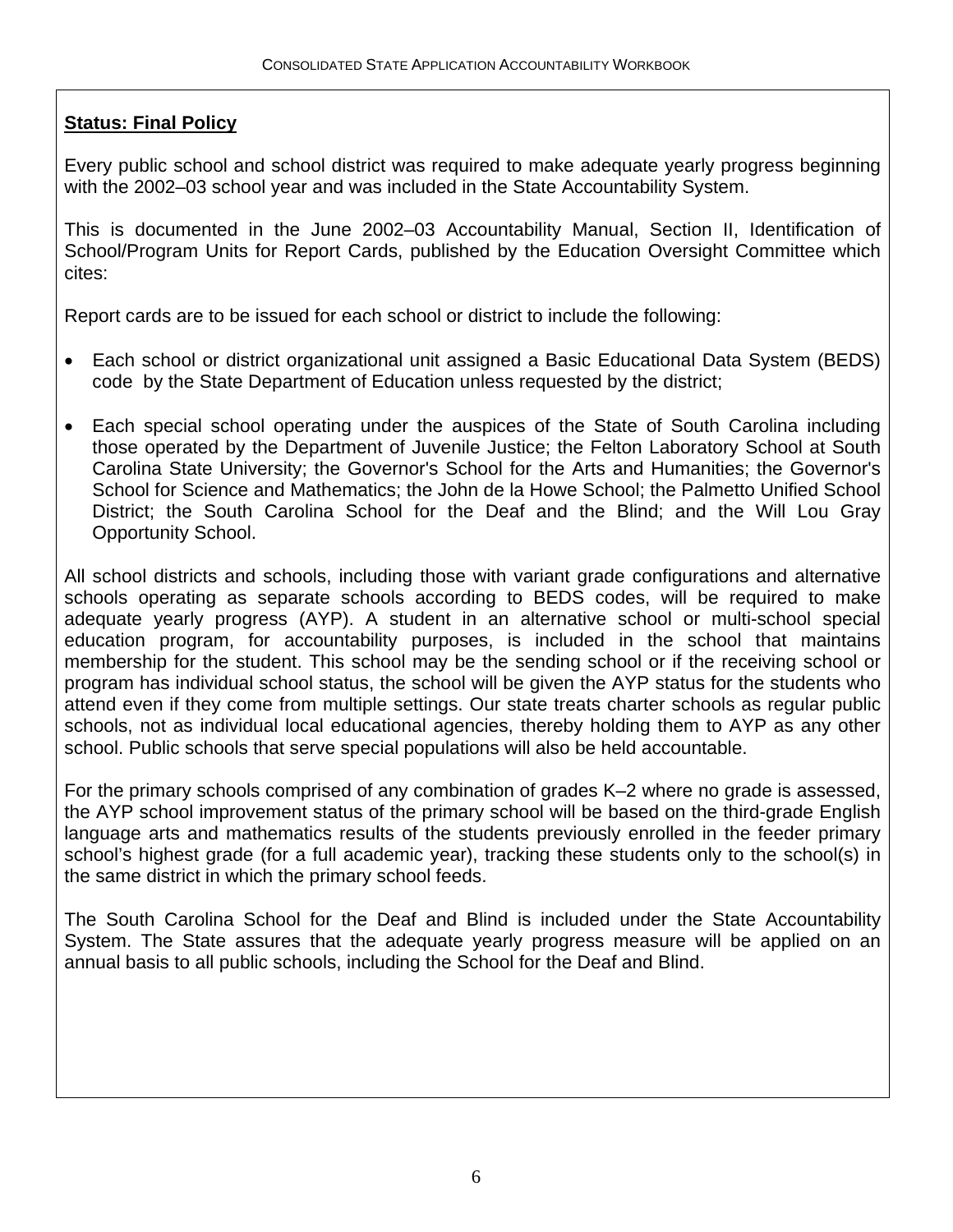| <b>CRITICAL ELEMENT</b>                                                                                      | <b>EXAMPLES FOR</b><br><b>MEETING STATUTORY</b><br><b>REQUIREMENTS</b>                                                                                                                                                            | <b>EXAMPLES OF</b><br><b>NOT MEETING REQUIREMENTS</b>                                                                                |
|--------------------------------------------------------------------------------------------------------------|-----------------------------------------------------------------------------------------------------------------------------------------------------------------------------------------------------------------------------------|--------------------------------------------------------------------------------------------------------------------------------------|
| 1.2 How are all public schools and<br>LEAs held to the same criteria<br>when making an AYP<br>determination? | All public schools and LEAs are<br>systematically judged on the basis<br>of the same criteria when making<br>an AYP determination.<br>If applicable, the AYP definition is<br>integrated into the State<br>Accountability System. | Some public schools and LEAs are<br>systematically judged on the basis of<br>alternate criteria when making an AYP<br>determination. |
|                                                                                                              |                                                                                                                                                                                                                                   |                                                                                                                                      |

#### **STATE RESPONSE AND STATE ACTIVITIES FOR MEETING REQUIREMENTS**

#### **Status: Final Policy**

The AYP definition will be integrated into the State Accountability System through a joint agreement between the South Carolina Department of Education (SCDE) and the Education Oversight Committee. This will allow all public schools and school districts, as stated in Critical Element 1.1, to be judged systematically on the basis of the same criteria when making an AYP determination.

A reconstituted school is defined as

- two or more existing schools combining to form a new school,
- one school splitting into two or more schools,
- one school experiencing an increase or decrease in enrollment due to a community event such as an industry closing or opening, or
- one school experiencing a change in enrollment due to the rezoning of the school attendance area.

New schools and reconstituted schools will be included in the AYP reporting process and will be held to the annual objective of AYP at the conclusion of their first full year of operation. A reconstituted Title I school will not be held to school improvement if the reconstitution (as defined above) results in a new student body of 50 percent or more (as determined by a comparison of the 135-day ADM one year to the 11<sup>th</sup> day count the following year). When the reconstitution (as defined above) does not result in a new student body of 50 percent or more (as determined by the  $11<sup>th</sup>$  day count), the Title I school will be held to school improvement, taking on the status of the school where the highest percentage of students were enrolled.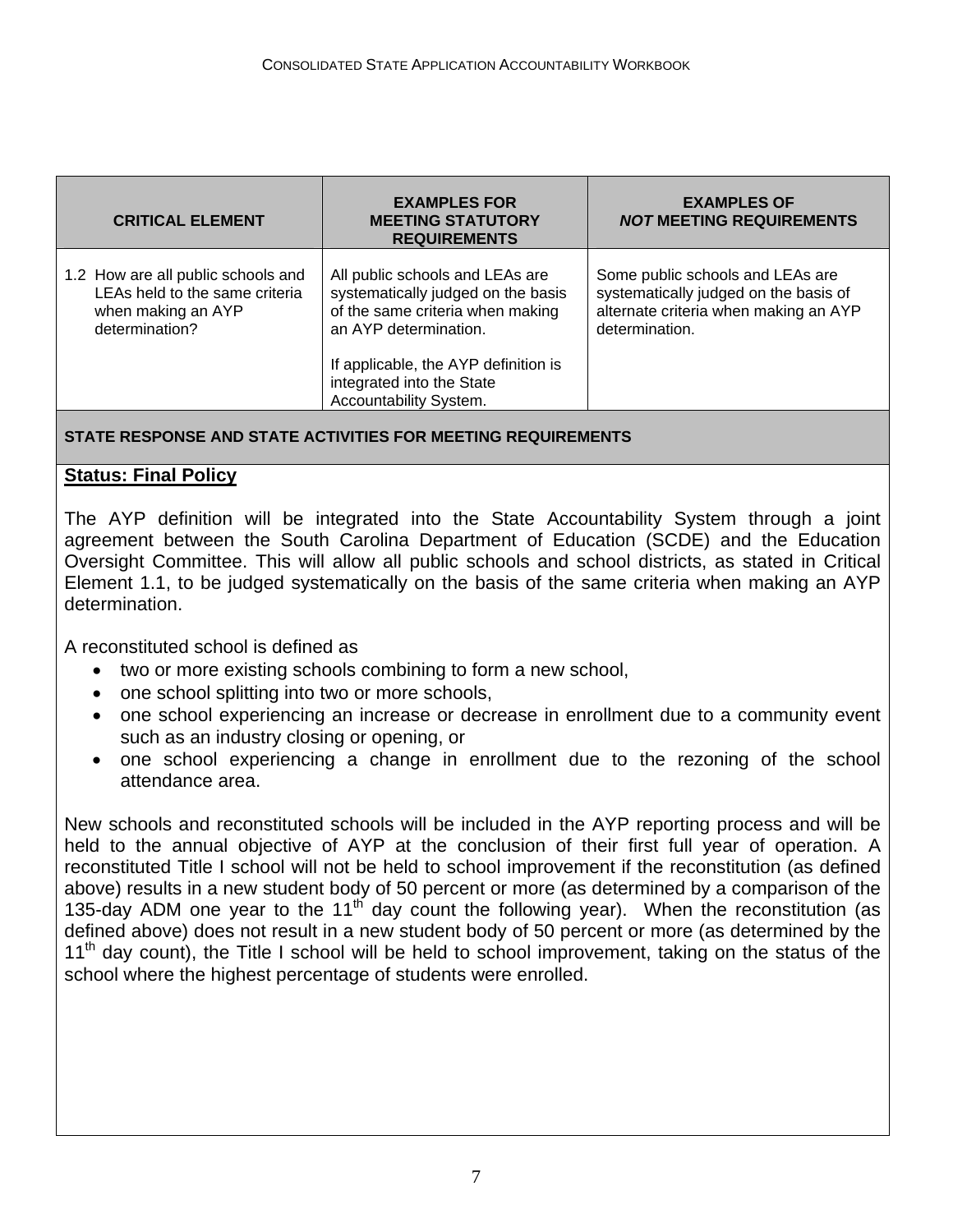| <b>CRITICAL ELEMENT</b>                                                                                                                                                   | <b>EXAMPLES FOR</b><br><b>MEETING STATUTORY</b><br><b>REQUIREMENTS</b>                                                                                                                                                                                                                                                                                                                                                                                                | <b>EXAMPLES OF</b><br><b>NOT MEETING REQUIREMENTS</b> |
|---------------------------------------------------------------------------------------------------------------------------------------------------------------------------|-----------------------------------------------------------------------------------------------------------------------------------------------------------------------------------------------------------------------------------------------------------------------------------------------------------------------------------------------------------------------------------------------------------------------------------------------------------------------|-------------------------------------------------------|
| 1.3 Does the State have, at a<br>minimum, a definition of basic,<br>proficient and advanced<br>student achievement levels in<br>reading/language arts and<br>mathematics? | State has defined three levels of<br>student achievement: basic,<br>proficient and advanced. <sup>1</sup><br>Student achievement levels of<br>proficient and advanced determine<br>how well students are mastering the<br>materials in the State's academic<br>content standards; and the basic level<br>of achievement provides complete<br>information about the progress of<br>lower-achieving students toward<br>mastering the proficient and<br>advanced levels. | Standards do not meet the legislated<br>requirements. |
|                                                                                                                                                                           |                                                                                                                                                                                                                                                                                                                                                                                                                                                                       |                                                       |

**STATE RESPONSE AND STATE ACTIVITIES FOR MEETING REQUIREMENTS** 

#### **Status: Final Policy (Grades 3–8)**

 $\overline{\phantom{a}}$ 

The excerpt below from the 2008–09 Accountability Manual published by the Education Oversight Committee describes the process for defining student achievement levels, provides a timeline of events, and contains a brief explanation of the student achievement levels.

"Revisions to the Education Accountability Act of 1998 (EAA) were enacted in June 2008. The revisions include the replacement of the Palmetto Achievement Challenge Tests (PACT) in English language arts (ELA), mathematics, science, and social studies in grades 3 through 8 with new standards-based state assessments beginning with the 2008-2009 school year. The student performance levels on the new state assessments are to be Exemplary, Met, and Not Met; the results are to be reported at the strand level as well as total test levels' constructed response questions (except for the writing test) are eliminated in favor of multiple answer choice questions; and the student and school reports are to be provided by August 1 in 2010 and thereafter."

<span id="page-8-0"></span><sup>1</sup> System of State achievement standards will be reviewed by the Standards and Assessments Peer Review. The Accountability Peer Review will determine that achievement levels are used in determining AYP.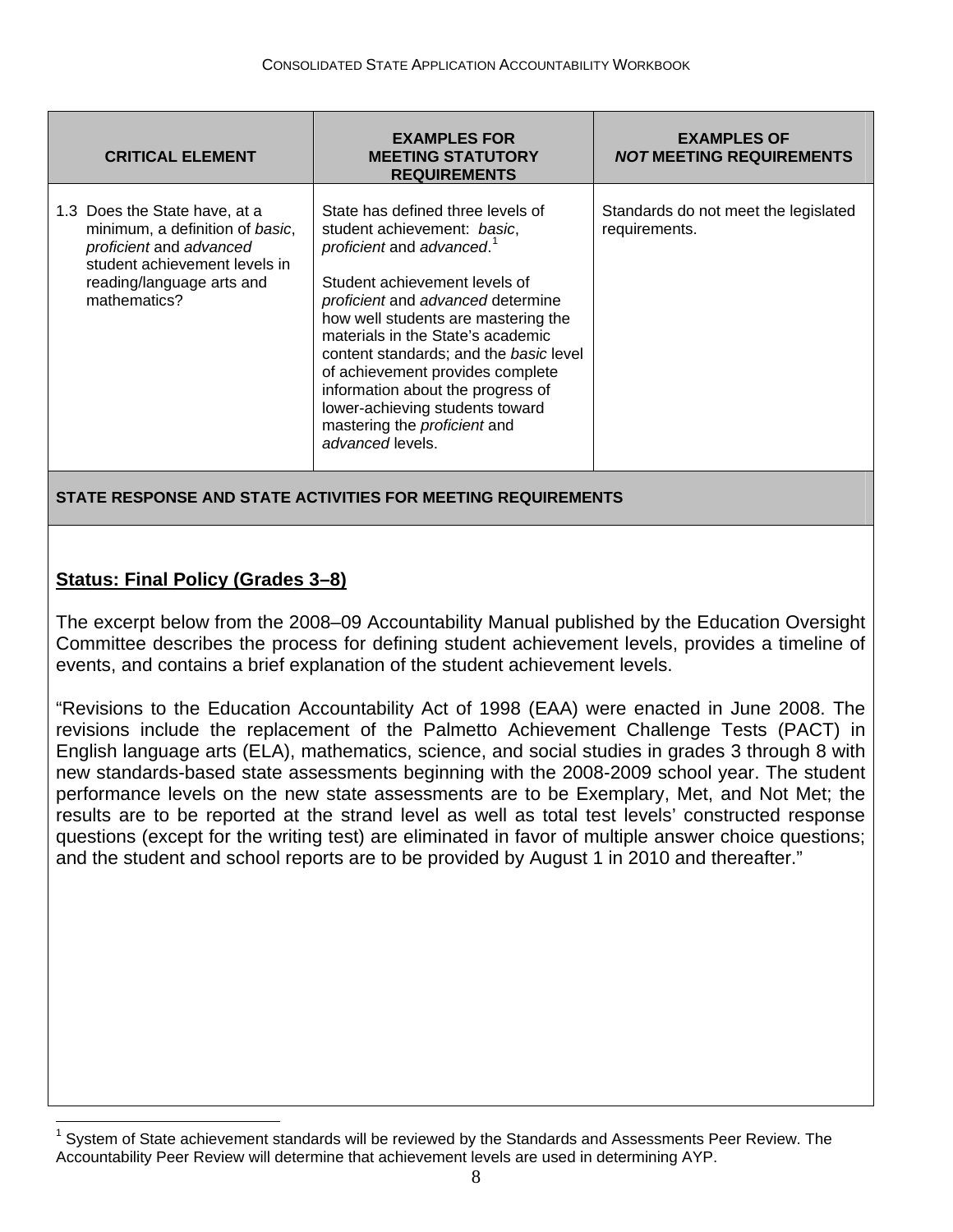State Assessment Performance Levels

"The performance levels on state assessments in grades 3 through 8 in the English/language arts, mathematics, science, and social studies subject areas are listed in Section 59-18-900(B). Additional descriptive information on the state assessment performance levels will be available after the performance levels are set and described in Summer 2009 (2008–09 Accountability Manual, page 11)."

Not Met

"Not Met" means that the student did not meet the grade level standard.

Met

"Met" means the student met the grade level standard.

**Exemplary** 

 "Exemplary" means the student demonstrated exemplary performance in meeting the grade level standard.

Section 59-18-900(B) of the amended 2008 EAA requires these performance levels and establishes proficiency as required by the No Child Left Behind legislation as those students who perform at Met or Exemplary levels of performance. The excerpt below is from this section.

"The student performance levels are: Not Met, Met, and Exemplary. 'Not met' means that the student did not meet the grade level standard. 'Met' means the student met the grade level standard. 'Exemplary' means the student demonstrated exemplary performance in meeting the grade level standard. For purposes of reporting as required by federal statute, 'proficiency' shall include students performing at Met or Exemplary."

| Performance Level | <b>Description</b>                                                  |
|-------------------|---------------------------------------------------------------------|
|                   | Students performing at level 1 demonstrate emerging academic skills |
| Level 1           | and competencies in ELA.                                            |
|                   | Students performing at level 2 demonstrate foundational academic    |
| Level 2           | skills and competencies in ELA.                                     |
|                   | Students performing at level 3 demonstrate increasing academic      |
| Level 3           | skills and competencies in ELA.                                     |
|                   | Students performing at level 4 demonstrate and apply academic       |
| Level 4           | skills and competencies in ELA.                                     |

| Performance Level | <b>Description</b>                                                  |
|-------------------|---------------------------------------------------------------------|
|                   | Students performing at level 1 demonstrate emerging academic skills |
| Level 1           | and competencies in mathematics.                                    |
|                   | Students performing at level 2 demonstrate foundational academic    |
| Level 2           | skills and competencies in mathematics.                             |
|                   | Students performing at level 3 demonstrate increasing academic      |
| Level 3           | skills and competencies in mathematics.                             |
|                   | Students performing at level 4 demonstrate and apply academic       |
| Level 4           | skills and competencies in mathematics.                             |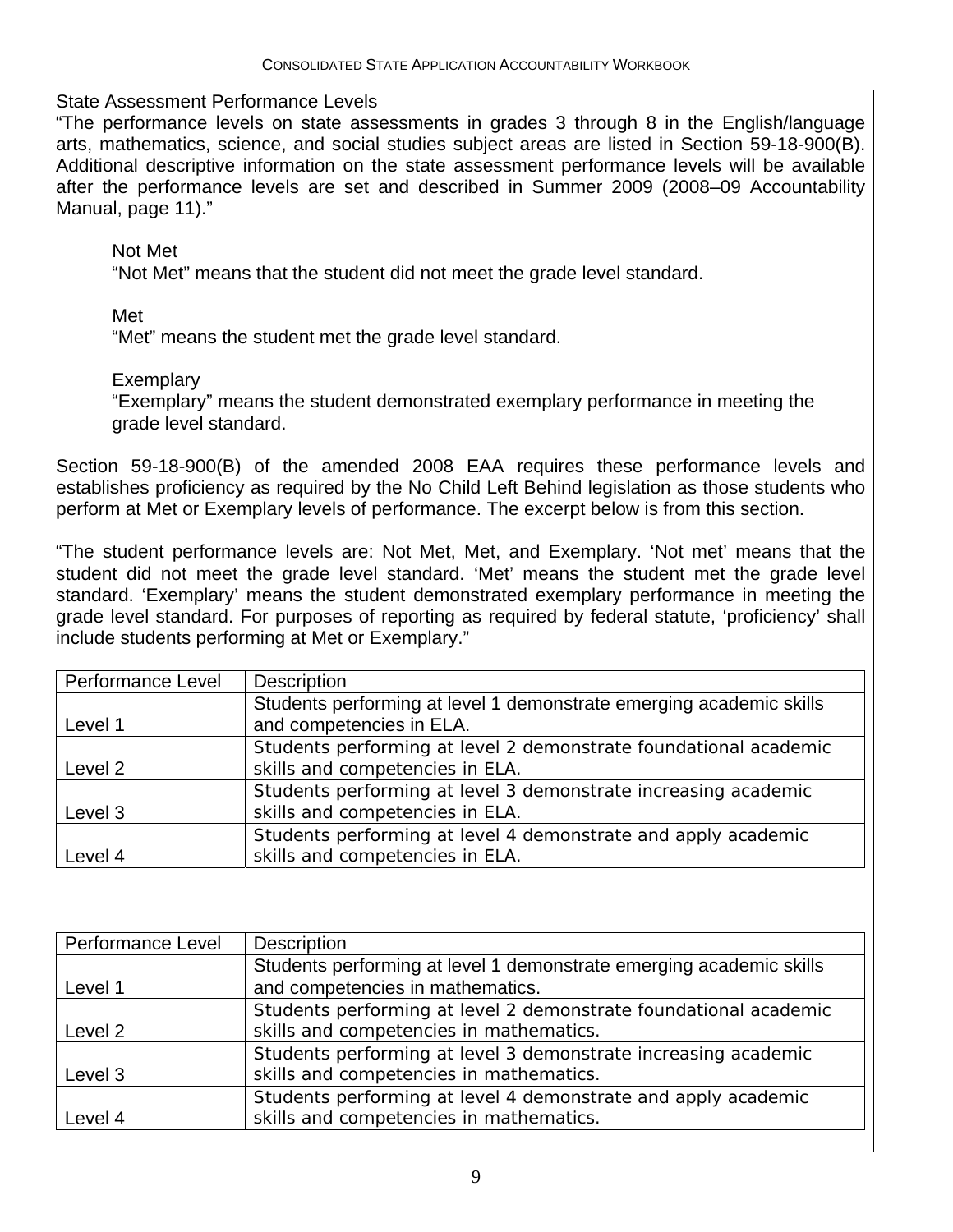Status: Final Policy (High School)

Based upon a timeline waiver agreement with the United States Department of Education, the High School Assessment Program (Census Field Test), Grades 9-12, was administered in the spring of 2003. Performance standards have been set. The evidence of assessment was submitted to USED and approved.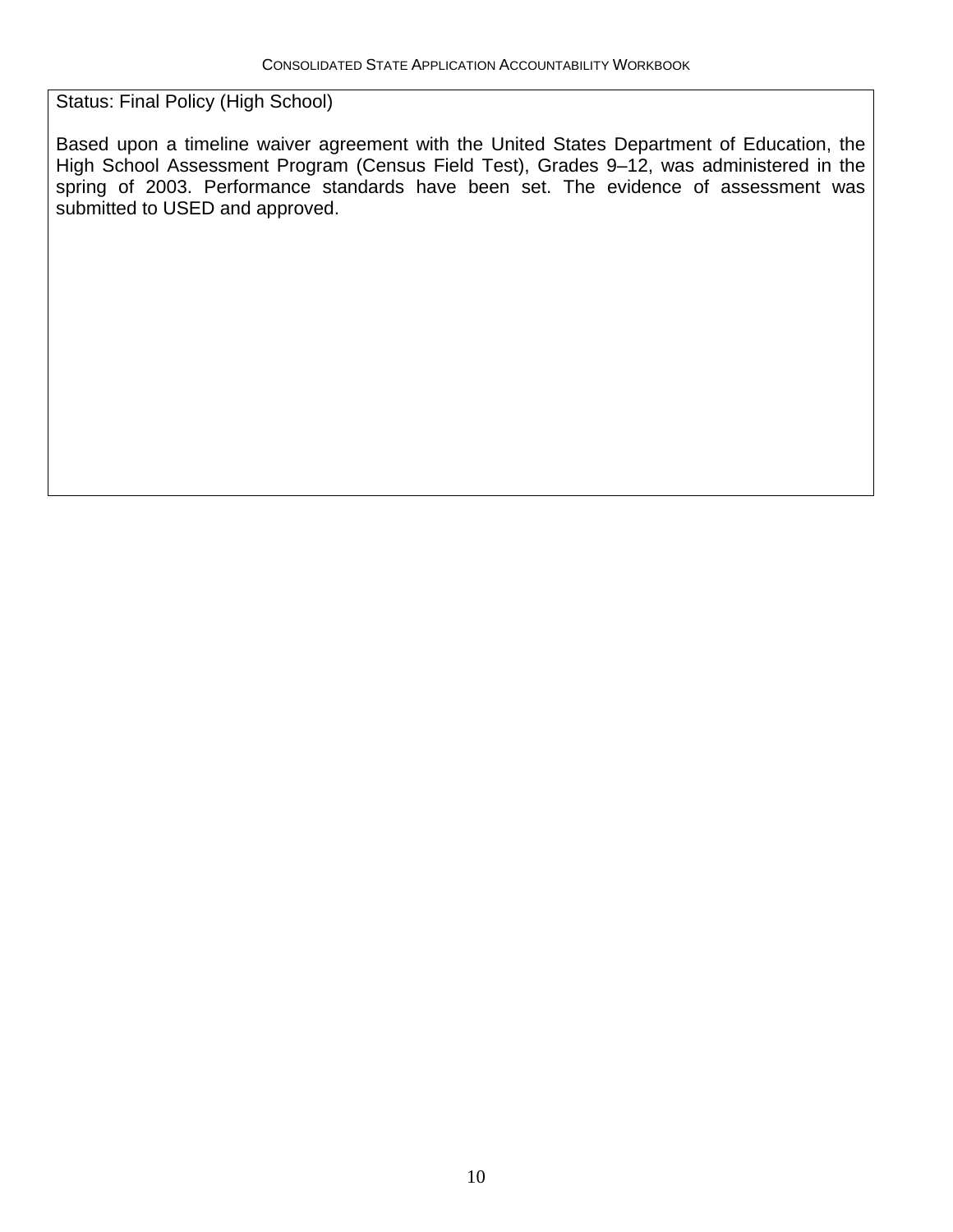|                                                                                                                                   | <b>EXAMPLES FOR</b><br><b>MEETING STATUTORY</b><br><b>REQUIREMENTS</b>                                                                                                                                                                                                                                                                                                                                                                             | <b>EXAMPLES OF</b><br><i>NOT</i> MEETING REQUIREMENTS                                                                                         |  |
|-----------------------------------------------------------------------------------------------------------------------------------|----------------------------------------------------------------------------------------------------------------------------------------------------------------------------------------------------------------------------------------------------------------------------------------------------------------------------------------------------------------------------------------------------------------------------------------------------|-----------------------------------------------------------------------------------------------------------------------------------------------|--|
| 1.4 How does the State provide<br>accountability and adequate<br>yearly progress decisions and<br>information in a timely manner? | State provides decisions about<br>adequate yearly progress in time for<br>LEAs to implement the required<br>provisions before the beginning of the<br>next academic year.<br>State allows enough time to notify<br>parents about public school choice or<br>supplemental educational service<br>options, time for parents to make an<br>informed decision, and time to<br>implement public school choice and<br>supplemental educational services. | Timeline does not provide sufficient<br>time for LEAs to fulfill their<br>responsibilities before the beginning<br>of the next academic year. |  |
| STATE RESPONSE AND STATE ACTIVITIES FOR MEETING REQUIREMENTS                                                                      |                                                                                                                                                                                                                                                                                                                                                                                                                                                    |                                                                                                                                               |  |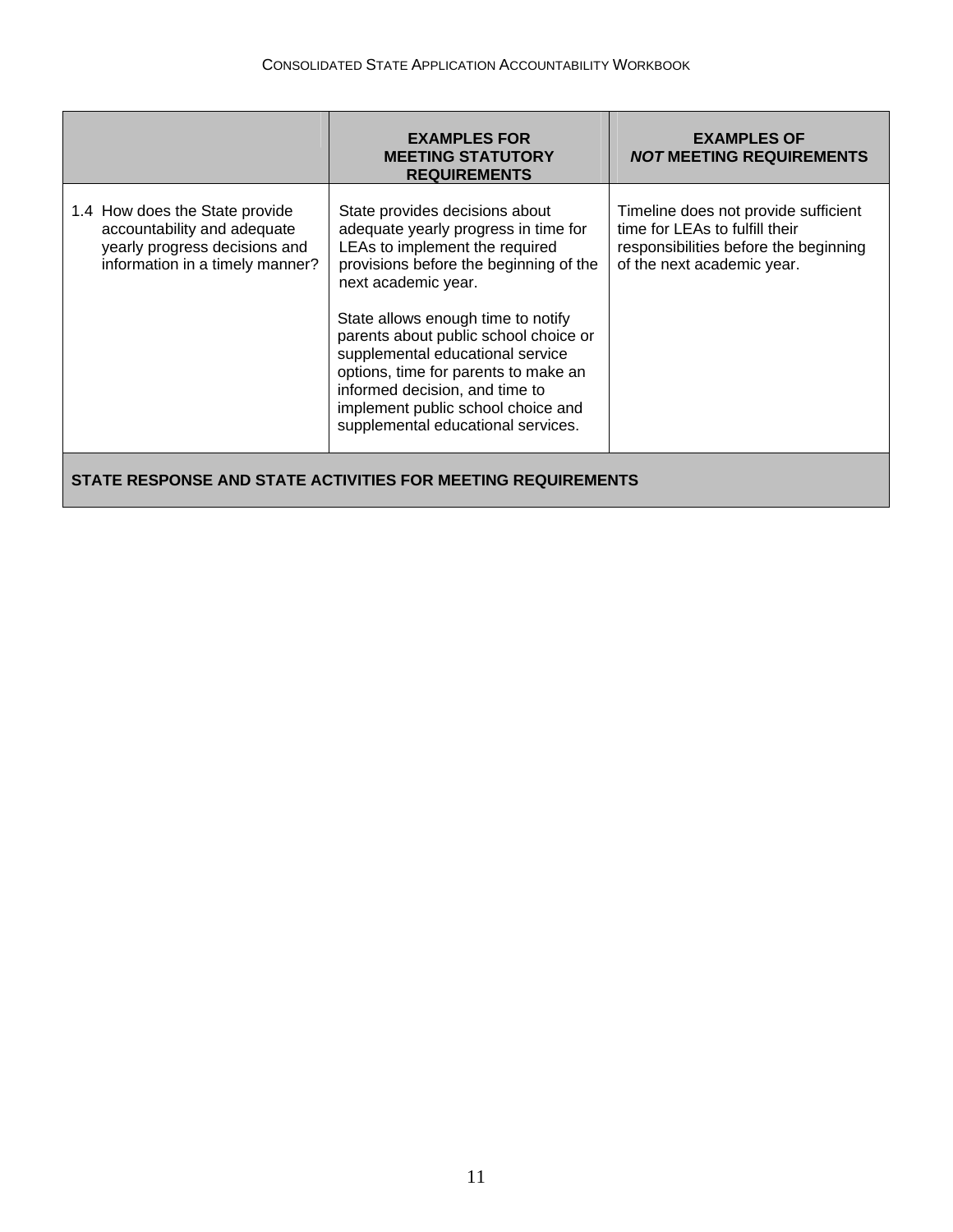The Palmetto-Assessment of State Standards (PASS) and the High School Assessment Program (HSAP) are administered in the spring to allow for assessment of the full year of student attainment. The assessments are multiple choice and open-ended or extended responses.

The EAA (Amended 2008) directs the SCDE to provide assessment results no later than August first. The excerpt below is from Section 59-18-360:

"Beginning with the 2010 assessment administration, the Department of Education is directed to provide assessment results annually on individual students and schools by August first, in a manner and format that is easily understood by parents and the public. In addition, the school assessment results must be presented in a format easily understood by the faculty and in a manner that is useful for curriculum review and instructional improvement. The department is to provide longitudinally matched student data from the standards based assessments and include information on the performance of subgroups of students within the school. The department must work with the Division of Accountability in developing the formats of the assessment results. Schools and districts are responsible for disseminating this information to parents."

Timeline Beginning 2010-11

Mid-July Release of AYP and identification (all levels) of "Needs Improvement" sites, based on previous school year data files. Two-week window starts for districts to appeal identification.

Two-weeks before Deadline for districts to notify parents of potential choice and Opening of school supplemental services options.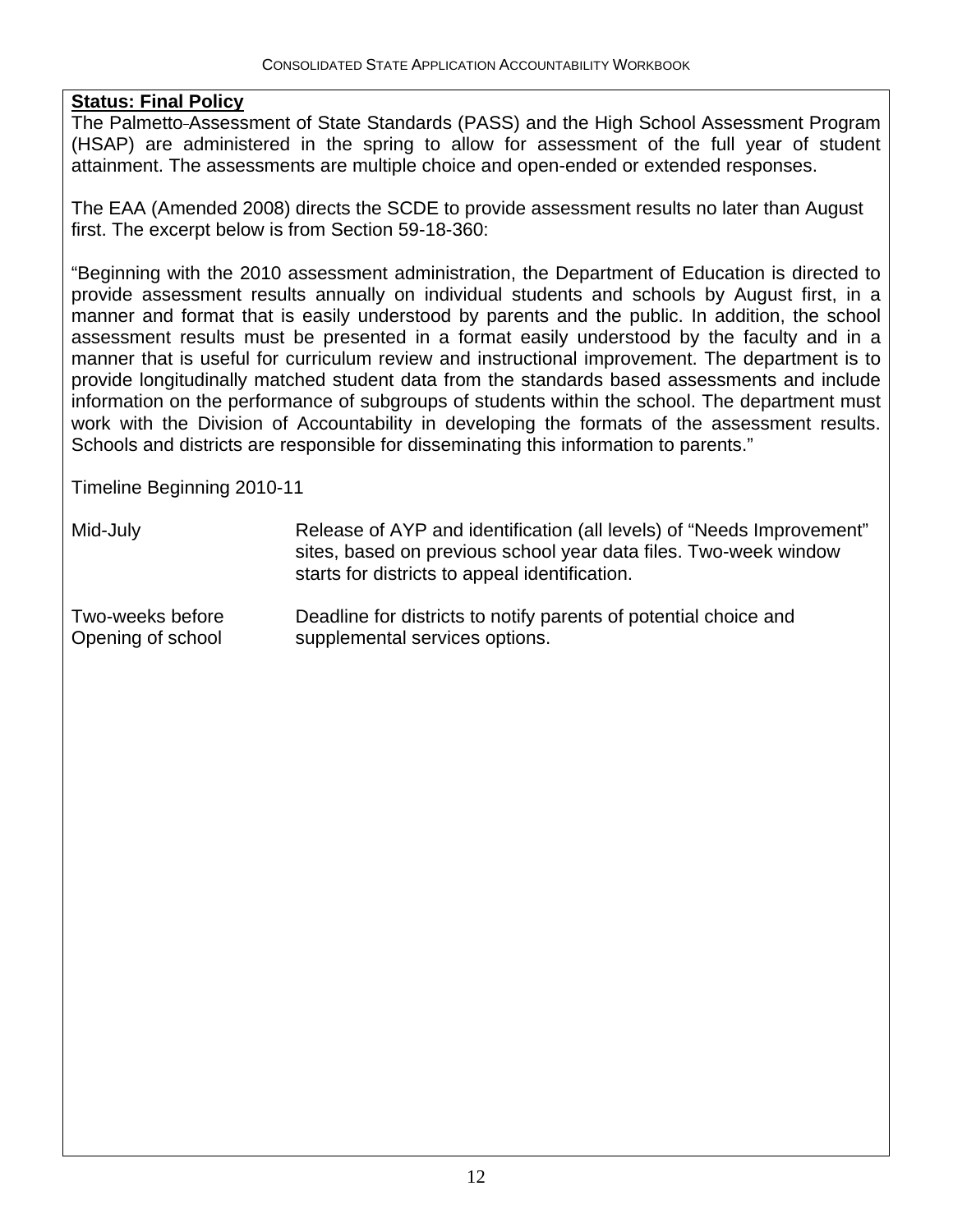| <b>CRITICAL ELEMENT</b>                                                                    | <b>EXAMPLES FOR</b><br><b>MEETING STATUTORY</b><br><b>REQUIREMENTS</b>                                                                                                                                                                                                                                                                                                                                                                                                            | <b>EXAMPLES OF</b><br><b>NOT MEETING REQUIREMENTS</b>                                                                                 |  |
|--------------------------------------------------------------------------------------------|-----------------------------------------------------------------------------------------------------------------------------------------------------------------------------------------------------------------------------------------------------------------------------------------------------------------------------------------------------------------------------------------------------------------------------------------------------------------------------------|---------------------------------------------------------------------------------------------------------------------------------------|--|
| 1.5 Does the State Accountability<br>System produce an annual State<br><b>Report Card?</b> | The State Report Card includes all<br>the required data elements [see<br>Appendix A for the list of required<br>data elements].<br>The State Report Card is available to<br>the public at the beginning of the<br>academic year.<br>The State Report Card is accessible<br>in languages of major populations in<br>the State, to the extent possible.<br>Assessment results and other<br>academic indicators (including<br>graduation rates) are reported by<br>student subgroups | The State Report Card does not<br>include all the required data elements.<br>The State Report Card is not<br>available to the public. |  |
| STATE RESPONSE AND STATE ACTIVITIES FOR MEETING REQUIREMENTS                               |                                                                                                                                                                                                                                                                                                                                                                                                                                                                                   |                                                                                                                                       |  |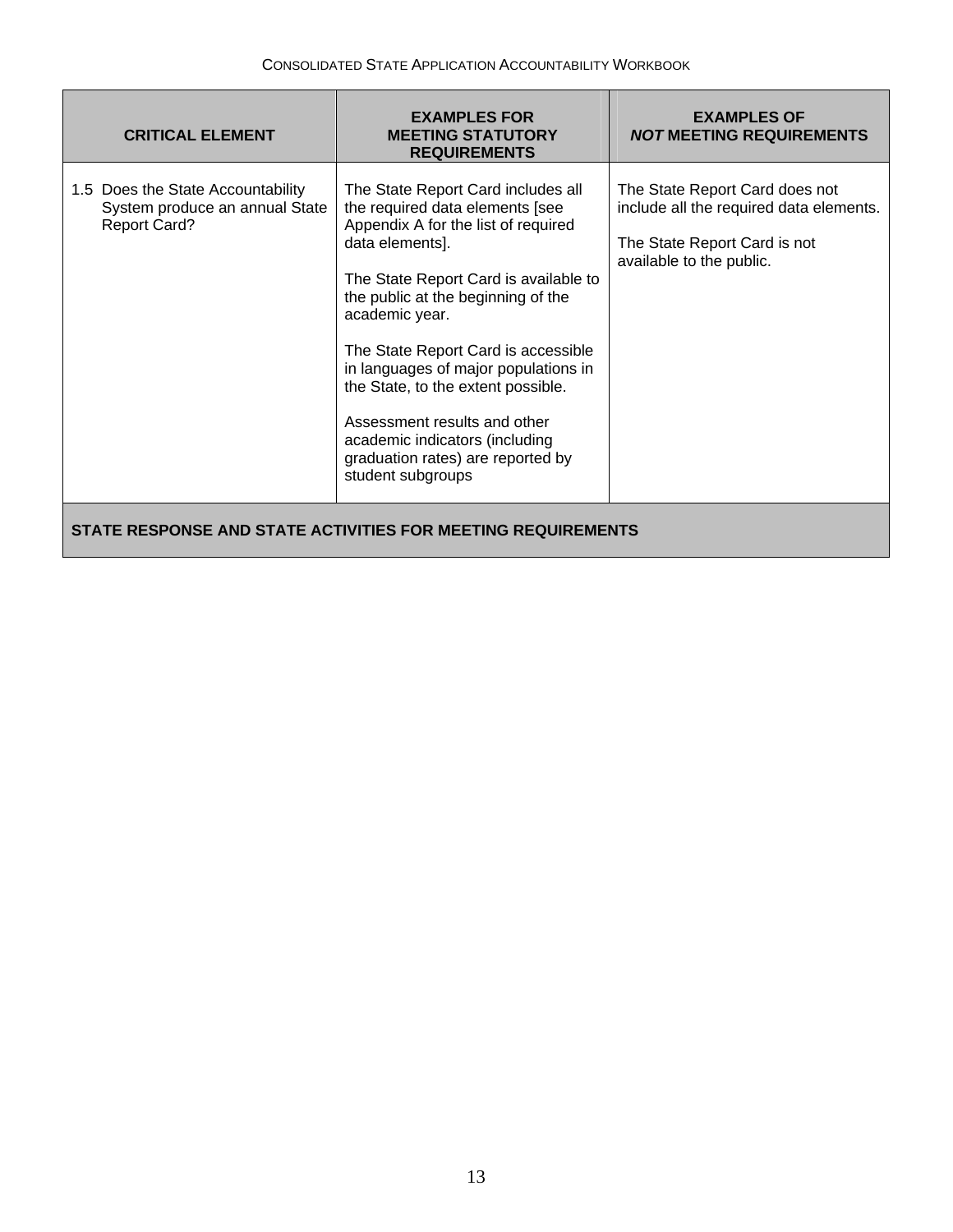The Education Oversight Committee's 2008–09 Accountability Manual provides information about the ratings provided on school and district report cards. The manual includes this statement:

"In addition to the state accountability system ratings, each school and district receives an indicator of Adequate Yearly Progress (AYP) based on the requirements of the federal No Child Left Behind (NCLB) legislation. AYP specifies annual targets for the testing and achievement of all students and of specific demographic subgroups. Information regarding the AYP indicators is available from the SCDE (www.ed.sc.gov) (page 3)."

The Education Oversight 2008–09 Accountability Manual describes formatting changes for the report card. The excerpt below is from the manual.

"NOTE: The 2008 Amendments to the Education Accountability Act call for a comprehensive report card and an executive summary of the report card. The comprehensive report card is to be published on the state, district, and school website, and upon request, printed by the school districts (Section 59-18-900(A)). The executive summary of the report card is to be a printed document no more than two pages in length and must be made available all parents of the school and district (Section 59-18-930(A)). The components and formats of the comprehensive report card and the executive summaries are under study at the time of the publication of this *Accountability Manual*; further description and a Table of Specifications for the two report card formats will be published in a supplement to the *2009-2010 Accountability Manual*.

Additional information on the report card changes will be available at [http://www.eoc.sc.gov](http://www.eoc.sc.gov/) (page 55)."

Timeline beginning 2009–10:

The SCDE guarantees that districts will have school "Needs Improvement" information at least two weeks before the start of school.

July 2010 AYP results and "Needs Improvement" school list released to districts.

Two weeks before Deadline for districts with schools on the "Needs Improvement" list to opening of school notify parents of choice options and SES.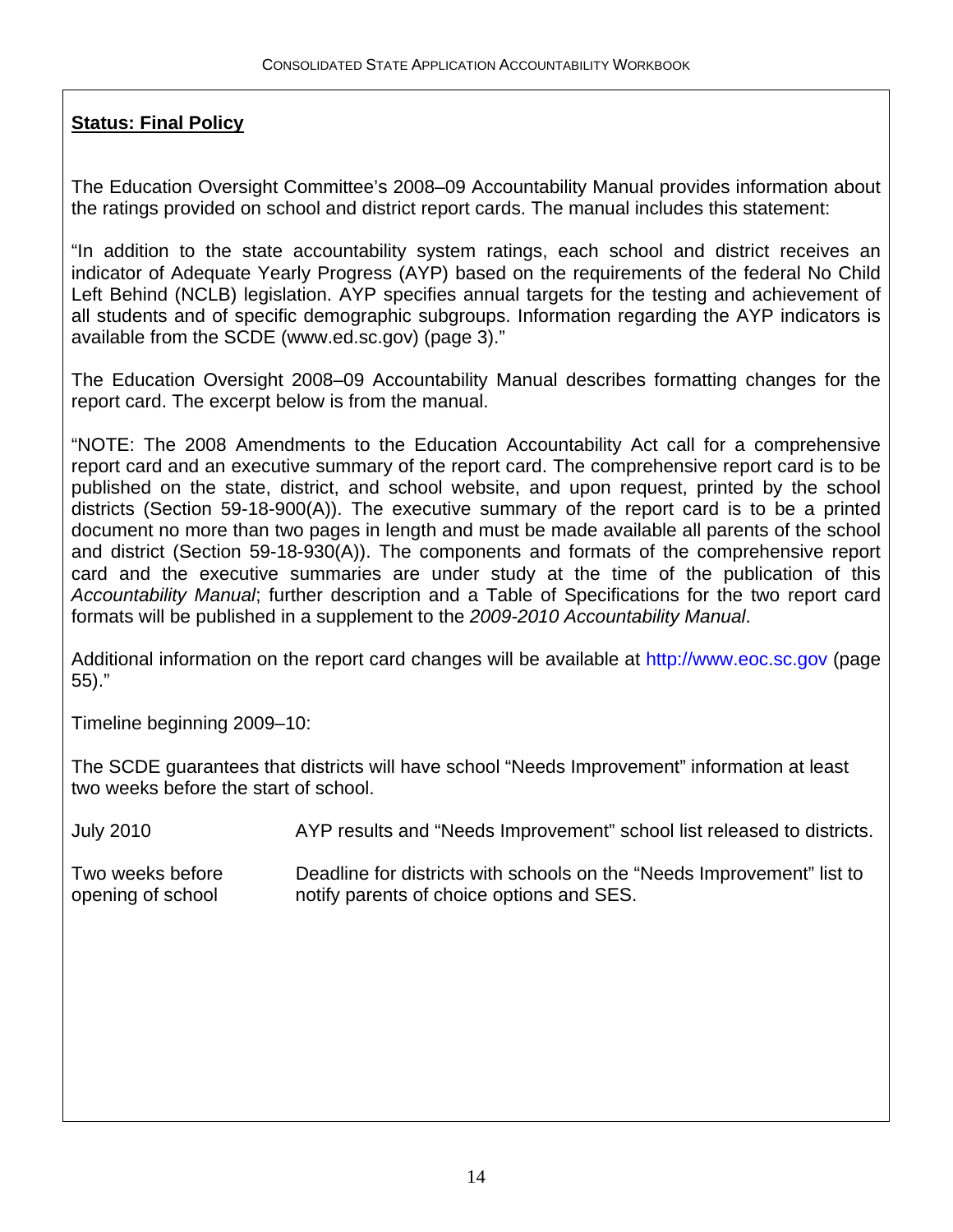<span id="page-15-0"></span>

| <b>CRITICAL ELEMENT</b>                                                                                              | <b>EXAMPLES FOR</b><br><b>MEETING STATUTORY</b><br><b>REQUIREMENTS</b>                                                                                                                                                    | <b>EXAMPLES OF</b><br><i>NOT</i> MEETING REQUIREMENTS                                                                 |  |
|----------------------------------------------------------------------------------------------------------------------|---------------------------------------------------------------------------------------------------------------------------------------------------------------------------------------------------------------------------|-----------------------------------------------------------------------------------------------------------------------|--|
| 1.6 How does the State Accountability<br>System include rewards and<br>sanctions for public schools and<br>$LEAs?^2$ | State uses one or more types of<br>rewards and sanctions, where the<br>criteria are:<br>Set by the State;<br>Based on adequate yearly<br>progress decisions; and,<br>Applied uniformly across<br>public schools and LEAs. | State does not implement rewards or<br>sanctions for public schools and<br>LEAs based on adequate yearly<br>progress. |  |
| STATE RESPONSE AND STATE ACTIVITIES FOR MEETING REQUIREMENTS                                                         |                                                                                                                                                                                                                           |                                                                                                                       |  |

 2 The state must provide rewards and sanctions for all public schools and LEAs for making adequate yearly progress, except that the State is not required to hold schools and LEAs not receiving Title I funds to the requirements of section 1116 of NCLB [§200.12(b)(40)].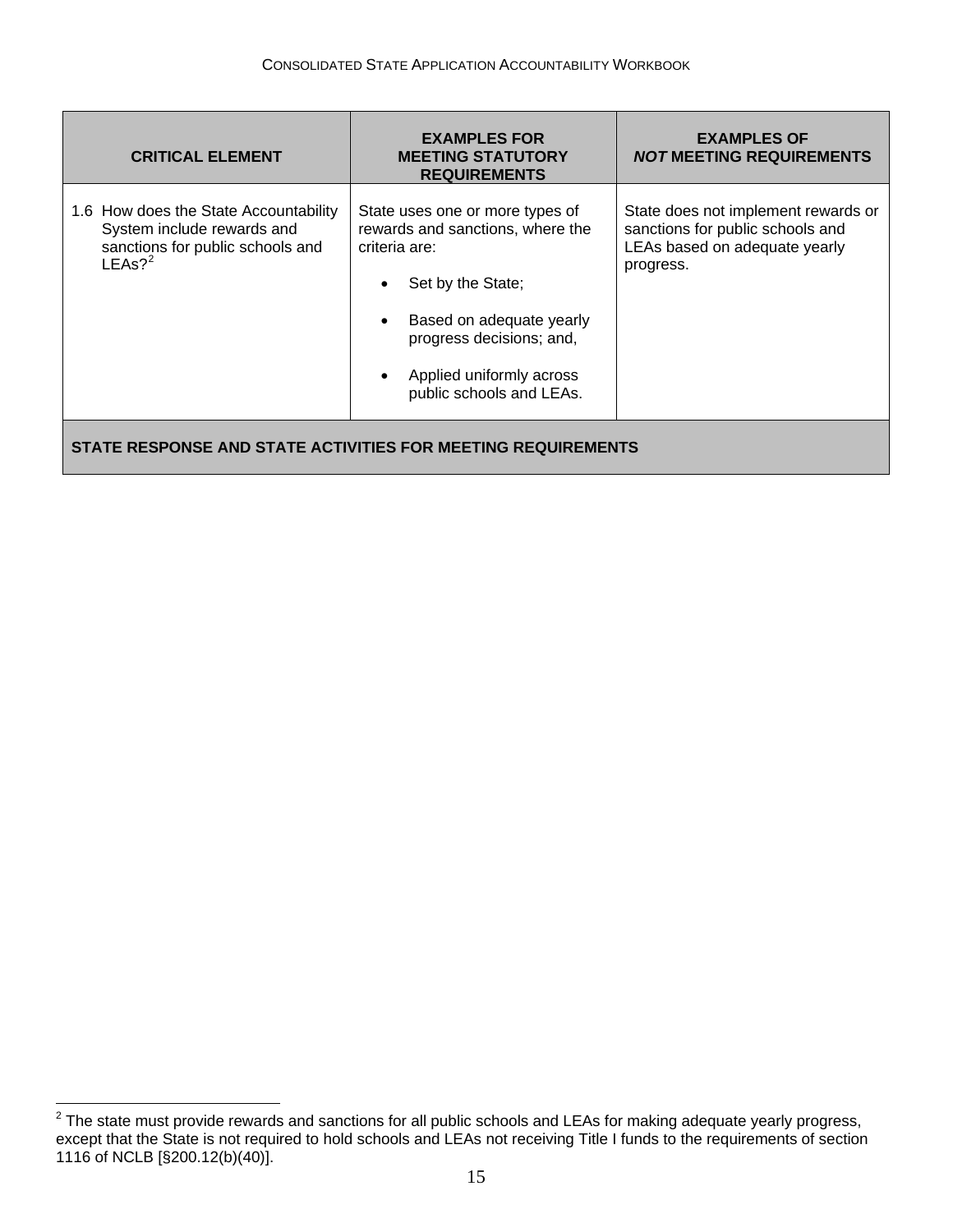#### Awards

As cited in the Education Accountability Act, Section 59-18-1100, "The State Board of Education, working with the Education Oversight Committee and the Department of Education, must establish the Palmetto Gold and Silver Awards Program to recognize and reward schools for academic achievement. Awards will be established for schools attaining high levels of absolute performance and for schools attaining high rates of improvement."

The state system of awards will be applied uniformly across the state to all schools and districts.

The state awards are based on the achievement results of all students. Other than awards for the K–2 schools where no grades are assessed, it appears all steps and processes are in place.

**Sanctions** 

As cited in the Education Accountability Act, Section 59-18-1510 (Amended 2008), "when a school receives a rating of school/district at-risk or upon the request of a school rated below average, an external review team process must be implemented by the Department of Education to examine school and district educational programs, actions, and activities."

The state-mandated system of sanctions will be applied uniformly across the state to all schools and districts. Title I sanctions, including school choice, supplemental services, corrective action, restructuring, and other requirements of NCLB, will apply to all Title I schools failing AYP, regardless of state rating.

However, budget Proviso 1A.58 of the 2009–10 budget provides for suspension of the external review team process as outlined in the following section of this proviso:

Proviso IA.58. (SDE-EIA: One Year Suspension of EIA Programs)The following programs funded with EIA revenues will be temporarily suspended for Fiscal Year 2009-10 and funds appropriated to these programs allocated to teacher salaries and fringe benefits, National Board Certification Incentive salary supplements, teacher supplies, Science PLUS, and the Teaching Fellows Program administered by CERRA to hold the funding level to maintain fellowships for existing cohorts of participants in the Teacher Fellows Program: competitive teacher grants, Palmetto Gold and Silver program and external review teams. Schools will still be recognized as Palmetto Gold and Silver recipients in 2009-10 but will not receive financial compensation.

Service will be tiered based on AYP performance to comply with NCLB, thereby maximizing the limited resources available.

Budget Proviso 1A.39 of the 2009–10 budget proposes a new tiered system of support. The proviso states, "The department will create a system of levels of technical assistance for schools that will receive technical assistance funds. The levels will be determined by the severity of not meeting report card criteria. The levels of technical assistance may include a per student allocation, placement of a principal mentor, replacement of the principal, and/or reconstitution of a school."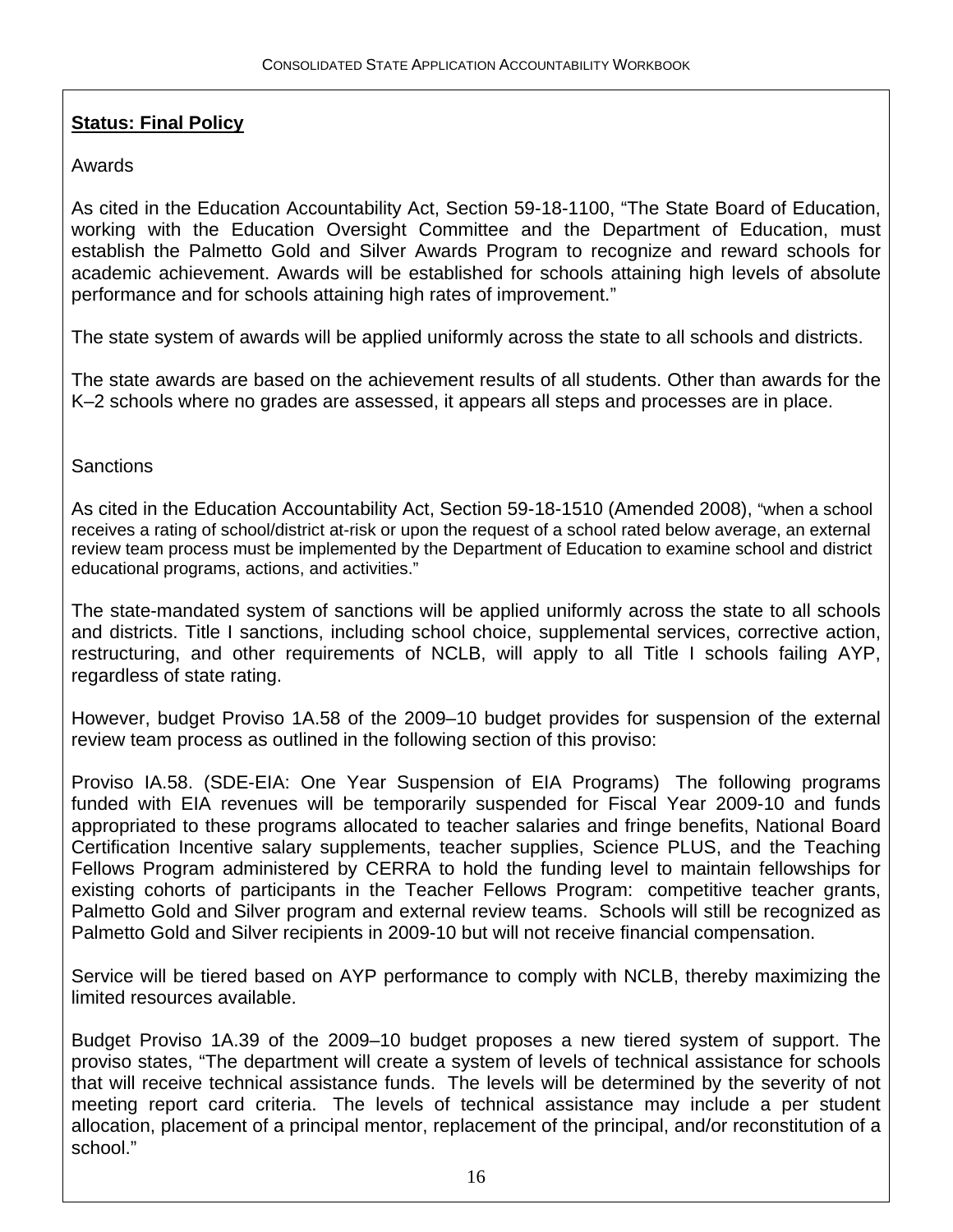#### **PRINCIPLE 2. All students are included in the State Accountability System.**

| <b>CRITICAL ELEMENT</b>                                                               | <b>EXAMPLES FOR</b><br><b>MEETING STATUTORY</b><br><b>REQUIREMENTS</b>                                                                                                                                                                                        | <b>EXAMPLES OF</b><br><b>NOT MEETING REQUIREMENTS</b>                                                           |  |
|---------------------------------------------------------------------------------------|---------------------------------------------------------------------------------------------------------------------------------------------------------------------------------------------------------------------------------------------------------------|-----------------------------------------------------------------------------------------------------------------|--|
| 2.1 How does the State<br>Accountability System include all<br>students in the State? | All students in the State are<br>included in the State Accountability<br>System.<br>The definitions of "public school"<br>and "LEA" account for all students<br>enrolled in the public school<br>district, regardless of program or<br>type of public school. | Public school students exist in the<br>State for whom the State<br>Accountability System makes no<br>provision. |  |
| STATE RESPONSE AND STATE ACTIVITIES FOR MEETING REQUIREMENTS                          |                                                                                                                                                                                                                                                               |                                                                                                                 |  |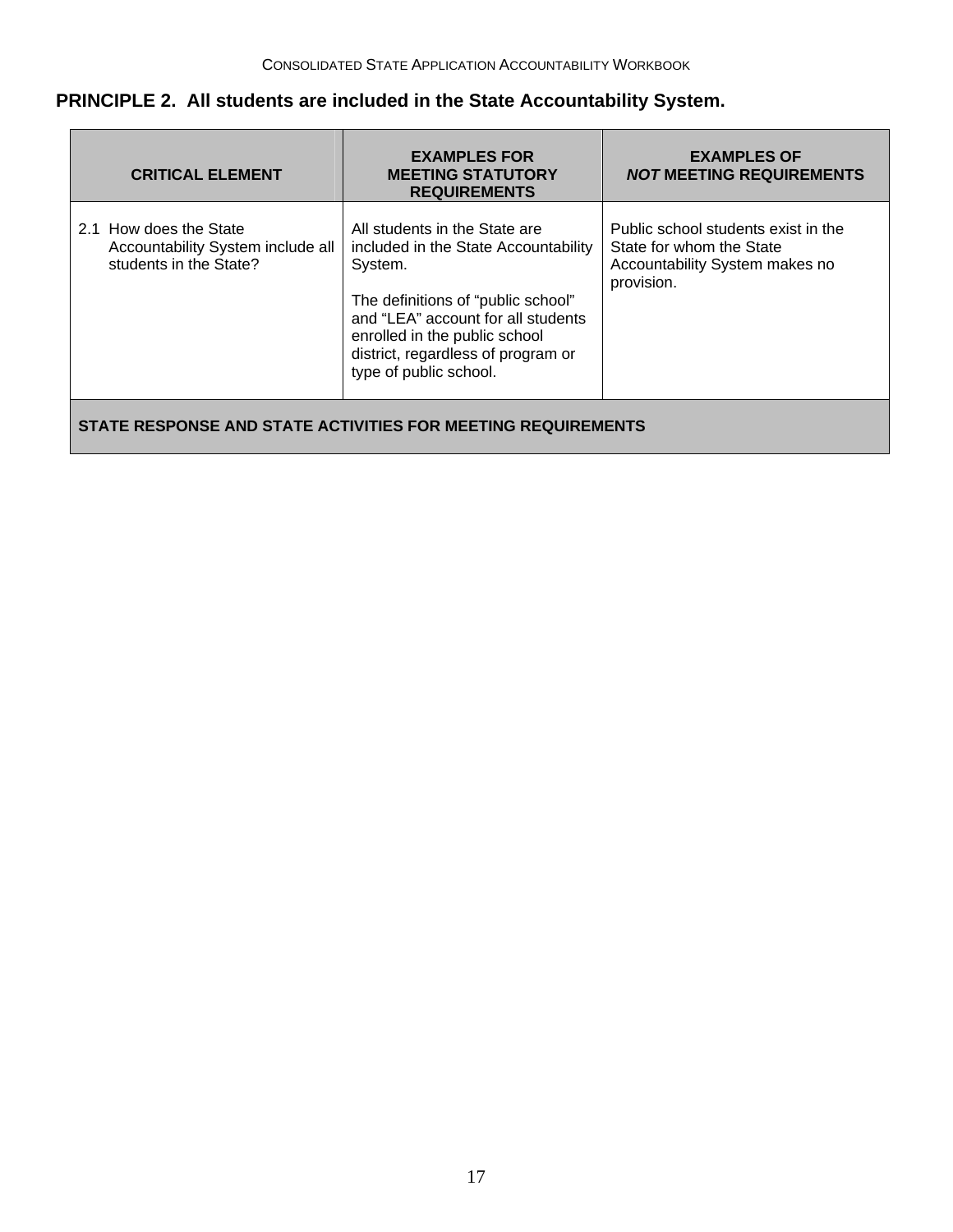The definition of a public school and LEA as noted in response to Critical Element 1.1 will apply for this element as well. To further clarify this issue, Section 59-18-320(B) of the Education Accountability Act states:

"After review and approval by the Education Oversight Committee, the standards based assessment of mathematics, English/language arts, social studies, and science will be administered to all public school students to include those students as required by the 1997 reauthorization of the Federal Individuals with Disabilities Act and by Title I at the end of grades 3 through 8."

"For students with documented disabilities, the assessments developed by the Department of Education shall include the appropriate accommodations with necessary supplemental devices as outlined in a student's Individualized Education Program and as stated in the Administrative Guidelines and Procedures for Testing Students with Documented Disabilities." Alternate assessments will be used as appropriate and those results will be included in the accountability system as well.

The SC-Alt is an alternate assessment for students with significant cognitive disabilities who are assessed against alternate achievement standards as they are unable to participate in the general PASS or HSAP assessment program even with accommodations. The SC-Alt is administered to students who meet the [participation guidelines](http://ed.sc.gov/agency/offices/assessment/programs/SWD/documents/Partici2_000.doc) (http://ed.sc.gov/agency/offices/assessment/programs/SWD/documents/Partici2\_000.doc) for alternate assessment and who are ages 8–13 and age 15 as of September 1 of the assessment year. (These are the ages of students who are typically in grades 3–8 and ten.)

The assessment consists of a series of performance tasks that are linked to the grade-level academic standards although at a less complex level. Each task is aligned to a measurement guideline and assessment standard or extended standard and indicator linked to the gradelevel academic standard.

Students with Limited English Proficiency, including migrant students, are tested in accordance with federal guidelines and their scores will be included in the accountability system to comply with NCLB.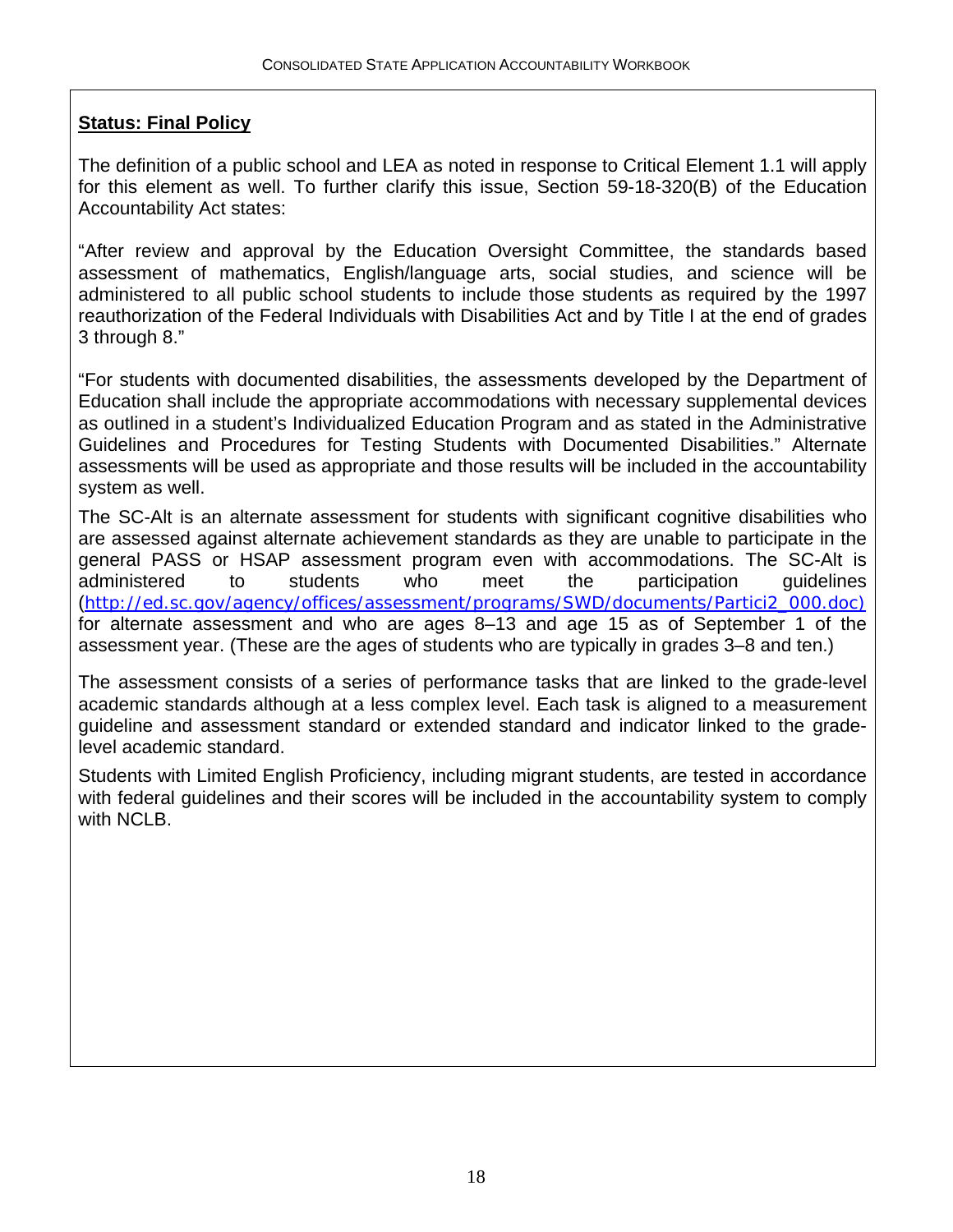| <b>CRITICAL ELEMENT</b>                                                                                | <b>EXAMPLES FOR</b><br><b>MEETING STATUTORY</b><br><b>REQUIREMENTS</b>                                                                                                                                                 | <b>EXAMPLES OF</b><br><b>NOT MEETING REQUIREMENTS</b>                                                                                                                                                                                                                     |
|--------------------------------------------------------------------------------------------------------|------------------------------------------------------------------------------------------------------------------------------------------------------------------------------------------------------------------------|---------------------------------------------------------------------------------------------------------------------------------------------------------------------------------------------------------------------------------------------------------------------------|
| 2.2 How does the State define<br>"full academic year" for<br>identifying students in AYP<br>decisions? | The State has a definition of "full"<br>academic year" for determining which<br>students are to be included in<br>decisions about AYP.<br>The definition of full academic year is<br>consistent and applied statewide. | LEAs have varying definitions of "full"<br>academic year."<br>The State's definition excludes<br>students who must transfer from one<br>district to another as they advance to<br>the next grade.<br>The definition of full academic year is<br>not applied consistently. |

#### **STATE RESPONSE AND STATE ACTIVITIES FOR MEETING REQUIREMENTS**

#### **Status: Final Policy**

Any student who is in membership in a school at the time of the 45-day enrollment count will be included in decisions about AYP if he or she was continuously enrolled until the time of testing. This definition of a full academic year will be applied consistently statewide, and has been an administrative procedure of our state accountability system for the past few years.

Any student who is continuously enrolled in the district at the time of the 45-day enrollment count and remains until the time of testing will be included in decisions about AYP for a district, even if he or she changed schools within the district. Also, any student who is continuously enrolled in a South Carolina school district on the  $45<sup>th</sup>$  day and remains until the time of testing in a school district within the state will be included in the State AYP results, even if he or she changed school districts within the State.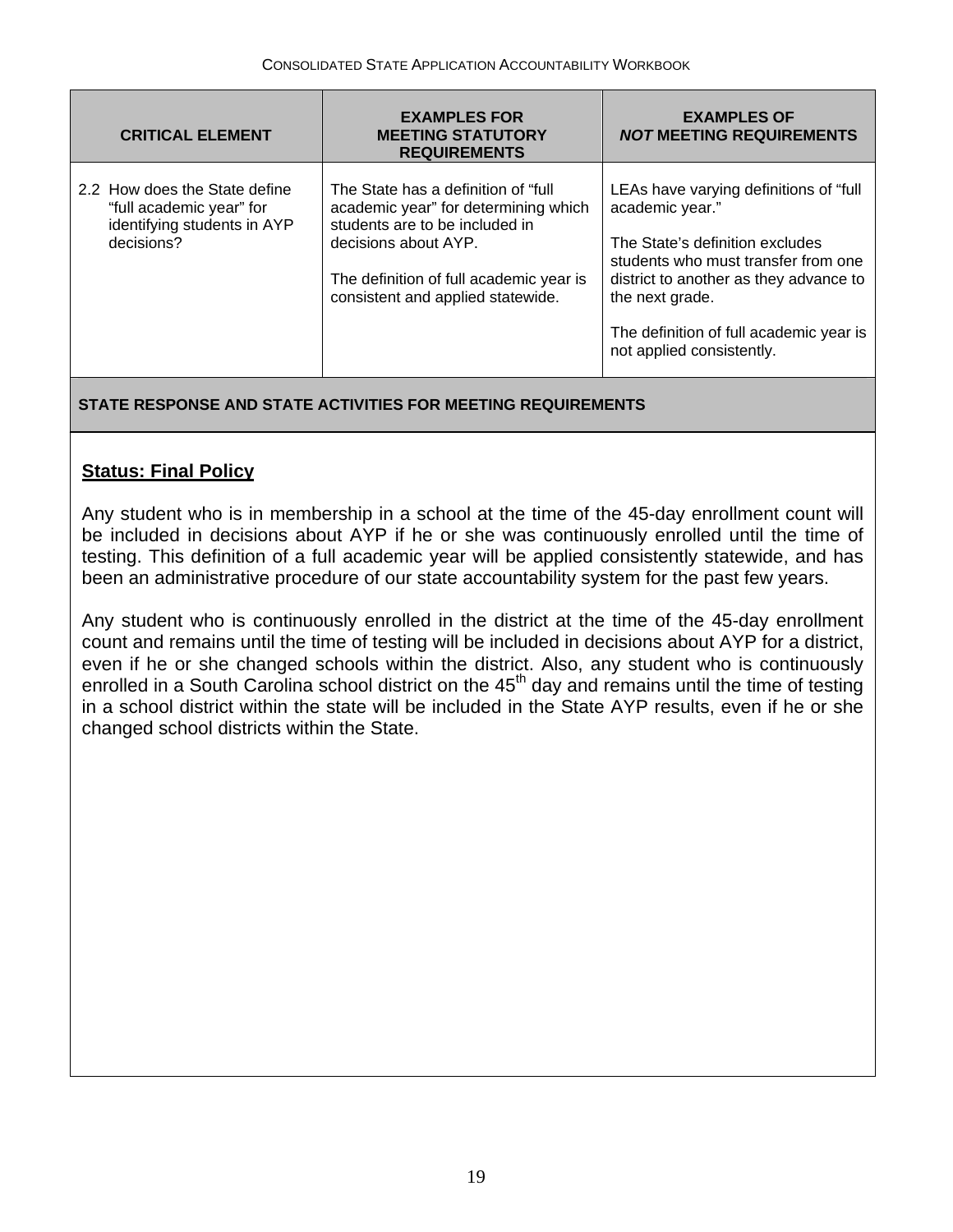| <b>CRITICAL ELEMENT</b>                                                                                                                                               | <b>EXAMPLES FOR</b><br><b>MEETING STATUTORY</b><br><b>REQUIREMENTS</b>                                                                                                                                                                                                                                                          | <b>EXAMPLES OF</b><br><b>NOT MEETING REQUIREMENTS</b>                                                                                                                                                                                                                                                                                                                                                                                                                        |
|-----------------------------------------------------------------------------------------------------------------------------------------------------------------------|---------------------------------------------------------------------------------------------------------------------------------------------------------------------------------------------------------------------------------------------------------------------------------------------------------------------------------|------------------------------------------------------------------------------------------------------------------------------------------------------------------------------------------------------------------------------------------------------------------------------------------------------------------------------------------------------------------------------------------------------------------------------------------------------------------------------|
| 2.3 How does the State<br><b>Accountability System</b><br>determine which students<br>have attended the same<br>public school and/or LEA for a<br>full academic year? | State holds public schools<br>accountable for students who were<br>enrolled at the same public school<br>for a full academic year.<br>State holds LEAs accountable for<br>students who transfer during the full<br>academic year from one public<br>school within the district to another<br>public school within the district. | State definition requires students to<br>attend the same public school for<br>more than a full academic year to be<br>included in public school<br>accountability.<br>State definition requires students to<br>attend school in the same district for<br>more than a full academic year to be<br>included in district accountability.<br>State holds public schools<br>accountable for students who have<br>not attended the same public school<br>for a full academic year. |

#### **STATE RESPONSE AND STATE ACTIVITIES FOR MEETING REQUIREMENTS**

#### **Status: Final Policy**

The state will include all students in the AYP calculation that have been in attendance at the same public school for the full academic year, following the definition of full academic year as cited in Critical Element 2.2. Even if students have changed schools within the district, his or her test results will be counted in the district AYP. The tracking of students will be achieved by running a match against the statewide database. This has been the practice in South Carolina for multiple years as required by the Education Accountability Act.

A student in an alternative school or multi-school special education program, for accountability purposes, is included in the school that maintains membership for the student. That may be the sending school, or if the receiving school or program has individual school status, that school will be given the AYP status for the students who attend even if they come from multiple settings. A student residing in a group home (for neglected or delinquent students) who does not attend a public school will be included in the district's AYP calculation if the district receives state funds to provide an education to this student as defined by State proviso. Currently the students placed in group homes are assigned to the school in the same geographical area as the group home. The performance of these students had been included in the school's AYP calculation even though the student never attended the school due to the nature of the student's reason for placement, such as sexual predator or another serious crime. This practice, in some cases, adversely affects the school's AYP. The change holds the district, not the school, accountable for the performance of students placed in group homes (as described above) in regard to AYP.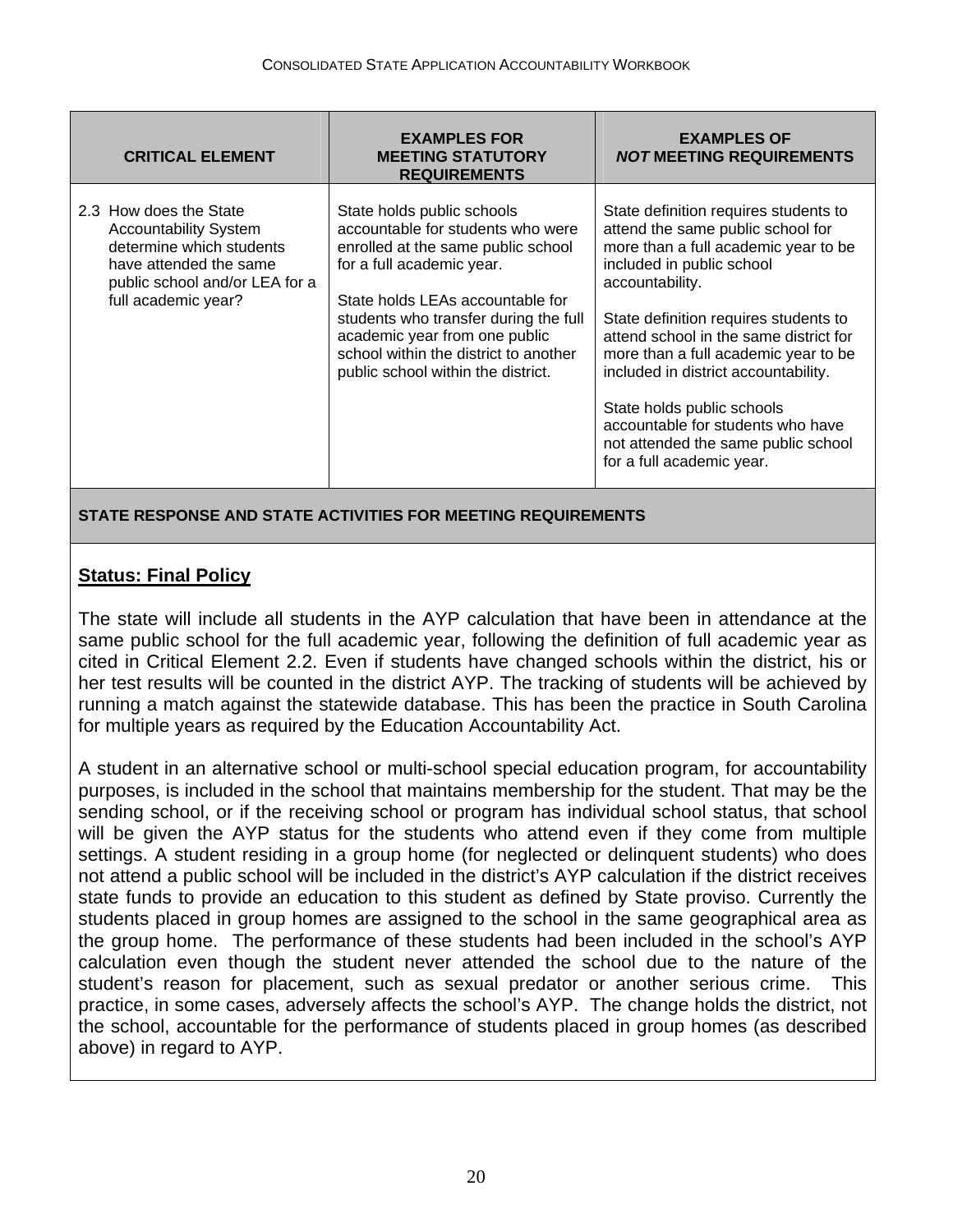<span id="page-21-0"></span>**PRINCIPLE 3. State definition of AYP is based on expectations for growth in student achievement that is continuous and substantial, such that all students are proficient in reading/language arts and mathematics no later than 2013–2014.** 

| <b>CRITICAL ELEMENT</b>                                                                                                                                                                       | <b>EXAMPLES FOR</b><br><b>MEETING REQUIREMENTS</b>                                                                                                                                                                                   | <b>EXAMPLES OF</b><br><b>NOT MEETING REQUIREMENTS</b>                                                                                                       |
|-----------------------------------------------------------------------------------------------------------------------------------------------------------------------------------------------|--------------------------------------------------------------------------------------------------------------------------------------------------------------------------------------------------------------------------------------|-------------------------------------------------------------------------------------------------------------------------------------------------------------|
| 3.1 How does the State's definition<br>of adequate yearly progress<br>require all students to be<br>proficient in reading/language<br>arts and mathematics by the<br>2013-2014 academic year? | The State has a timeline for<br>ensuring that all students will meet<br>or exceed the State's proficient<br>level of academic achievement in<br>reading/language arts <sup>3</sup> and<br>mathematics, not later than 2013-<br>2014. | State definition does not require all<br>students to achieve proficiency by<br>2013-2014<br>State extends the timeline past the<br>2013-2014 academic year. |
| STATE RESPONSE AND STATE ACTIVITIES FOR MEETING REQUIREMENTS                                                                                                                                  |                                                                                                                                                                                                                                      |                                                                                                                                                             |

#### **Status: Final Policy**

Attachment B provides a graphic depiction of the timeline for AYP to ensure that all students will meet or exceed the State's proficient level of academic achievement in English/language arts and mathematics, not later than 2013–14.

 3 If the state has separate assessments to cover its language arts standards (e.g., reading and writing), the State must create a method to include scores from all the relevant assessments.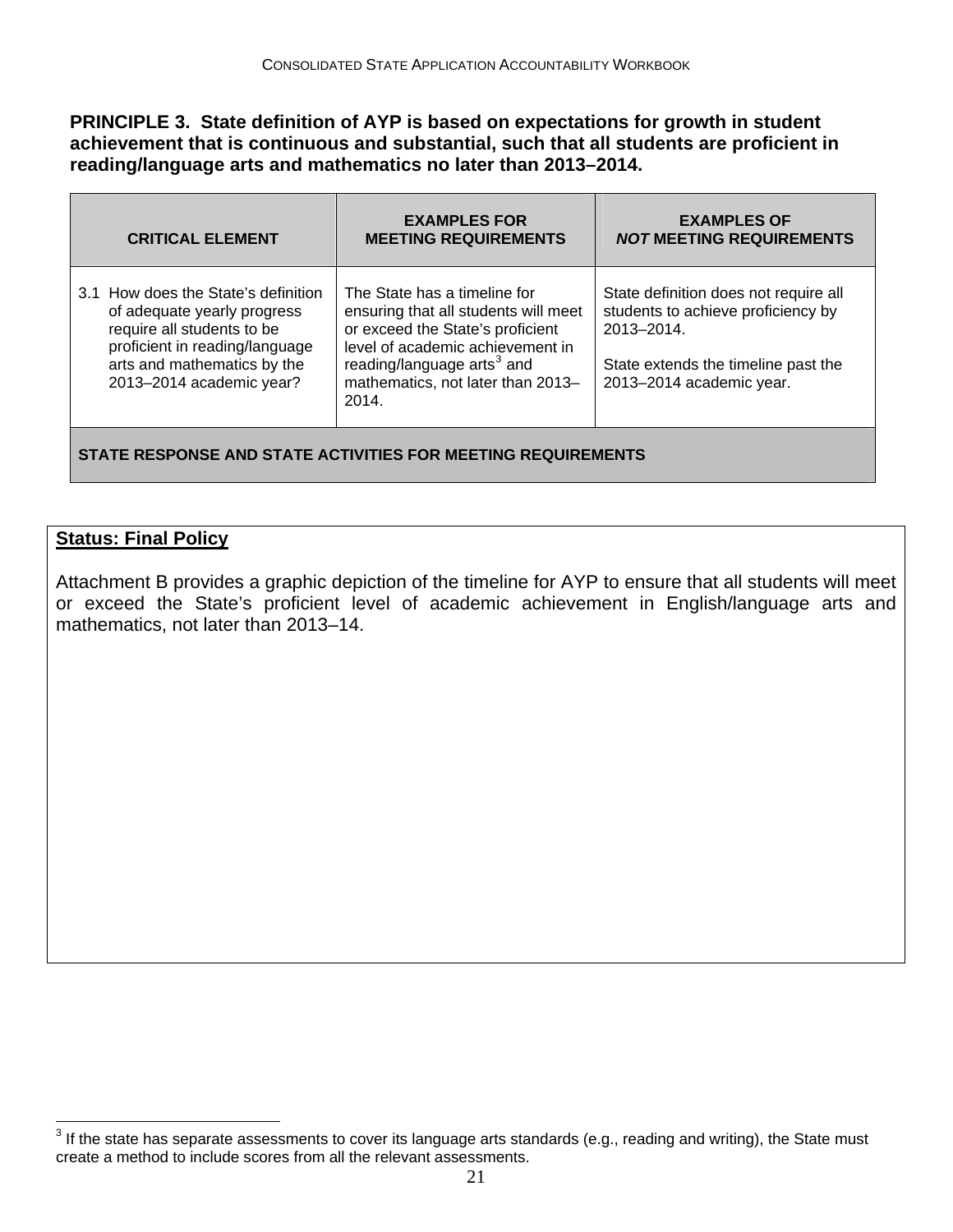| <b>CRITICAL ELEMENT</b>                                                                                                                   | <b>EXAMPLES FOR</b><br><b>MEETING REQUIREMENTS</b>                                                                                                                                                                                                                                                                                                                                                                                                                                                                                                                                                                                                                                                                                                                                                                                                                                                                                                                                     | <b>EXAMPLES OF</b><br><b>NOT MEETING REQUIREMENTS</b>                                   |
|-------------------------------------------------------------------------------------------------------------------------------------------|----------------------------------------------------------------------------------------------------------------------------------------------------------------------------------------------------------------------------------------------------------------------------------------------------------------------------------------------------------------------------------------------------------------------------------------------------------------------------------------------------------------------------------------------------------------------------------------------------------------------------------------------------------------------------------------------------------------------------------------------------------------------------------------------------------------------------------------------------------------------------------------------------------------------------------------------------------------------------------------|-----------------------------------------------------------------------------------------|
| 3.2 How does the State<br><b>Accountability System</b><br>determine whether each<br>student subgroup, public school<br>and LEA makes AYP? | For a public school and LEA to make<br>adequate yearly progress, each<br>student subgroup must meet or<br>exceed the State annual measurable<br>objectives, each student subgroup<br>must have at least a 95% participation<br>rate in the statewide assessments,<br>and the school must meet the State's<br>requirement for other academic<br>indicators.<br>However, if in any particular year the<br>student subgroup does not meet<br>those annual measurable objectives,<br>the public school or LEA may be<br>considered to have made AYP, if the<br>percentage of students in that group<br>who did not meet or exceed the<br>proficient level of academic<br>achievement on the State<br>assessments for that year decreased<br>by 10% of that percentage from the<br>preceding public school year; that<br>group made progress on one or more<br>of the State's academic indicators;<br>and that group had at least 95%<br>participation rate on the statewide<br>assessment. | State uses different method for<br>calculating how public schools and<br>LEAs make AYP. |
|                                                                                                                                           | STATE RESPONSE AND STATE ACTIVITIES FOR MEETING REQUIREMENTS                                                                                                                                                                                                                                                                                                                                                                                                                                                                                                                                                                                                                                                                                                                                                                                                                                                                                                                           |                                                                                         |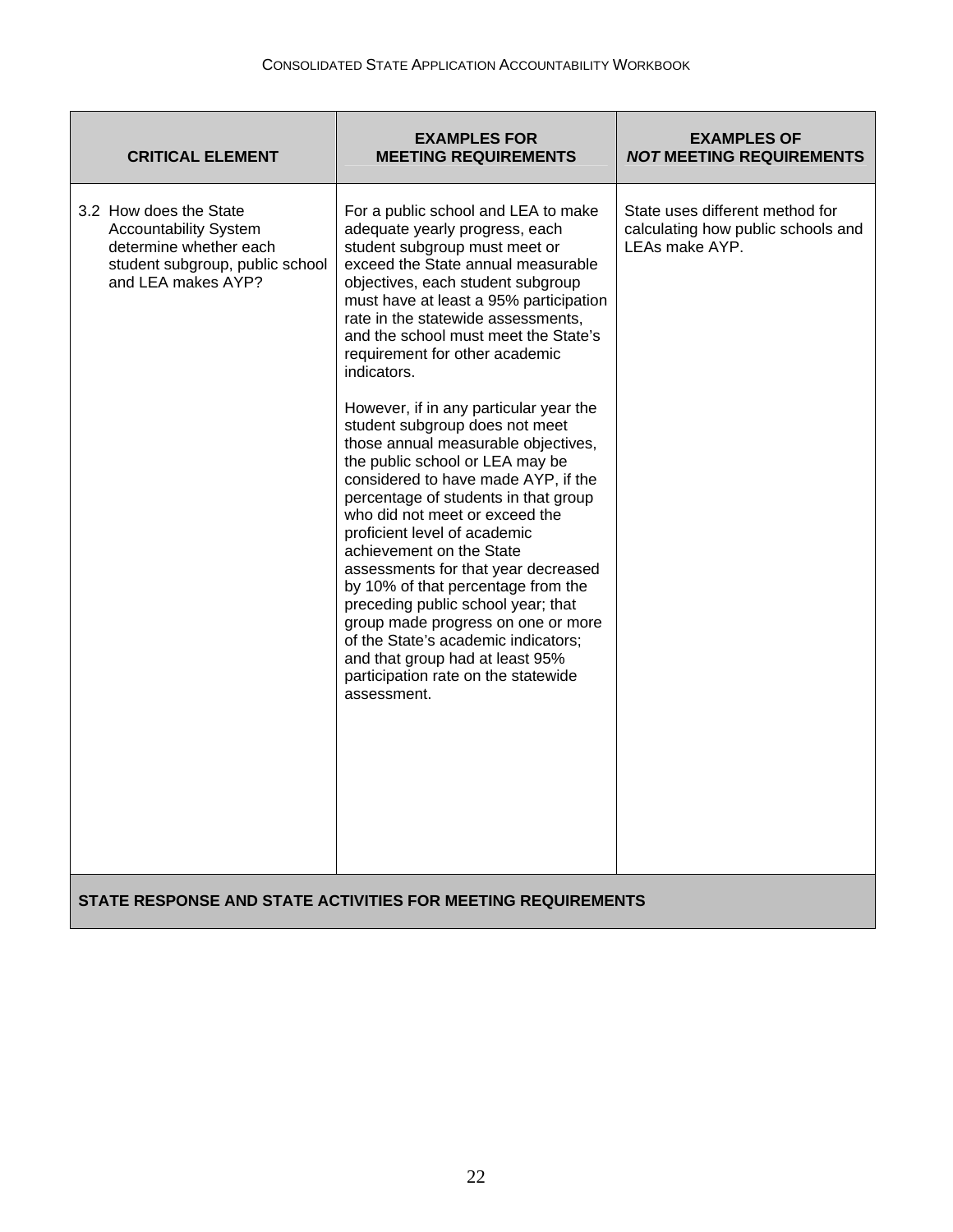Attachment C provides a matrix that will be used in determining adequate yearly progress for each student subgroup, public school, and school district. Each public school and school district will be required to show that

- each student subgroup met or exceeded the state's annual measurable objectives;
- each student subgroup had at least a 95 percent participation rate in the statewide assessments; and
- the school met the state's requirement for other academic indicators.

A uniform procedure will be applied to both grades and years. The state will calculate the percent proficient across grades within a public school and district to determine whether the annual measurable objective was met. The percent proficient will be calculated based on the number of tested students that were enrolled for a full academic year and will be calculated separately for English language arts and mathematics (Option 1). Additionally, the state will average the percentage of students scoring at proficient and above during the most recent three years of test scores (the two prior years' and the current year's scores) and compare the results to the current year's test scores. The higher score will be used to determine the district's/school's AYP status. This additional procedure (Option 2) will not be available until the 2010–11 school year. Also, an error band of one standard error of measure will be employed in the calculation of the percent of students that meets the state objective for each demographic group as detailed in Critical Element 5.2.

According to NCLB, a safe harbor provision can be applied in any particular year the student subgroup does not meet the annual measurable objectives. The state will calculate one safe harbor option described below. If a student group meets the criteria for the safe harbor option and makes progress on one or more of the State's other academic indicators and meets the 95 percent participation rate in the statewide assessment, that student group will have met AYP.

#### Safe Harbor 1: Option 3

If the percentage of students in the group who did not meet or exceed the proficient level of academic achievement on the state assessments for that year decreased by 10 percent of the percentage from the preceding school year, then the safe harbor option applies.

This information will be reported publicly through the report cards. Additional information on the safe harbor calculation is found in Attachment C.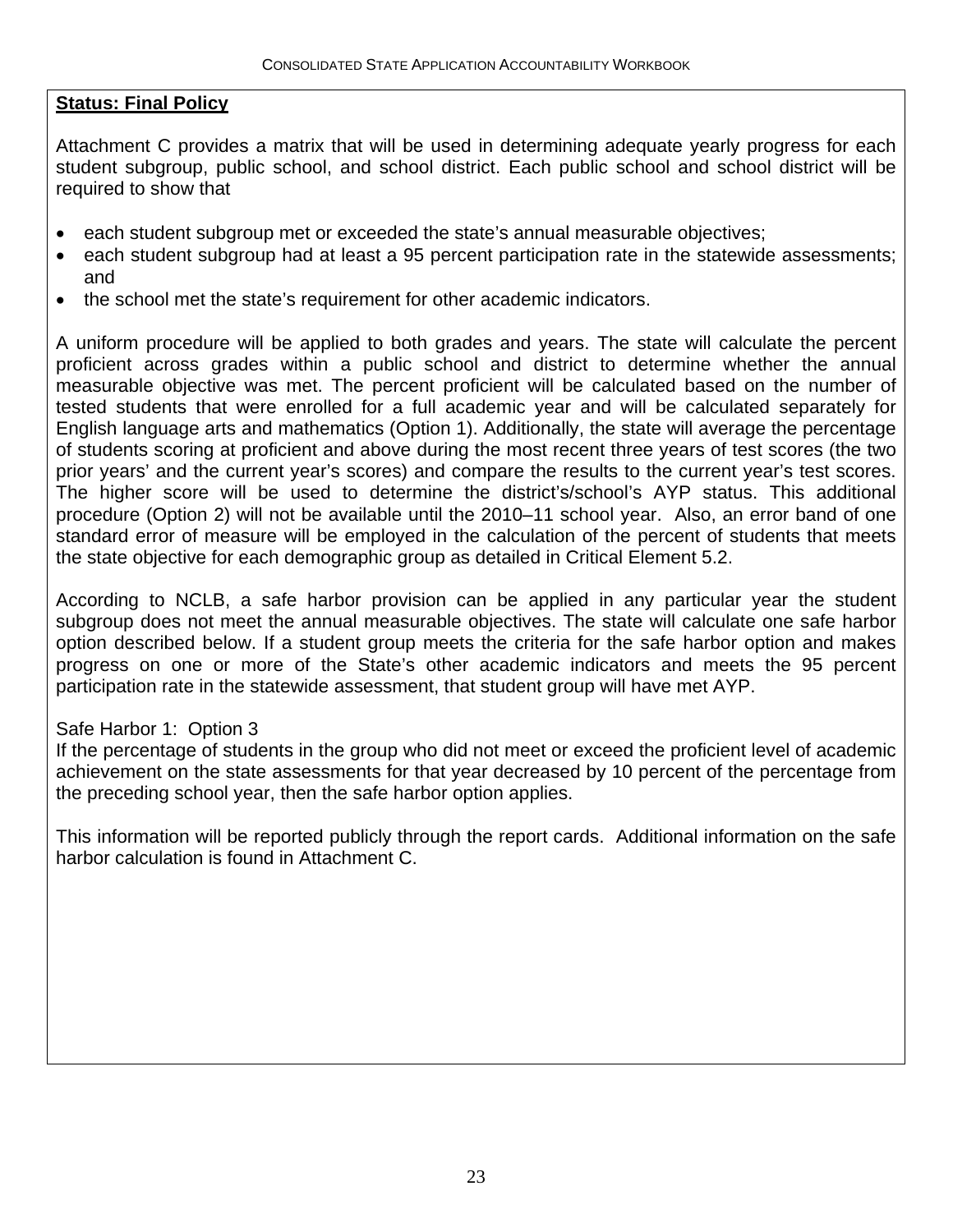| <b>CRITICAL ELEMENT</b>                                                                        | <b>EXAMPLES FOR</b><br><b>MEETING REQUIREMENTS</b>                                                                                                                                                                                                                                                                                                                                                                                                                                                                                                                                                                                                                                                                                                                                                                                                                                                                                                                                                                                                              | <b>EXAMPLES OF</b><br><b>NOT MEETING REQUIREMENTS</b>                                                                   |
|------------------------------------------------------------------------------------------------|-----------------------------------------------------------------------------------------------------------------------------------------------------------------------------------------------------------------------------------------------------------------------------------------------------------------------------------------------------------------------------------------------------------------------------------------------------------------------------------------------------------------------------------------------------------------------------------------------------------------------------------------------------------------------------------------------------------------------------------------------------------------------------------------------------------------------------------------------------------------------------------------------------------------------------------------------------------------------------------------------------------------------------------------------------------------|-------------------------------------------------------------------------------------------------------------------------|
| 3.2a What is the State's starting<br>point for calculating Adequate<br><b>Yearly Progress?</b> | Using data from the 2001-2002<br>school year, the State established<br>separate starting points in<br>reading/language arts and<br>mathematics for measuring the<br>percentage of students meeting or<br>exceeding the State's proficient<br>level of academic achievement.<br>Each starting point is based, at a<br>minimum, on the higher of the<br>following percentages of students at<br>the proficient level: (1) the<br>percentage in the State of proficient<br>students in the lowest-achieving<br>student subgroup; or, (2) the<br>percentage of proficient students in<br>a public school at the 20 <sup>th</sup> percentile<br>of the State's total enrollment<br>among all schools ranked by the<br>percentage of students at the<br>proficient level.<br>A State may use these procedures<br>to establish separate starting points<br>by grade span; however, the<br>starting point must be the same for<br>all like schools (e.g., one same<br>starting point for all elementary<br>schools, one same starting point for<br>all middle schools). | The State Accountability System<br>uses a different method for<br>calculating the starting point (or<br>baseline data). |
| STATE RESPONSE AND STATE ACTIVITIES FOR MEETING REQUIREMENTS                                   |                                                                                                                                                                                                                                                                                                                                                                                                                                                                                                                                                                                                                                                                                                                                                                                                                                                                                                                                                                                                                                                                 |                                                                                                                         |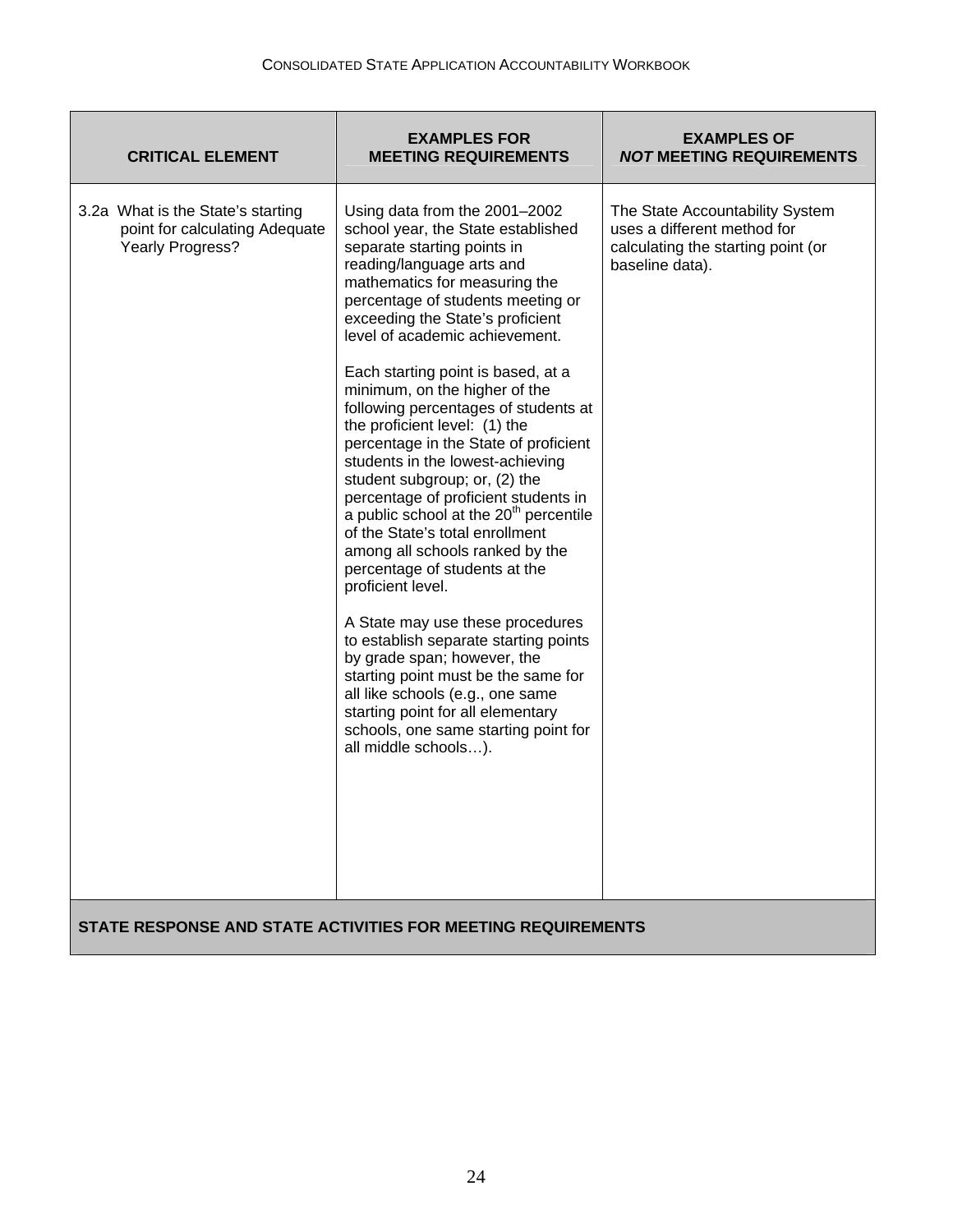#### **Status: Final Policy (Grades 3–8)**

Attachment B provides a graphic depiction of the timeline for AYP to ensure that all students will meet or exceed the state's proficient level of academic achievement in English language arts and mathematics, not later than 2013–14. This timeline also indicates the State's starting point for calculating AYP using data from the 2001–02 school year as the baseline and establishing separate starting points for both English language arts and mathematics. The starting points were established using the percentage of proficient students in a public school at the twentieth percentile of the state's total enrollment among all schools ranked by the percentage of students at the proficient level, the higher of the two options allowed by law.

#### **Status: Final Policy (High School)**

In Spring 2003, South Carolina administered the HSAP. When scoring was complete, the data were reviewed by a team of South Carolina educators and outside experts. Under the direction of a contractor, performance levels (1–4) were established and cut scores set. The school, district, and state level data were then used to determine the AYP status of high schools.

The process for establishing the separate high school starting point was the same as that used for PACT (the former state assessment for elementary and middle schools) performance in elementary and middle schools. The schools were ranked, separately in mathematics and English language arts, by percent scoring level 3 and above, lowest to highest. Beginning with the school with the lowest percent scoring at level 3 and above and counting upward, the starting point was the school at the point of 20 percent of high school enrollment. AYP charts for annual objectives and intermediate objectives for high school performance are included in Attachments B and D.

All public school students will take the HSAP tests for the first time in the second spring after their initial enrollment in the ninth grade, with one exception: students who cannot participate in the HSAP even with appropriate accommodations will take the South Carolina Alternate Assessment (SC-Alt). The student's IEP team makes the determination as to whether he or she meets the state criteria for alternate assessment. The mathematics and English language arts tests each have four achievement levels: 1, 2, 3, and 4 (3 is considered proficient for AYP purposes). A student must score at level 2 or higher on each test to meet the South Carolina graduation requirement. Students who score at level 1 on either test will be scheduled to retake the test at the next administration to meet the high school diploma requirement (retake scores are not included for AYP purposes).

Students with disabilities use the testing accommodations specified in their IEPs or 504 accommodation plans. Students who meet the state criteria for alternate assessment and who are fifteen years of age on September 1 of the school year will take the SC-Alt. Students with limited English proficiency may use the testing accommodations addressed in the *HSAP Test Administration Manual.*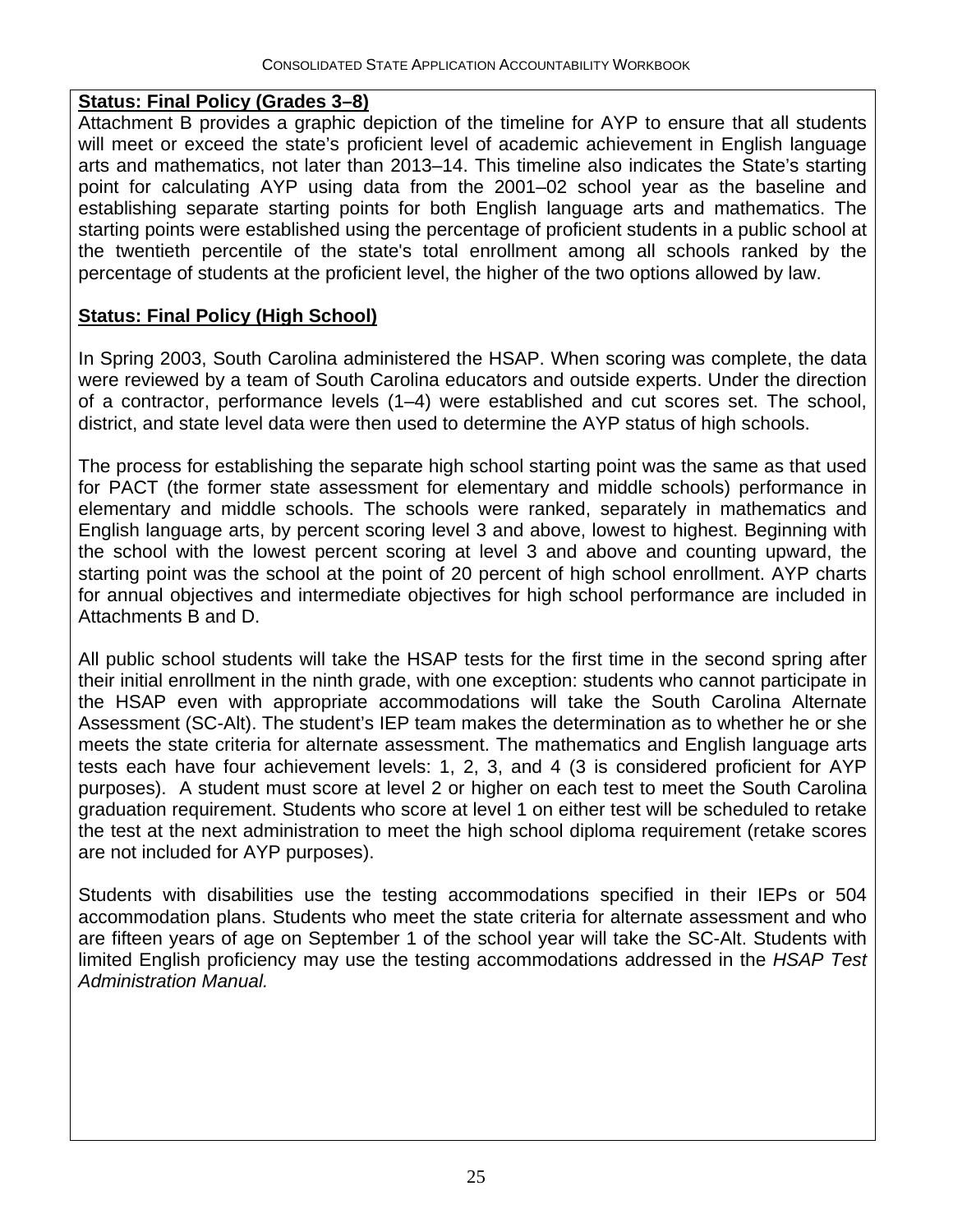| <b>CRITICAL ELEMENT</b>                                                                                   | <b>EXAMPLES FOR</b><br><b>MEETING REQUIREMENTS</b>                                                                                                                                                                                                                                                                                                                                                                                                                                                                                                                                                                                   | <b>EXAMPLES OF</b><br><b>NOT MEETING REQUIREMENTS</b>                                                                                                                                           |
|-----------------------------------------------------------------------------------------------------------|--------------------------------------------------------------------------------------------------------------------------------------------------------------------------------------------------------------------------------------------------------------------------------------------------------------------------------------------------------------------------------------------------------------------------------------------------------------------------------------------------------------------------------------------------------------------------------------------------------------------------------------|-------------------------------------------------------------------------------------------------------------------------------------------------------------------------------------------------|
| 3.2b What are the State's annual<br>measurable<br>objectives for determining<br>adequate yearly progress? | State has annual measurable<br>objectives that are consistent with<br>a state's intermediate goals and<br>that identify for each year a<br>minimum percentage of students<br>who must meet or exceed the<br>proficient level of academic<br>achievement on the State's<br>academic assessments.<br>The State's annual measurable<br>objectives ensure that all students<br>meet or exceed the State's<br>proficient level of academic<br>achievement within the timeline.<br>The State's annual measurable<br>objectives are the same<br>throughout the State for each<br>public school, each LEA, and each<br>subgroup of students. | The State Accountability System uses<br>another method for calculating annual<br>measurable objectives.<br>The State Accountability System does<br>not include annual measurable<br>objectives. |
| STATE RESPONSE AND STATE ACTIVITIES FOR MEETING REQUIREMENTS                                              |                                                                                                                                                                                                                                                                                                                                                                                                                                                                                                                                                                                                                                      |                                                                                                                                                                                                 |

Attachment B provides a graphic depiction of the timeline for AYP to ensure that all students will meet or exceed the State's proficient level of academic achievement in English/language arts and mathematics, not later than 2013–14. The timeline indicates annual measurable objectives consistent with the State's intermediate goals, establishing for each year a minimum percentage of students who must meet or exceed the proficient level of academic achievement on PASS, the State's academic assessment. These annual measurable objectives will be the same throughout the State for each public school, each school district, and each subgroup of students.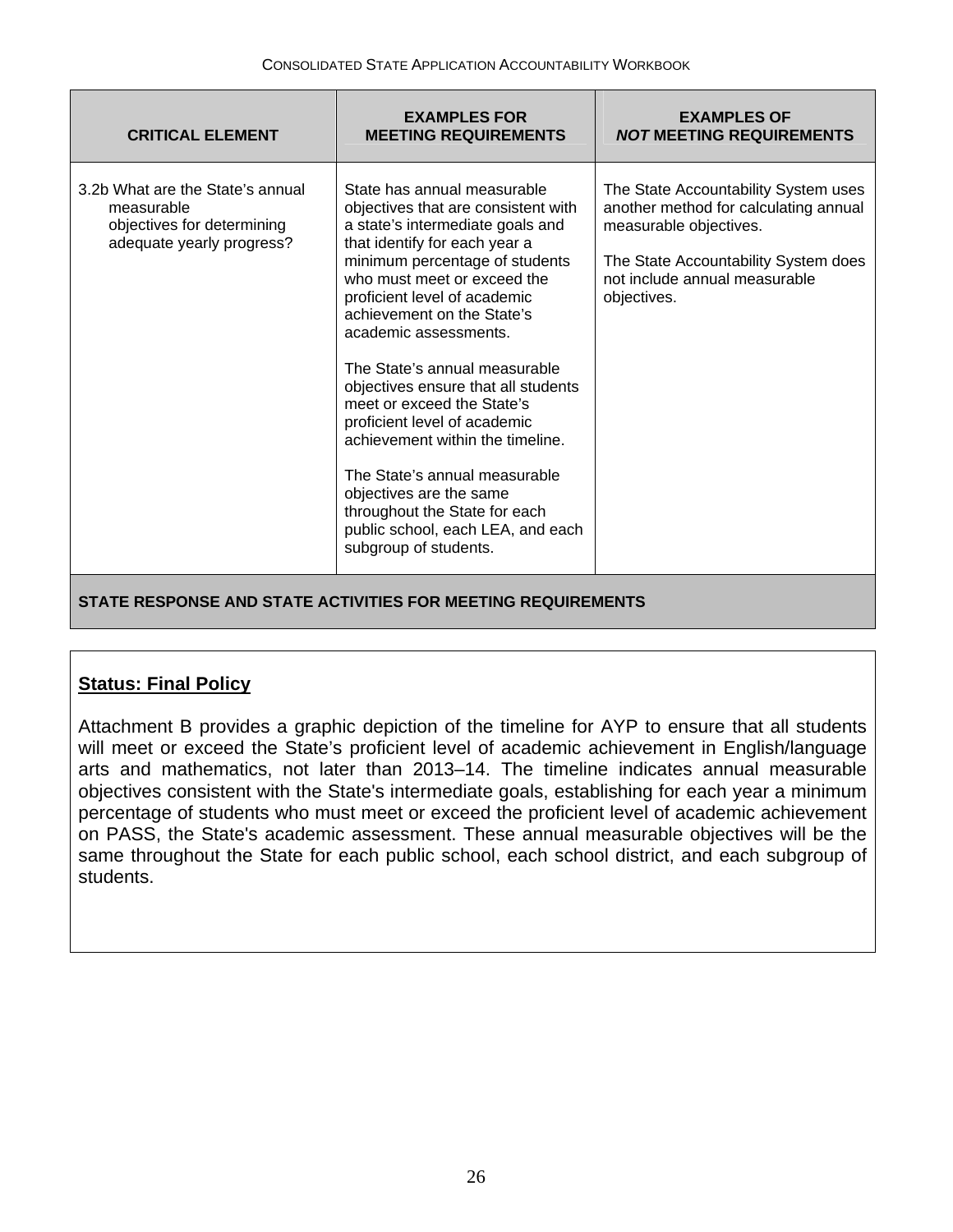| <b>CRITICAL ELEMENT</b>                                                                         | <b>EXAMPLES FOR</b><br><b>MEETING REQUIREMENTS</b>                                                                                                                                                                                                                                                                 | <b>EXAMPLES OF</b><br><b>NOT MEETING REQUIREMENTS</b>                                                                                                                      |
|-------------------------------------------------------------------------------------------------|--------------------------------------------------------------------------------------------------------------------------------------------------------------------------------------------------------------------------------------------------------------------------------------------------------------------|----------------------------------------------------------------------------------------------------------------------------------------------------------------------------|
| 3.2c What are the State's<br>intermediate goals for<br>determining adequate yearly<br>progress? | State has established intermediate<br>goals that increase in equal<br>increments over the period covered<br>by the State timeline.<br>• The first incremental increase<br>takes effect not later than<br>the 2004–2005 academic<br>year.<br>• Each following incremental<br>increase occurs within three<br>years. | The State uses another method for<br>calculating intermediate goals.<br>The State does not include<br>intermediate goals in its definition of<br>adequate yearly progress. |
| STATE RESPONSE AND STATE ACTIVITIES FOR MEETING REQUIREMENTS                                    |                                                                                                                                                                                                                                                                                                                    |                                                                                                                                                                            |

The chart shown in Attachment D depicts the State's intermediate goals, ensuring that all students will meet or exceed the State's proficient level of academic achievement by 2013–14.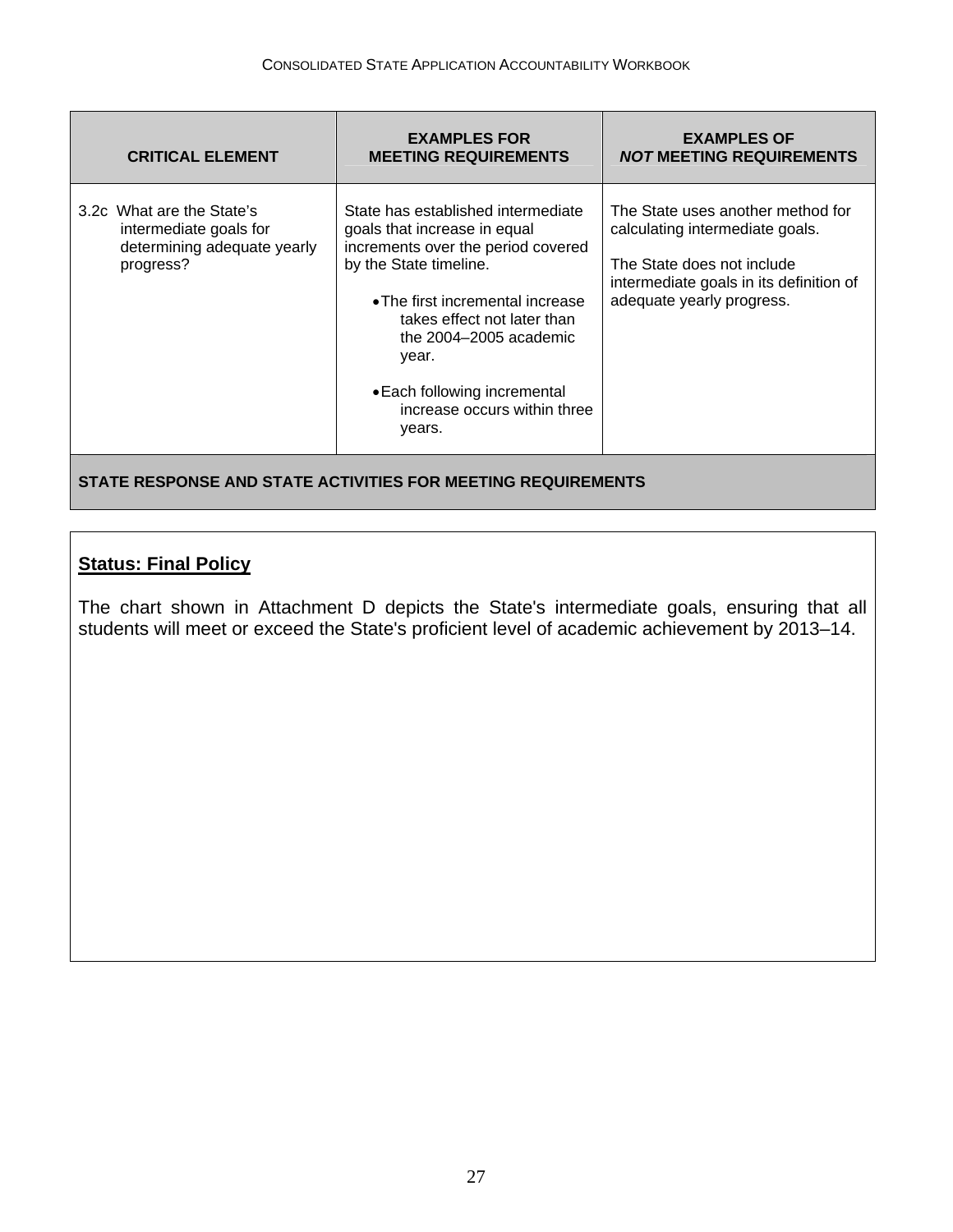#### <span id="page-28-0"></span>**PRINCIPLE 4. State makes annual decisions about the achievement of all public schools and LEAs.**

| <b>CRITICAL ELEMENT</b>                                                                                                                               | <b>EXAMPLES FOR</b><br><b>MEETING REQUIREMENTS</b>                                 | <b>EXAMPLES OF</b><br><b>NOT MEETING REQUIREMENTS</b>               |
|-------------------------------------------------------------------------------------------------------------------------------------------------------|------------------------------------------------------------------------------------|---------------------------------------------------------------------|
| 4.1 How does the State<br>Accountability System make<br>an annual determination of<br>whether each public school<br>and LEA in the State made<br>AYP? | AYP decisions for each public<br>school and LEA are made<br>annually. <sup>4</sup> | AYP decisions for public schools and<br>LEAs are not made annually. |
|                                                                                                                                                       |                                                                                    |                                                                     |

#### **STATE RESPONSE AND STATE ACTIVITIES FOR MEETING REQUIREMENTS**

#### **Status: Final Policy**

 $\overline{\phantom{a}}$ 

The Education Accountability Act of 1998 (Amended 2008), Section 59-18-110, included as a purpose of the system "to provide an *annual* report card with a performance indicator system that is logical, reasonable, fair, challenging, and technically defensible which furnishes clear and specific information about school and district academic performance and other `performance to parents and the public." Reference is made to the response provided in Critical Element 3.2.

For school and/or district improvement identification purposes, the state has established consecutive years of failing AYP requirements to be predicated on failing the same subject (English language arts subgroup performance and percent tested or mathematics subgroup performance and percent tested) for multiple years. A district must miss AYP not only in the same subject for two consecutive years, but it must also miss AYP in both grade spans (elementary/middle and high) for two consecutive years to be identified for district improvement.

Also, the state has determined if the school and/or district shows progress in all other targets except the indicator (attendance/graduation) in one year, identification for improvement will be based on failing the indicator for two years consecutively. For example, a school that is determined as not making AYP in one year due to attendance and in year two does not make AYP due to Math Achievement, All Students would not be identified for school improvement. A school that is determined in one year as not making AYP due to attendance and in year two does not make AYP due to attendance and Math Achievement, All Students would be identified for school improvement.

 $<sup>4</sup>$  Decisions may be based upon several years of data and data may be averaged across grades within a public school</sup> [§1111(b)(2)(J)].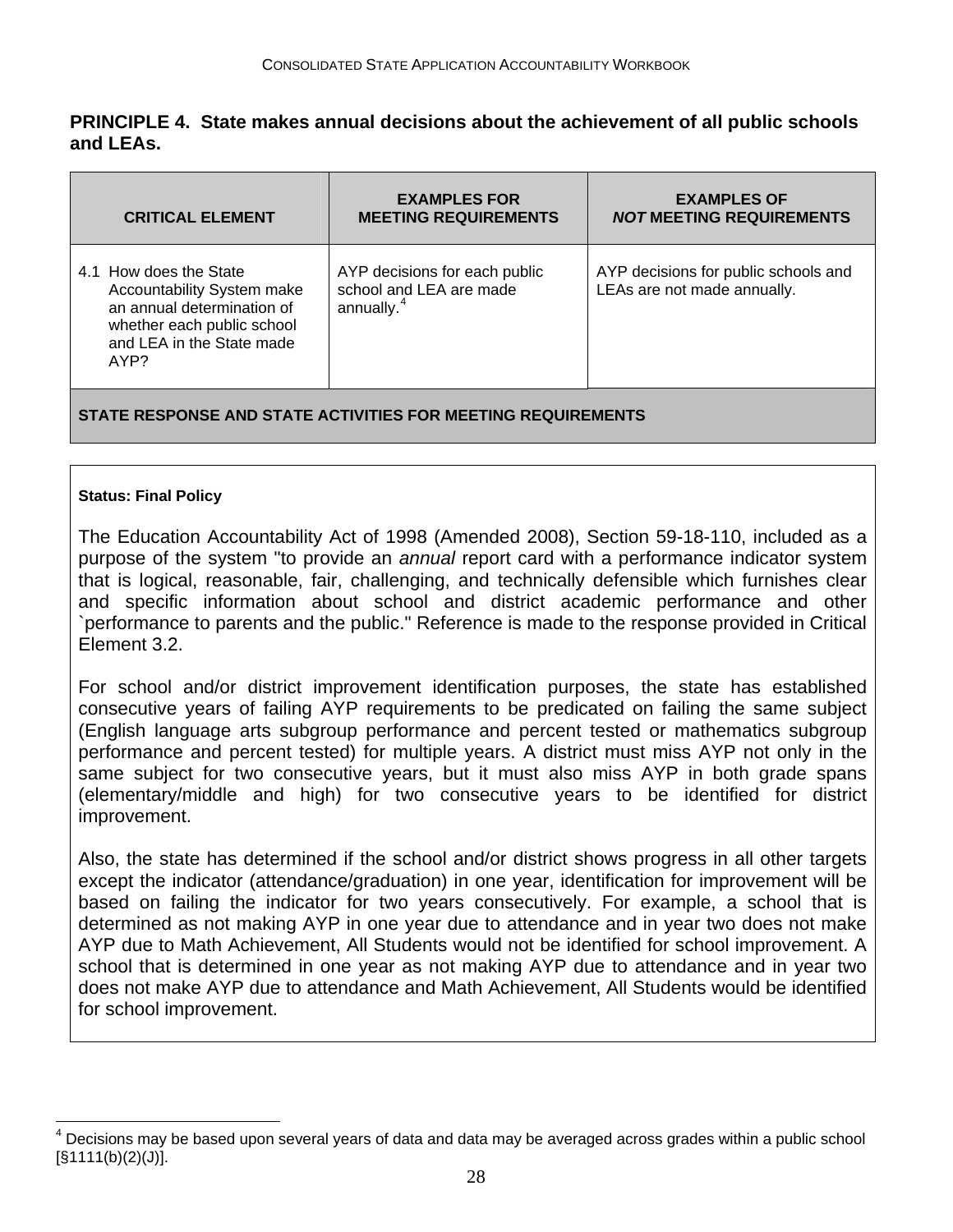#### **PRINCIPLE 5. All public schools and LEAs are held accountable for the achievement of individual subgroups.**

| <b>CRITICAL ELEMENT</b>                                                                                         | <b>EXAMPLES FOR</b><br><b>MEETING REQUIREMENTS</b>                                                                                                                                                                                                                                                           | <b>EXAMPLES OF</b><br><i>NOT</i> MEETING REQUIREMENTS                  |
|-----------------------------------------------------------------------------------------------------------------|--------------------------------------------------------------------------------------------------------------------------------------------------------------------------------------------------------------------------------------------------------------------------------------------------------------|------------------------------------------------------------------------|
| 5.1 How does the definition<br>of adequate yearly<br>progress include all the<br>required student<br>subgroups? | Identifies subgroups for defining<br>adequate yearly progress:<br>economically disadvantaged,<br>major racial and ethnic groups,<br>students with disabilities, and<br>students with limited English<br>proficiency.<br>Provides definition and data<br>source of subgroups for adequate<br>yearly progress. | State does not disaggregate data by each<br>required student subgroup. |
| STATE RESPONSE AND STATE ACTIVITIES FOR MEETING REQUIREMENTS                                                    |                                                                                                                                                                                                                                                                                                              |                                                                        |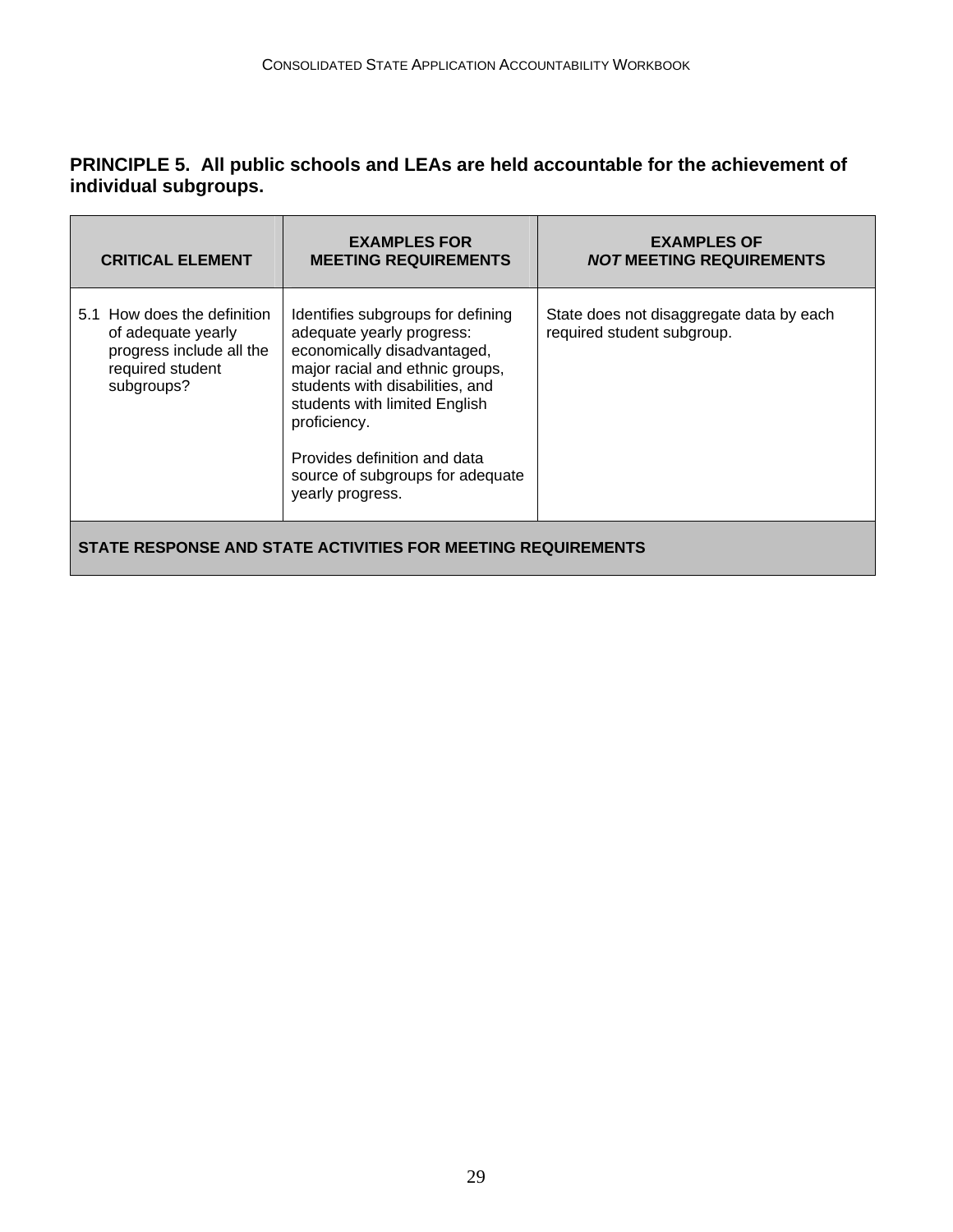The report cards will identify subgroups for defining adequate yearly progress: economically disadvantaged, major racial and ethnic groups, students with disabilities, and students with limited English proficiency. This information is collected by precode on the assessment sheets.

The definitions are

#### Ethnicity Code

American Indian/Alaskan Native. The student has origins in any of the original peoples of North America and maintains cultural identification through affiliation or community recognition.

Asian/Pacific Islander. The student has origins in any of the original peoples of the Far East, Southeast Asia, the Pacific Islands, or Indian subcontinent. This area includes, for example, China, India, Japan, Korea, the Philippine Islands, and Samoa.

African American. The student has origins in any of the original racial groups of Africa (not of Hispanic origin).

Hispanic. The student has origins in Mexico, Puerto Rico, Cuba, or South America, or other Spanish cultures of origin—regardless of race.

White. The student has origins in any of the original peoples of Europe, North America, or the Middle East (not of Hispanic origin).

All other definitions including limited English proficient, disability, migrant, and economically disadvantaged (free and reduced lunch) are based on federal law.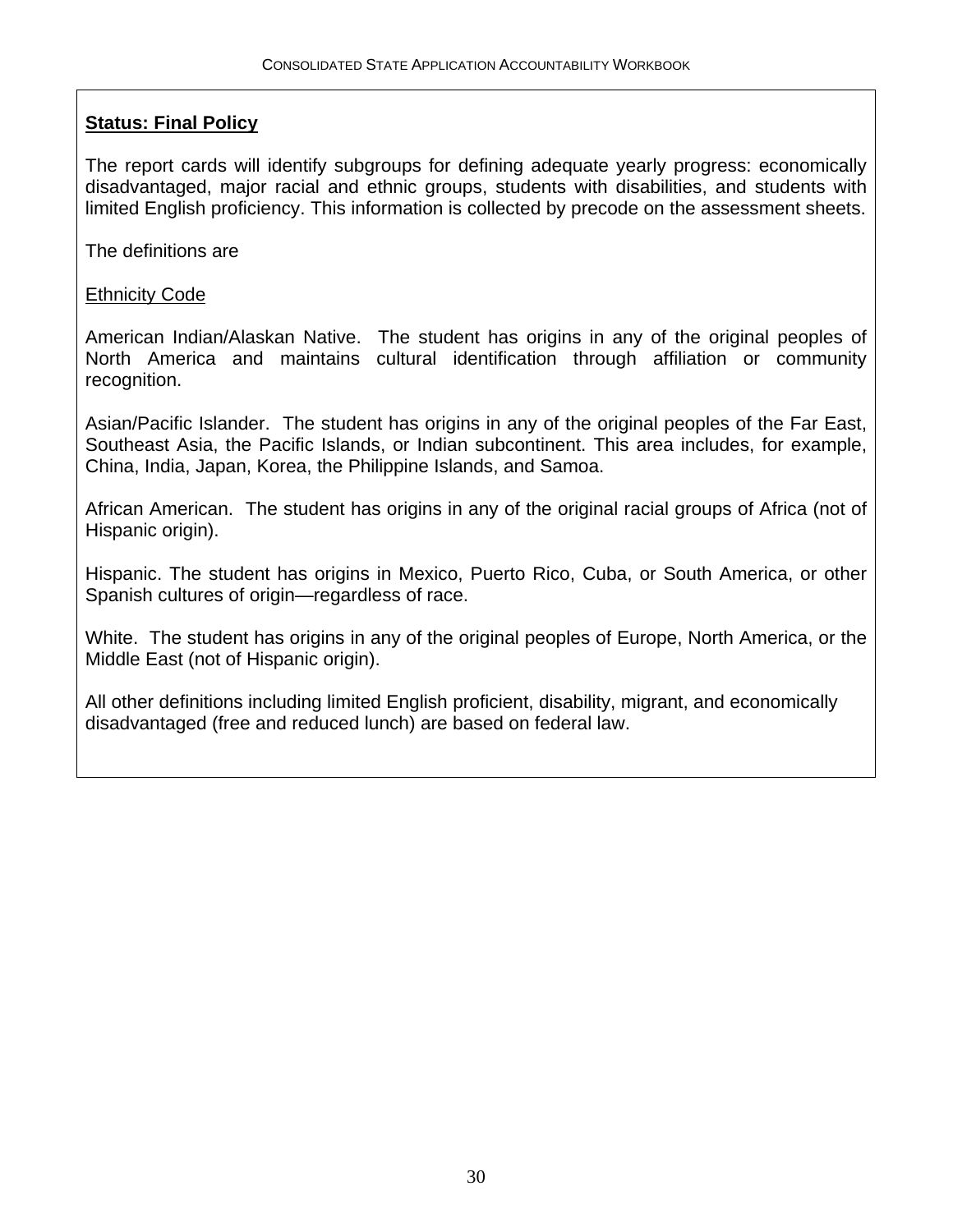| <b>CRITICAL ELEMENT</b>                                                                                                                                     | <b>EXAMPLES FOR</b><br><b>MEETING REQUIREMENTS</b>                                                                                                                                                                                | <b>EXAMPLES OF</b><br><i>NOT</i> MEETING REQUIREMENTS                              |
|-------------------------------------------------------------------------------------------------------------------------------------------------------------|-----------------------------------------------------------------------------------------------------------------------------------------------------------------------------------------------------------------------------------|------------------------------------------------------------------------------------|
| 5.2 How are public schools and<br>LEAs held accountable for<br>the progress of student<br>subgroups in the<br>determination of adequate<br>yearly progress? | Public schools and LEAs are held<br>accountable for student subgroup<br>achievement: economically<br>disadvantaged, major ethnic and<br>racial groups, students with<br>disabilities, and limited English<br>proficient students. | State does not include student<br>subgroups in its State Accountability<br>System. |

#### **STATE RESPONSE AND STATE ACTIVITIES FOR MEETING REQUIREMENTS**

#### **Status: Final Policy**

Public schools and school districts will be held accountable for student subgroup achievement including economically disadvantaged, major ethnic and racial groups (as defined in Critical Element 5.1), students with disabilities, and limited English proficient students. For counts below 40 in a subgroup at the school level, the performance of these students will be aggregated for consideration in district and/or state AYP determinations where the count is considered to be statistically reliable**.** (See Critical Element 5.5 for definition of minimum count.)

In determining whether each school, district, or the state meets the annual measurable objective (with the target being percent proficient), South Carolina will

• calculate for each subgroup, and separately in English language arts and mathematics, the percent of tested students who achieve the proficient level or higher;

#### Error Band

An "error band" of one standard error of measure will be employed in the calculation of the percent of students that meets the state objective for each demographic group. One standard error will be added to students' scores on the English language arts and math tests of the PASS and HSAP. If, with the addition of standard error, the students scores exceed the lower bound of the next higher score range, then the students will be treated as having obtained that score for the determination of whether the state objective was met.

- examine participation rates**;**
- implement a uniform averaging procedure (as detailed in Critical Element 3.2). This averaging procedure will not be available until the 2010–11 school year; and
- employ the NCLB safe harbor provision as defined in Critical Element 3.2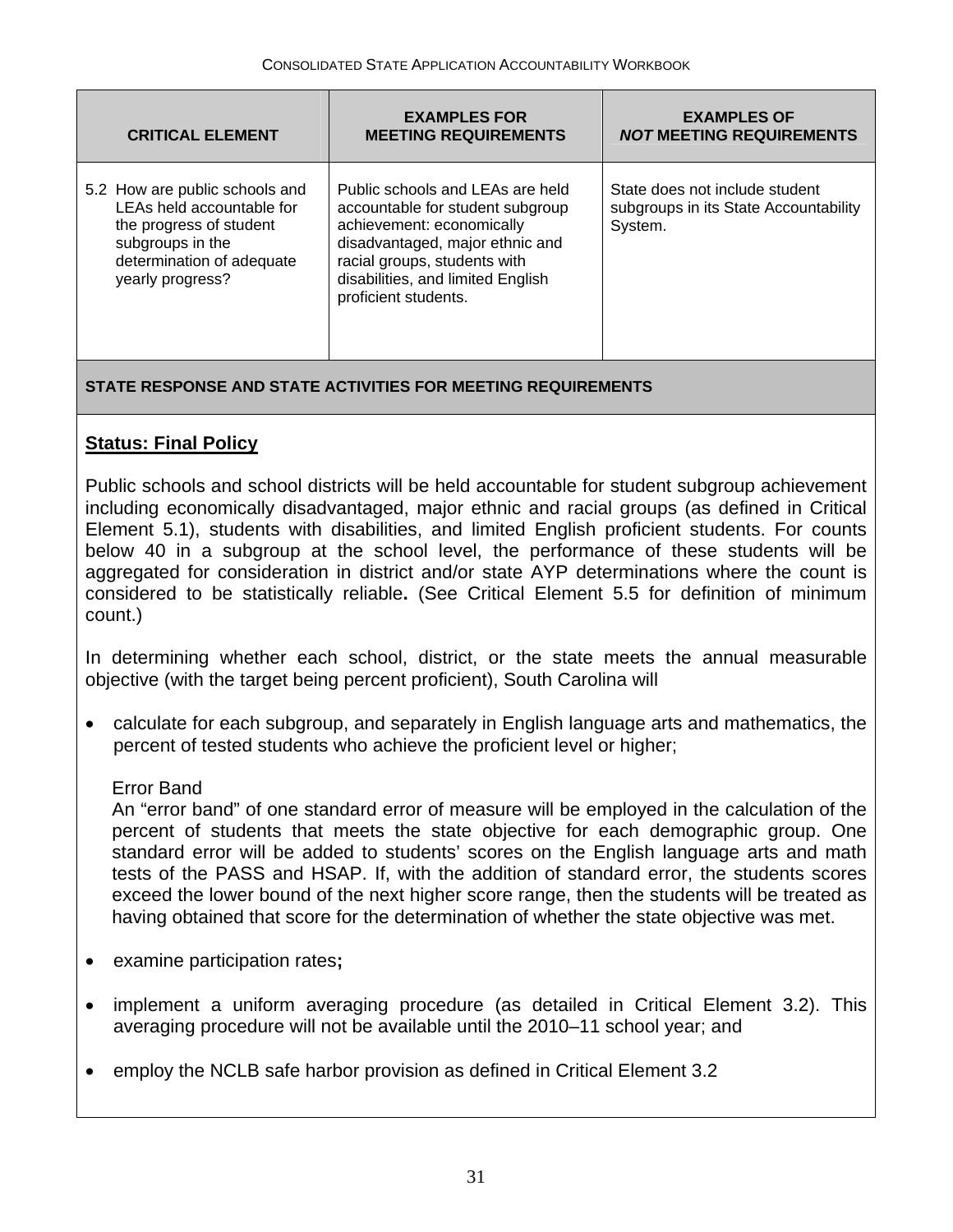| <b>CRITICAL ELEMENT</b>                                                                                         | <b>EXAMPLES FOR</b><br><b>MEETING REQUIREMENTS</b>                                                                                                                                                                                                                                                                                                                   | <b>EXAMPLES OF</b><br><b>NOT MEETING REQUIREMENTS</b>                                                                                                                                                                                                                                     |
|-----------------------------------------------------------------------------------------------------------------|----------------------------------------------------------------------------------------------------------------------------------------------------------------------------------------------------------------------------------------------------------------------------------------------------------------------------------------------------------------------|-------------------------------------------------------------------------------------------------------------------------------------------------------------------------------------------------------------------------------------------------------------------------------------------|
| 5.3 How are students with<br>disabilities included in the<br>State's definition of<br>adequate yearly progress? | All students with disabilities<br>participate in statewide<br>assessments: general assessments<br>with or without accommodations or<br>an alternate assessment based on<br>grade level standards for the grade<br>in which students are enrolled.<br>State demonstrates that students<br>with disabilities are fully included in<br>the State Accountability System. | The State Accountability System or<br>State policy excludes students with<br>disabilities from participating in the<br>statewide assessments.<br>State cannot demonstrate that<br>alternate assessments measure<br>grade-level standards for the grade in<br>which students are enrolled. |
| STATE RESPONSE AND STATE ACTIVITIES FOR MEETING REQUIREMENTS                                                    |                                                                                                                                                                                                                                                                                                                                                                      |                                                                                                                                                                                                                                                                                           |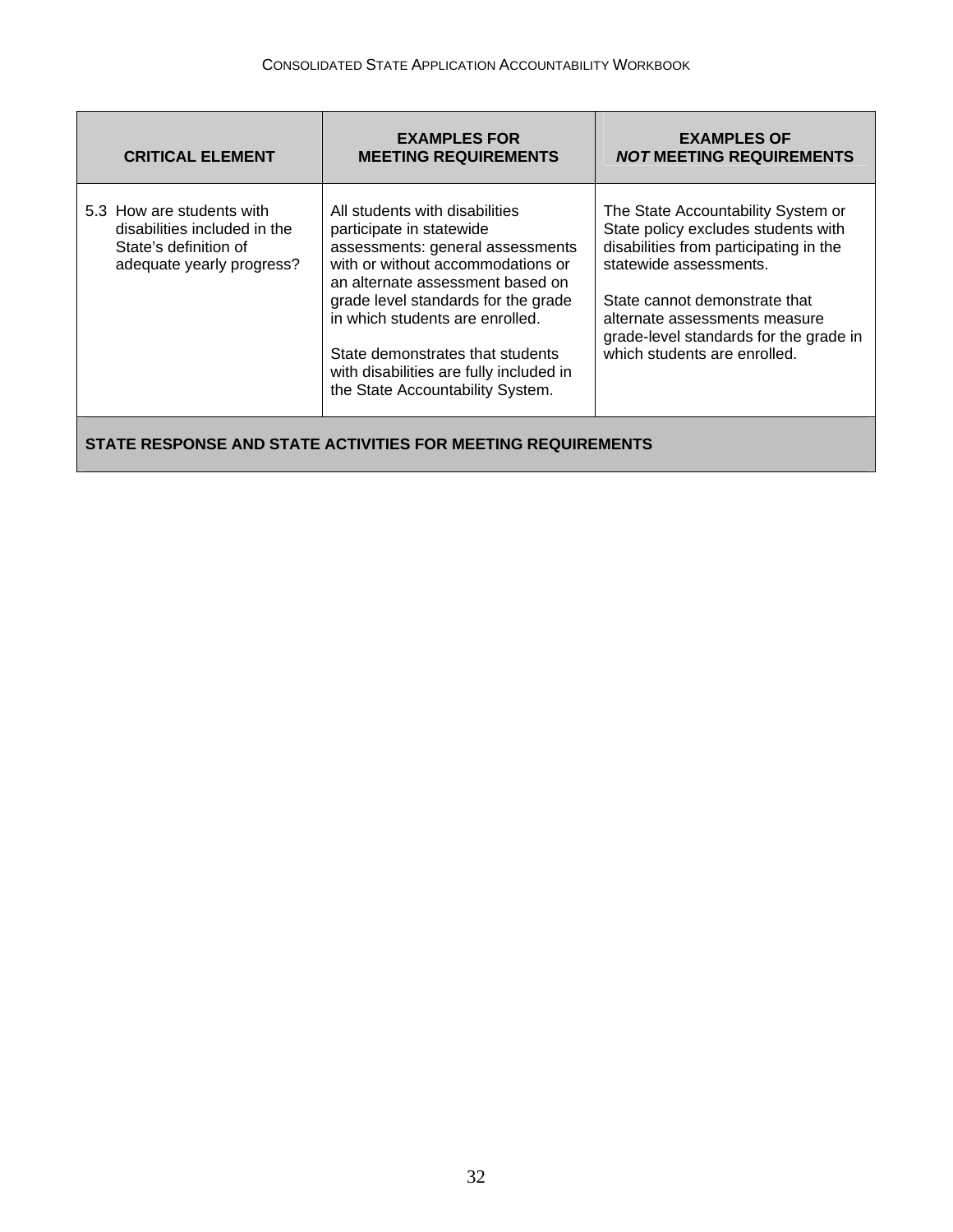Section 59-18-320 (B) of the Education Accountability Act states:

"For students with documented disabilities, the assessments developed by the Department of Education shall include the appropriate modifications and accommodations with necessary supplemental devices as outlined in a student's Individualized Education Program and as stated in the Administrative Guidelines and Procedures for Testing Students with Documented Disabilities." Alternate assessments will be used as appropriate, and students with disabilities will be included fully in the State Accountability System.

In accordance with the requirements of the federal No Child Left Behind Act, science assessments are administered annually to all students in one elementary grade (grade 4), one middle school grade (grade 7), and one high school grade (physical science). The State Department of Education has developed a sampling plan to administer science and social studies assessments to all other elementary and middle school students in grades 3, 5, 6, and 8. In the sampling plan, approximately half of the students in each of these grades take science and the other half take social studies. State law mandates that all students take a physical science course in high school. An end of course physical science test is administered to students at the conclusion of the course.

#### 1% Flexibility

If a student takes an alternate assessment and scores proficient or advanced, the student will be counted as scoring proficient or advanced in the calculation of AYP, provided that not more than 1 percent of the enrollment of the grades tested in the school district who take an alternate assessment score proficient or advanced. The district's enrollment will be the first day of testing enrollment for grades 3–8 for elementary and middle schools and for grades 9–12 for high schools. Based on spring 2005 assessment data, the percent of students taking an alternate assessment is one-half of 1 percent.

If the number of students who score proficient or advanced on an alternate assessment exceeds 1 percent of the school district's enrollment, the "extra" students' scores will be counted as "below Proficient." These students' scores will be selected at random. Each district and school affected will receive notice, upon request of the district, of which student(s)'s scores, if any, were selectively adjusted.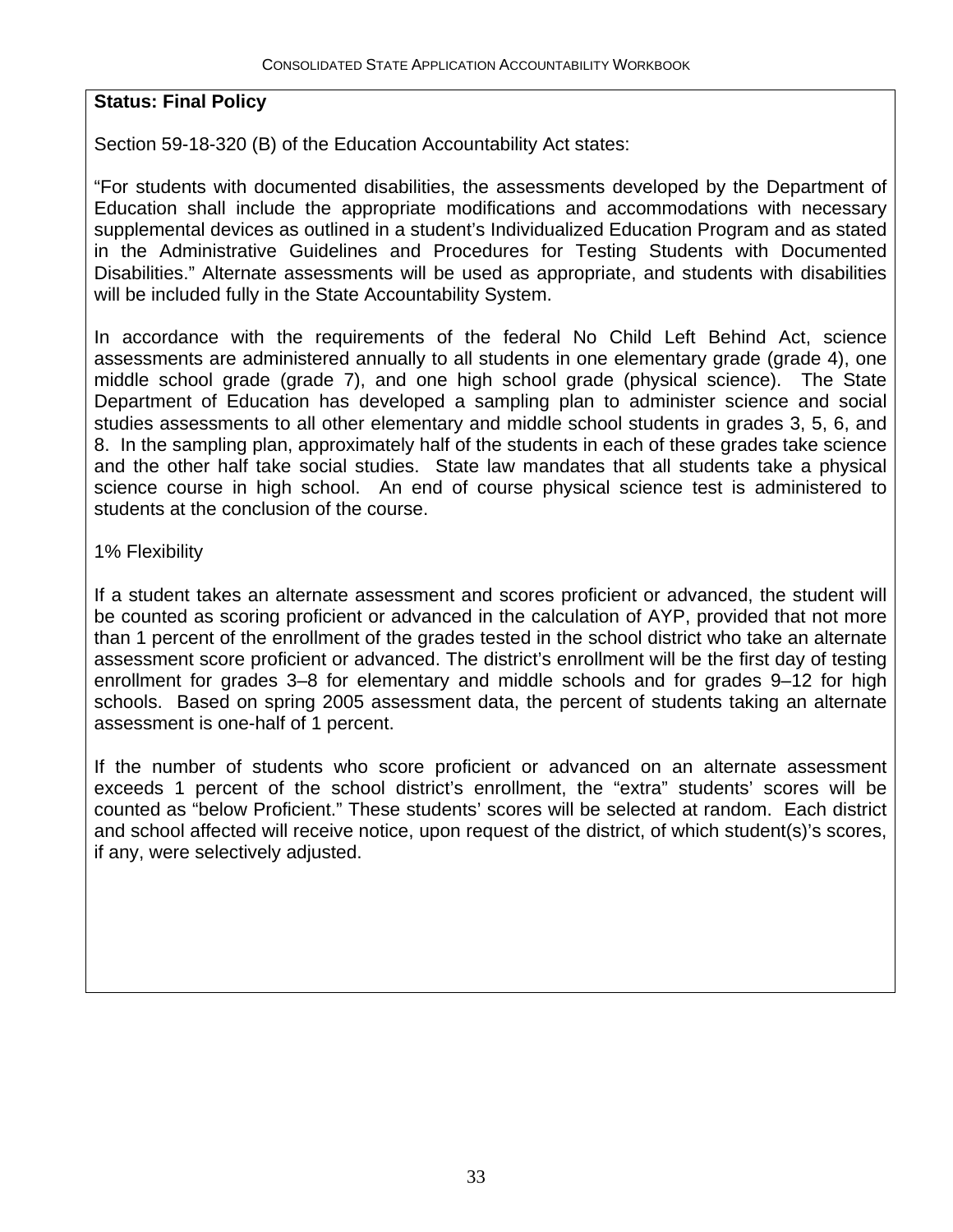•

| <b>CRITICAL ELEMENT</b>                                                                                                           | <b>EXAMPLES FOR</b><br><b>MEETING REQUIREMENTS</b>                                                                                                                                                                                                                                                                  | <b>EXAMPLES OF</b><br><b>NOT MEETING REQUIREMENTS</b>                      |
|-----------------------------------------------------------------------------------------------------------------------------------|---------------------------------------------------------------------------------------------------------------------------------------------------------------------------------------------------------------------------------------------------------------------------------------------------------------------|----------------------------------------------------------------------------|
| 5.4 How are students with<br>limited English proficiency<br>included in the State's<br>definition of adequate yearly<br>progress? | All LEP student participate in<br>statewide assessments: general<br>assessments with or without<br>accommodations or a native language<br>version of the general assessment<br>based on grade level standards.<br>State demonstrates that LEP students<br>are fully included in the State<br>Accountability System. | LEP students are not fully included<br>in the State Accountability System. |
| STATE RESPONSE AND STATE ACTIVITIES FOR MEETING REQUIREMENTS                                                                      |                                                                                                                                                                                                                                                                                                                     |                                                                            |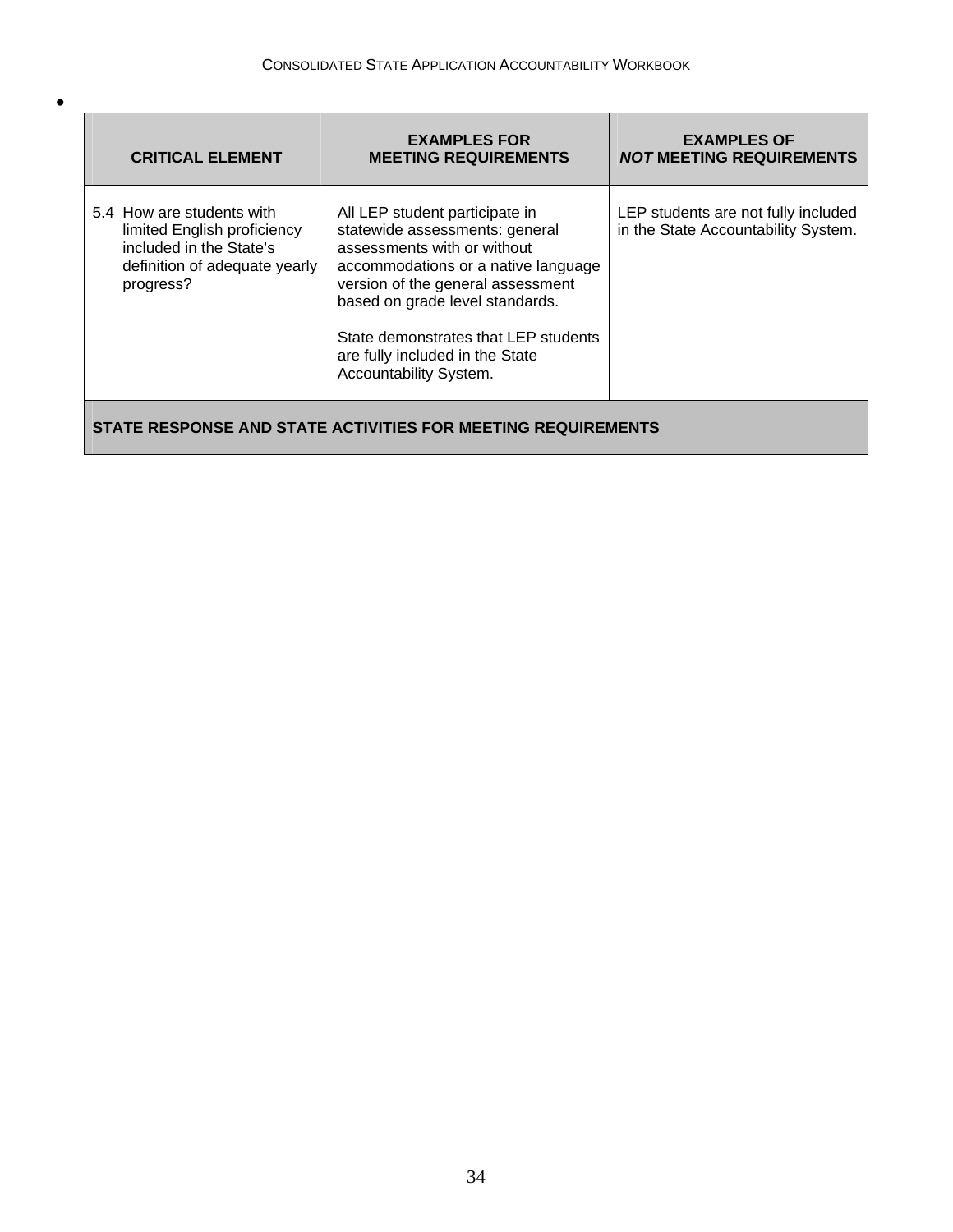The Education Accountability Manual states "students with Limited English Proficiency are only tested in accordance with federal guidelines."

With approximately 3–5 percent of the state's school population comprised of limited English proficient students and 50 different languages spoken, it is not practicable for South Carolina to develop native language assessments. For AYP purposes under Title I, all LEP students in the state (within the parameters noted in this section) will be assessed on the PASS and HSAP with or without accommodations, as appropriate, in order to meet the 95 percent assessed requirement.

LEP students in their first year (twelve months) of enrollment in a U.S. school and whose scores on a test of English proficiency indicate the lowest levels of English proficiency can be exempted from participation in the English language arts (ELA) portion of the PASS or HSAP for that academic year. Participation for ELA will count for AYP since the students took the proficiency assessment (English Language Development Assessment or ELDA); if such student enrolls after the administration of ELDA and before the administration of PASS or HSAP, the student's diagnostic test score (tests listed below) will be used to waive a student from participation in the ELA portion of the PASS or HSAP for that academic year. Although these students must be assessed in math and science, these scores will not count toward AYP, but will count toward participation. This exemption may only be used once for each student.

Results for groups not consistent with the definition of the N count found in Critical Element 5.5 will only be applied at the school district or state level where the numbers yield statistically reliable results.

South Carolina defines limited English proficient (LEP) as a student who has a primary language other than English and is not proficient in listening, speaking, reading, writing, or comprehension in the English speaking classroom as determined by a language assessment instrument. Testing proficient (ELDA composite score of 5) once on ELDA (3–12) is required to exit LEP status. No LEP student can exit LEP status in K–2. The K–2 test is based solely on teacher observation and students have not encountered enough academic English at these grade levels to be appropriately exited from direct ESOL service.

Districts in South Carolina use ELDA in grades K–12 as their language proficiency instrument. The Woodcock-Muñoz, the Idea Proficiency Test (IPT), Language Assessment Scale (LAS) and the ELDA Initial Placement Test are approved for use as diagnostic tests for initial screening.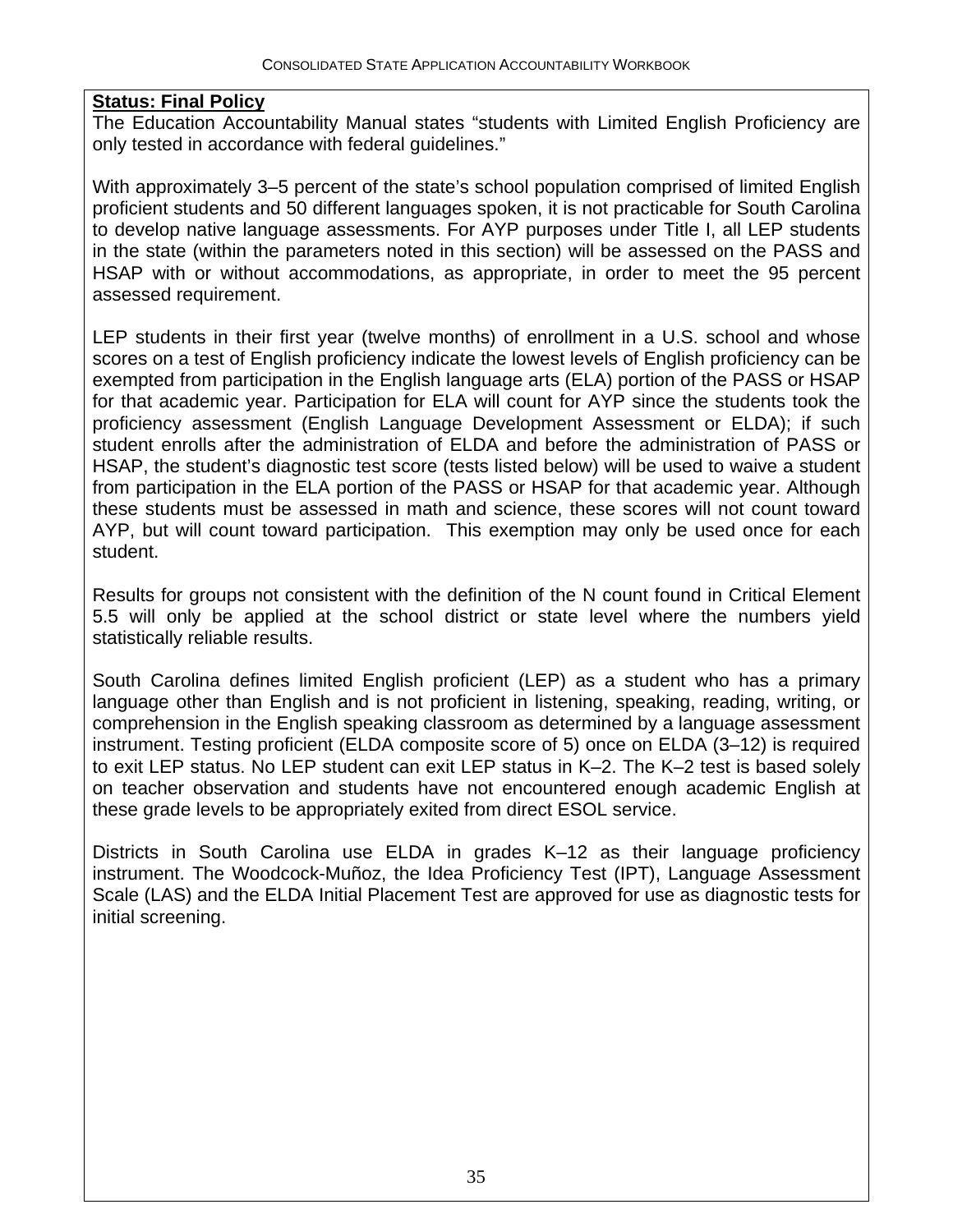South Carolina is a member of the ELDA Consortium on Assessment and Student Standards (ELDA/SCASS) that developed ELDA. ELDA has now been implemented for all LEP students in the state. This test is considered to meet the requirements of the language proficiency assessment under Title I and Title III for all purposes including the flexibility for students enrolled in a U.S. school for less than twelve months.

South Carolina has set the criteria to exit LEP status as

- students no longer meeting the definition of LEP;
- students no longer participating in ESOL classes nor receiving mainstreamed services (one to four hours of instruction per week of supplemental English-language services);
- students testing proficient (ELDA composite score of 5) once on ELDA (3–12).

Students not meeting this definition will be classified as LEP for Title I and Title III accountability (for both AYP and reporting). These students will be included in calculating AYP if their numbers result in a school or district reaching the minimum N count as defined in Critical Element 5.5*.*

In summation, Limited English Proficient students will be included in both Title I and Title III until they test proficient (ELDA composite score of 5) once on ELDA (3–12). This is consistent with Section 9101(25) of the NCLB Act (20 U.S.C. 7801 (25) (2000 & Supp. 2002) which includes, as a part of the definition of limited English proficient

... an individual whose difficulties in speaking, reading, writing, and understanding the English language may be sufficient to deny the individual

- the ability to meet the State's proficient level of achievement on state assessments described in section 1111(b)(3);
- the ability to successfully achieve in classrooms where the language of instruction is English; or
- the opportunity to participate fully in society.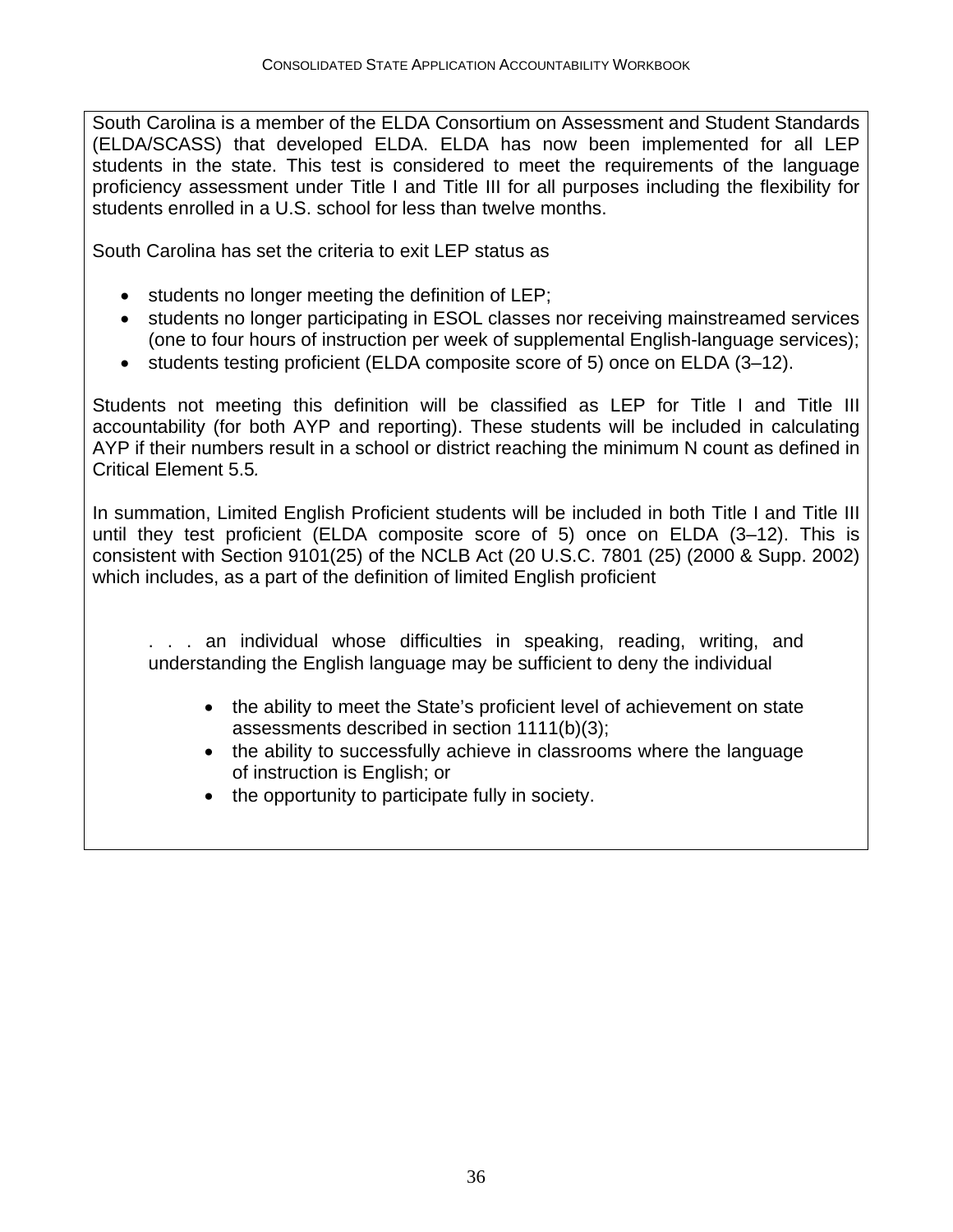<span id="page-37-0"></span>

| <b>CRITICAL ELEMENT</b>                                                                                                                                         | <b>EXAMPLES FOR</b><br><b>MEETING REQUIREMENTS</b>                                                                                                                                                                                                                           | <b>EXAMPLES OF</b><br><b>NOT MEETING REQUIREMENTS</b>                                                                                                                                                                                                            |
|-----------------------------------------------------------------------------------------------------------------------------------------------------------------|------------------------------------------------------------------------------------------------------------------------------------------------------------------------------------------------------------------------------------------------------------------------------|------------------------------------------------------------------------------------------------------------------------------------------------------------------------------------------------------------------------------------------------------------------|
| 5.5 What is the State's<br>definition of the minimum<br>number of students in a<br>subgroup required for<br>reporting purposes? For<br>accountability purposes? | State defines the number of students<br>required in a subgroup for reporting<br>and accountability purposes, and<br>applies this definition consistently<br>across the State. <sup>5</sup><br>Definition of subgroup will result in<br>data that are statistically reliable. | State does not define the required<br>number of students in a subgroup for<br>reporting and accountability<br>purposes.<br>Definition is not applied consistently<br>across the State.<br>Definition does not result in data that<br>are statistically reliable. |
| STATE RESPONSE AND STATE ACTIVITIES FOR MEETING REQUIREMENTS                                                                                                    |                                                                                                                                                                                                                                                                              |                                                                                                                                                                                                                                                                  |

<sup>&</sup>lt;u>Figure 20 mecanine metal</u><br><sup>5</sup> The minimum number is not required to be the same for reporting and accountability.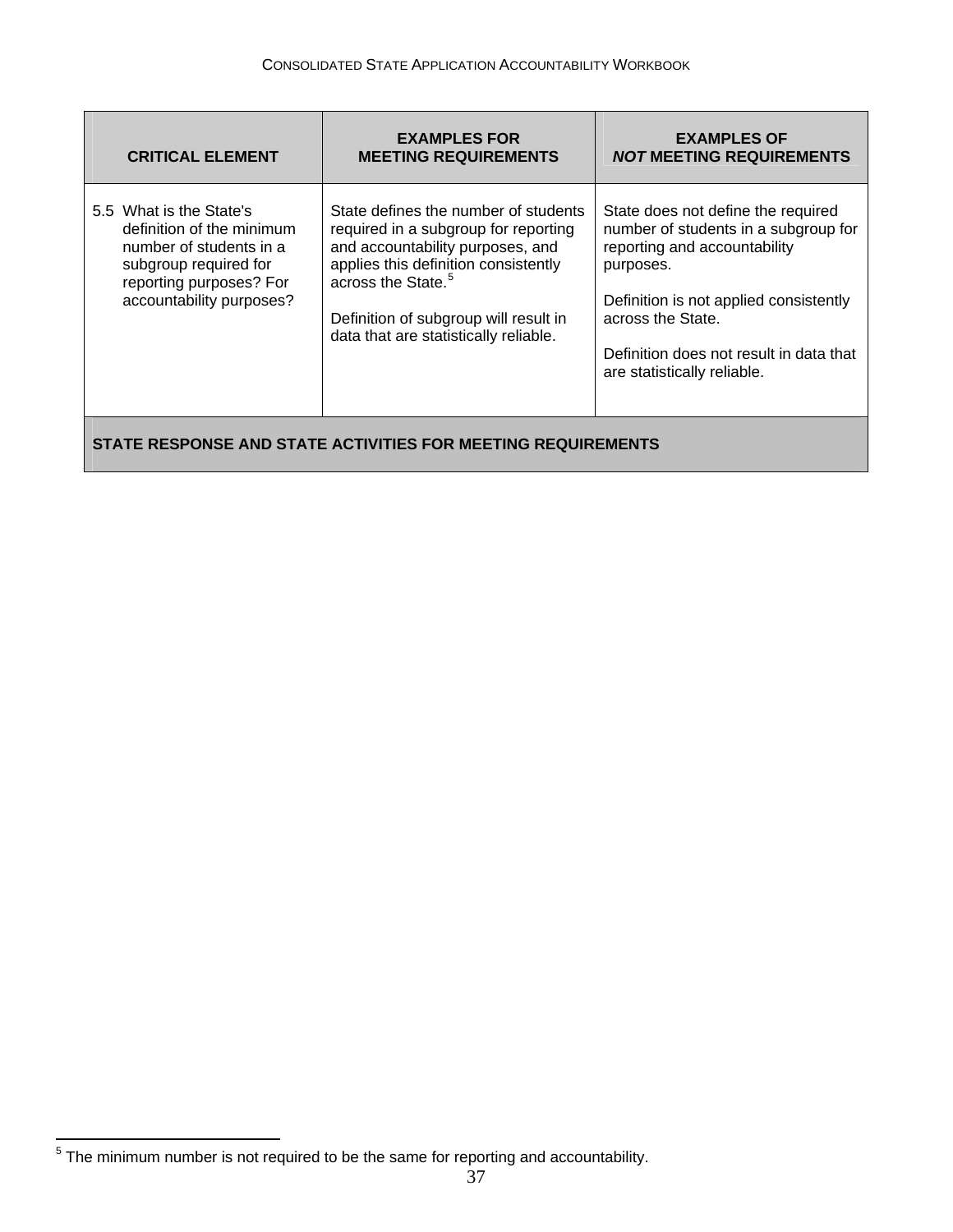### **Final Policy**

For reporting purposes, but not for determining AYP, South Carolina will employ a minimum size of 10 for all subgroups, provided anonymity of students is maintained.

For AYP calculations, the minimum group size for accountability will be set at 40. Students enrolled at the time of testing are required to be tested. Those who were continuously enrolled on the  $45<sup>th</sup>$  day of school and remain enrolled until the time of testing will be counted for AYP purposes.

The probability of error associated with each group decision and the probability of error in the school decision increases as the number of groups for which the school is accountable increases. Consistent with the draft reports from the State Collaborative on Assessment and Student Standards on "Making Valid and Reliable Decisions in Determining Adequate Yearly Progress," we find that there is a tradeoff between increasing the reliability of decisions and including the maximum number of schools and subgroups in the accountability system. South Carolina assessed grades 3–8 with PACT, until the 2008–09 school year. (PACT was replaced with PASS beginning with the 2008–09 school year.) A review of the former test data indicated that the minimum group size of 40 for AYP decisions gives the best balance between reliability of decisions and increasing the maximum number of schools in the accountability system.

The minimum number for a subgroup will be 40 in response to the following issue particularly relevant to our state:

• Fairness to small schools and districts—The use of an N size of 40 allows for balance between reliability of decisions and the maximum number of schools in accountability. Results of small groups will be rolled up to the school district or state level for reporting and accountability purposes, provided the numbers are sufficient to be considered statistically reliable at those levels.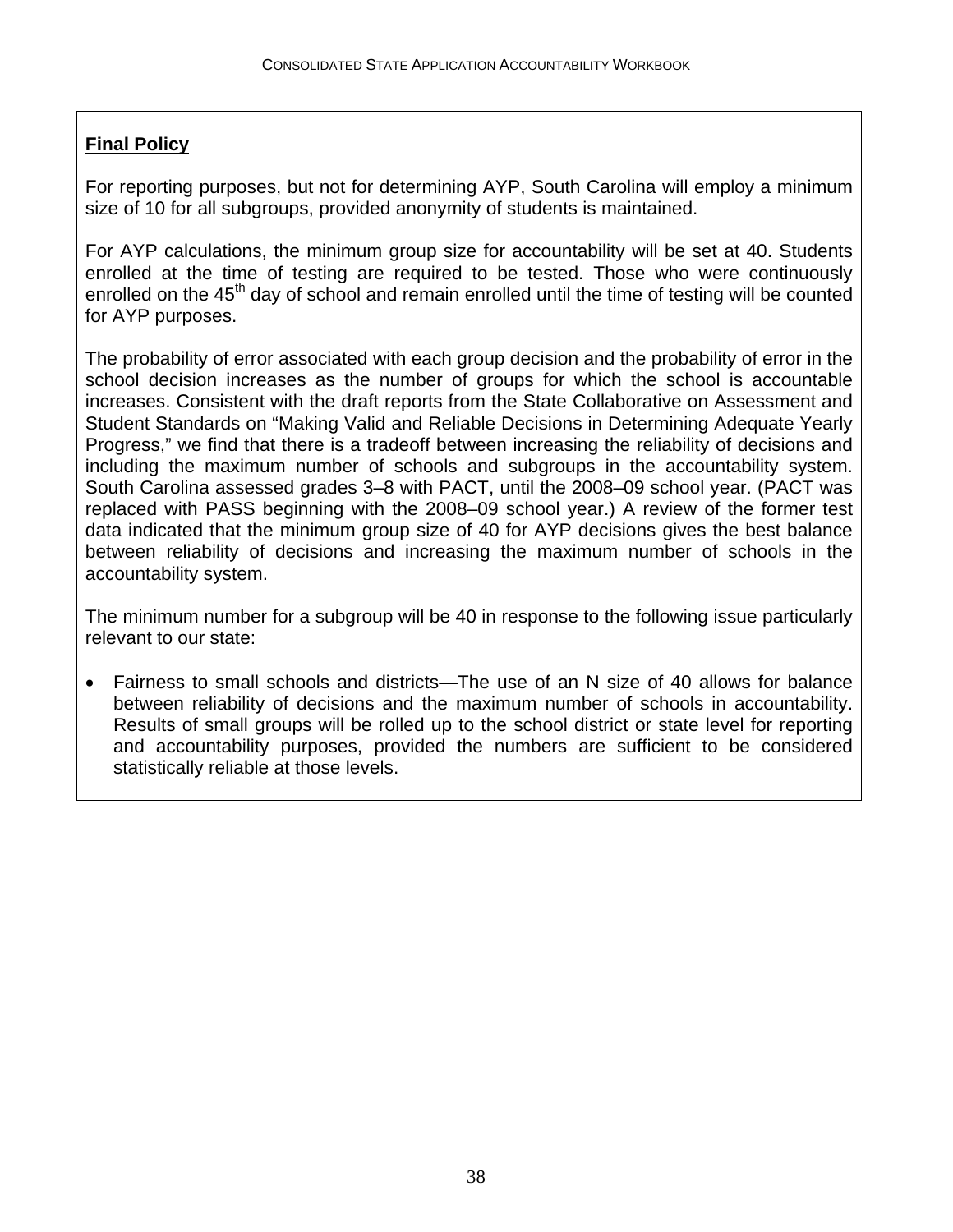<span id="page-39-0"></span>

| <b>CRITICAL ELEMENT</b>                                                                                                                             | <b>EXAMPLES FOR</b><br><b>MEETING REQUIREMENTS</b>                              | <b>EXAMPLES OF</b><br><b>NOT MEETING REQUIREMENTS</b>      |
|-----------------------------------------------------------------------------------------------------------------------------------------------------|---------------------------------------------------------------------------------|------------------------------------------------------------|
| 5.6 How does the State<br><b>Accountability System</b><br>protect the privacy of<br>students when reporting<br>results and when<br>determining AYP? | Definition does not reveal personally<br>identifiable information. <sup>6</sup> | Definition reveals personally<br>identifiable information. |
| STATE RESPONSE AND STATE ACTIVITIES FOR MEETING REQUIREMENTS                                                                                        |                                                                                 |                                                            |

#### **Status: Final Policy**

 $\overline{a}$ 

As noted in Critical Element 5.5, in order to protect student privacy, no student groups will be reported that contains fewer than 10 students. The SCDE will review the preliminary results and, for groups above 10, the information will not be reported if all of the students score at the same proficiency level. In these instances, the results will be aggregated.

The N count definition for adequate yearly progress purposes is described in Critical Element 5.5.

The results for small groups will be rolled up to the school district or state level for reporting and accountability purposes, provided the numbers are sufficient to be considered statistically reliable at those levels.

For the few state schools whose N size is less than 40, data across three years will be used to determine adequate yearly progress to the extent possible.

 $^6$  The Family Education Rights and Privacy Act (FERPA) prohibits an LEA that receives Federal funds from releasing, without the prior written consent of a student's parents, any personally identifiable information contained in a student's education record.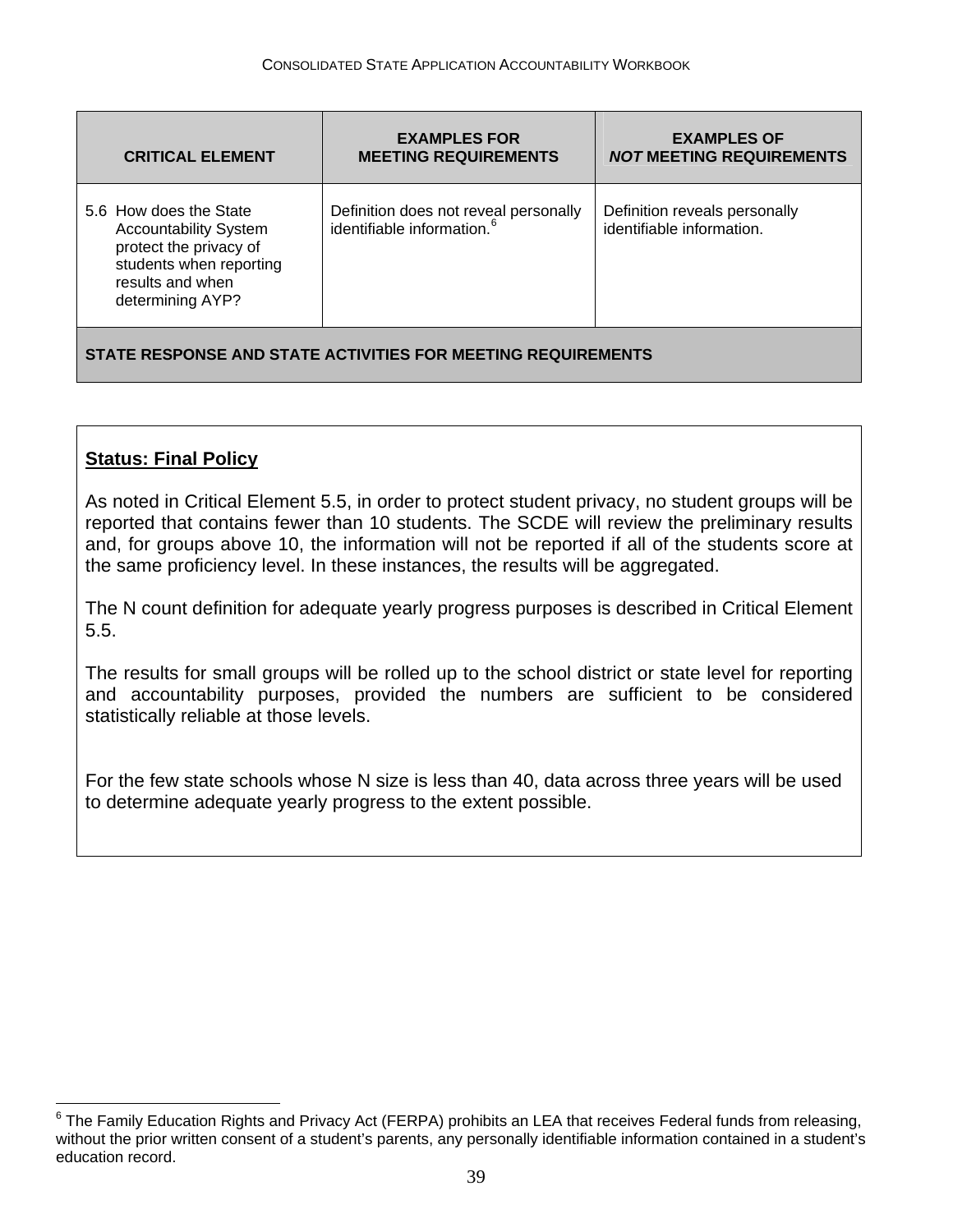#### <span id="page-40-0"></span>**PRINCIPLE 6. State definition of AYP is based primarily on the State's academic assessments.**

| <b>CRITICAL ELEMENT</b>                                                                                         | <b>EXAMPLES FOR</b><br><b>MEETING REQUIREMENTS</b>                                                                                                                | <b>EXAMPLES OF</b><br><b>NOT MEETING REQUIREMENTS</b>                                                                                           |
|-----------------------------------------------------------------------------------------------------------------|-------------------------------------------------------------------------------------------------------------------------------------------------------------------|-------------------------------------------------------------------------------------------------------------------------------------------------|
| 6.1 How is the State's definition<br>of adequate yearly progress<br>based primarily on<br>academic assessments? | Formula for AYP shows that<br>decisions are based primarily on<br>assessments.<br>Plan clearly identifies which<br>assessments are included in<br>accountability. | Formula for AYP shows that<br>decisions are based primarily on<br>non-academic indicators or<br>indicators other than the State<br>assessments. |
| STATE RESPONSE AND STATE ACTIVITIES FOR MEETING REQUIREMENTS                                                    |                                                                                                                                                                   |                                                                                                                                                 |

#### **Status: Final Policy**

The AYP formula will be based upon meeting the State's annual measurable objectives for students in grades three through eight using Palmetto Assessment of State Standards (PASS) and for high school students using High School Assessment Program (HSAP) in both English/language arts and mathematics. Students with significant cognitive disabilities who meet the criteria for alternate assessment participate in the South Carolina Alternate Assessment (SC-Alt). The SC-Alt is administered to students ages 8–13 and 15 commensurate with grades 3-8 and 10. Each subgroup must also meet the State's annual measurable objectives requirement. The new State assessment, PASS, does not replace HSAP for high school students.

The other indicators to be applied for AYP at the school and LEA level will be attendance at the elementary and middle school levels, and graduation rate at the high school level. Criteria for meeting these indicators are outlined in subsequent sections. Additionally, 95 percent of the students enrolled in each of the subgroups must have taken the state assessments.

For schools with a combination grade span (middle and high school grades), the school indicator applied will be based upon the category for the majority of grades housed in the school or what the school is named. This will be the policy with one exception, schools including a grade 12 must be held to the indicator for graduation.

<sup>————————————————————&</sup>lt;br><sup>7</sup> State Assessment System will be reviewed by the Standards and Assessments Peer Review Team.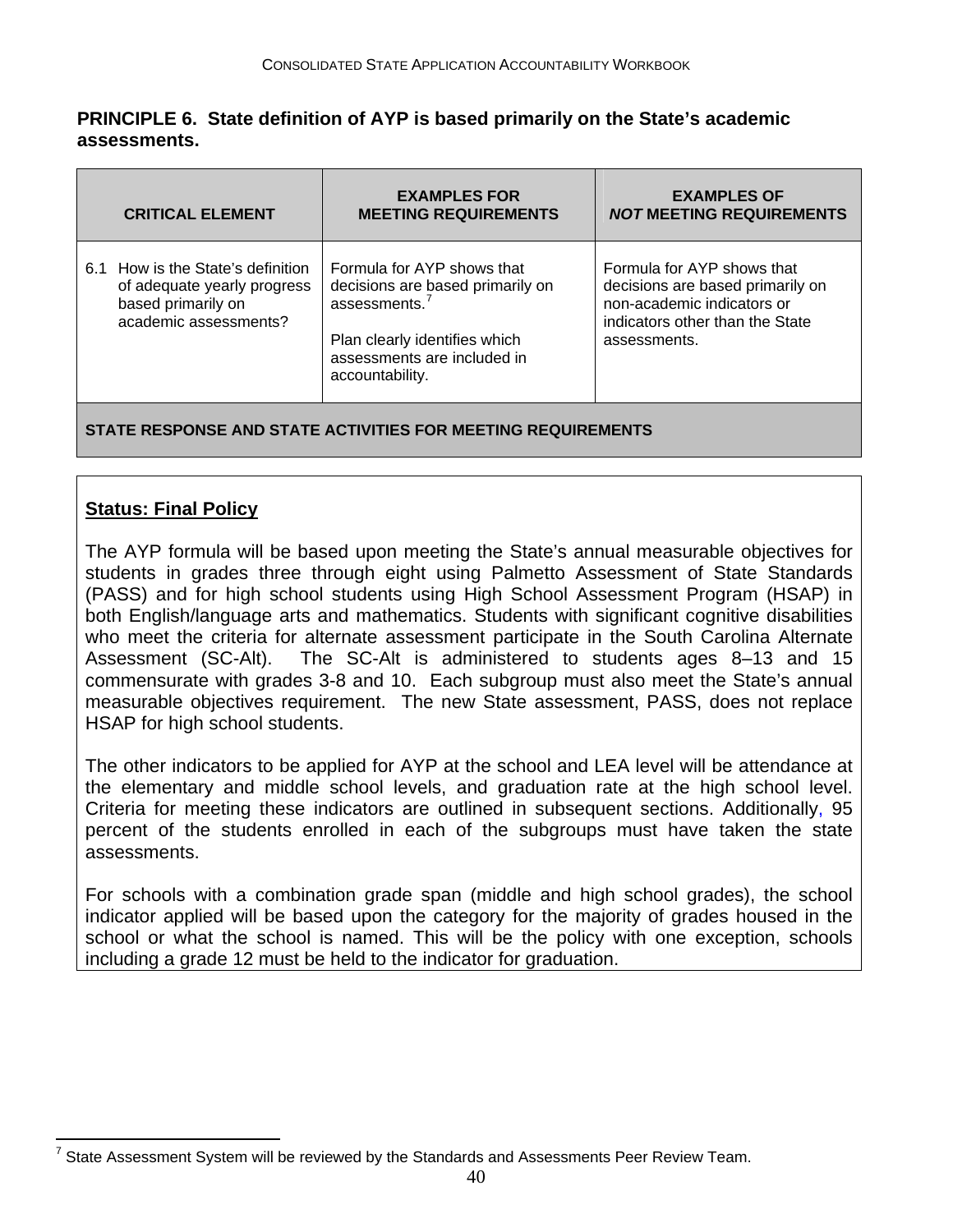#### <span id="page-41-0"></span>**PRINCIPLE 7. State definition of AYP includes graduation rates for public High schools and an additional indicator selected by the State for public Middle and public Elementary schools (such as attendance rates).**

| <b>CRITICAL ELEMENT</b>                                                            | <b>EXAMPLES FOR</b><br><b>MEETING REQUIREMENTS</b>                                                                                                                                                                                                                                                                                                                                                                                                                                                                                                                                                                                                                                      | <b>EXAMPLES OF</b><br><b>NOT MEETING REQUIREMENTS</b>                                      |
|------------------------------------------------------------------------------------|-----------------------------------------------------------------------------------------------------------------------------------------------------------------------------------------------------------------------------------------------------------------------------------------------------------------------------------------------------------------------------------------------------------------------------------------------------------------------------------------------------------------------------------------------------------------------------------------------------------------------------------------------------------------------------------------|--------------------------------------------------------------------------------------------|
| 7.1 What is the State definition<br>for the public high school<br>graduation rate? | State definition of graduation rate:<br>Calculates the percentage of<br>students, measured from the<br>beginning of the school year,<br>who graduate from public<br>high school with a regular<br>diploma (not including a<br>GED or any other diploma<br>not fully aligned with the<br>state's academic standards)<br>in the standard number of<br>years; or,<br>Uses another more accurate<br>definition that has been<br>approved by the Secretary;<br>and<br>Must avoid counting a<br>dropout as a transfer.<br>Graduation rate is included (in the<br>aggregate) for AYP, and<br>disaggregated (as necessary) for<br>use when applying the safe harbor<br>clause $^8$ to make AYP. | State definition of public high school<br>graduation rate does not meet<br>these criteria. |
| STATE RESPONSE AND STATE ACTIVITIES FOR MEETING REQUIREMENTS                       |                                                                                                                                                                                                                                                                                                                                                                                                                                                                                                                                                                                                                                                                                         |                                                                                            |

<sup>&</sup>lt;sup>8</sup> See USC 6311(b)(2)(I)(i), and 34 C.F.R. 200.20(b)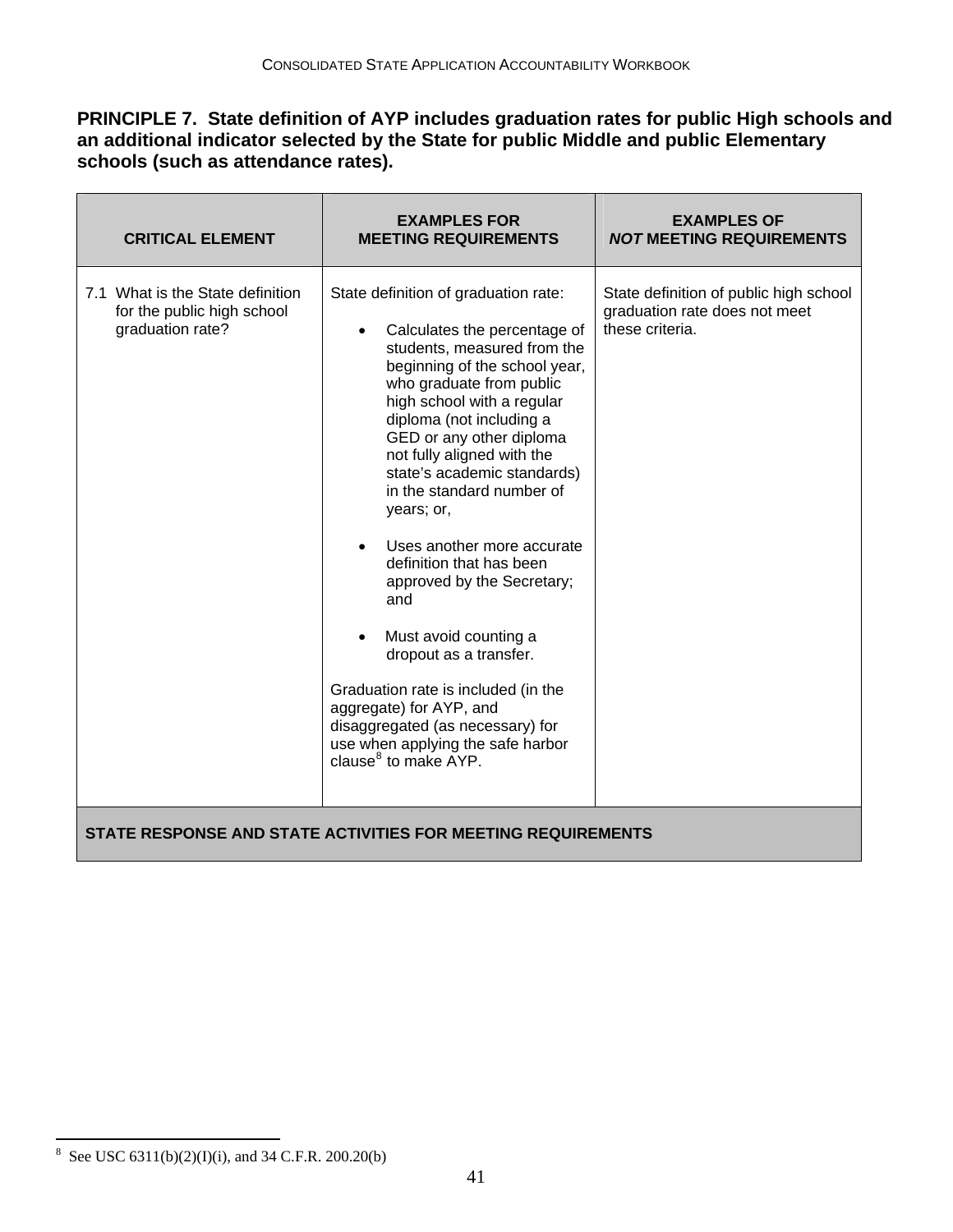## **Status: Final Policy**

DEFINITION:

#### **General**

The indicator reports the percentage of original ninth-grade students who earn standard high school diplomas who graduate in four years or less (i.e., on time) unless otherwise specified in the student's IEP.

Graduation Rate Formula (for all students) School/District

#### Denominator:

Step One: Student Count

- All students in the current school year are coded in the SIS with a 9GR value indicating the first year in which each student entered  $9<sup>th</sup>$  grade for the first time
- Start with all students who are in the 9GR cohort on the  $1<sup>st</sup>$  day of testing (the 9GR cohort indicating that they entered high school for the first time four years' prior to the current graduation year)
- Add all students on the official dropout lists for the three previous years (non-dropouts are not added because they are already documented as legitimate transfers when the dropouts are identified)
- Subtract students whose IEPs indicate a graduation rate beyond 4 years (current fourth year students who will graduate after 4 years)
- Add students whose IEPs indicated a graduation rate beyond 4 years (current fifth-year or beyond students who are scheduled to graduate in the current year according to their IEPs)
- Subtract students for whom school can provide documentation of transfer to another diploma-granting program
- Equals Total Number of Students

All IEP non-diploma track student counts will be included. A student with a disability who receives a regular diploma in the number of years specified in the student's IEP will be considered as a student graduating with a regular diploma in the standard number of years. GED will not be included.

#### Numerator:

Step Two: Diplomas

- Number of students receiving regular diplomas in four years or less, unless otherwise specified in the student's IEP.
- Equals Total Number of Diplomas

#### **Calculation**

Step Three: Graduation Rate

• Divide Step Two (Total Number of Diplomas) by Step One (Total Number of Students)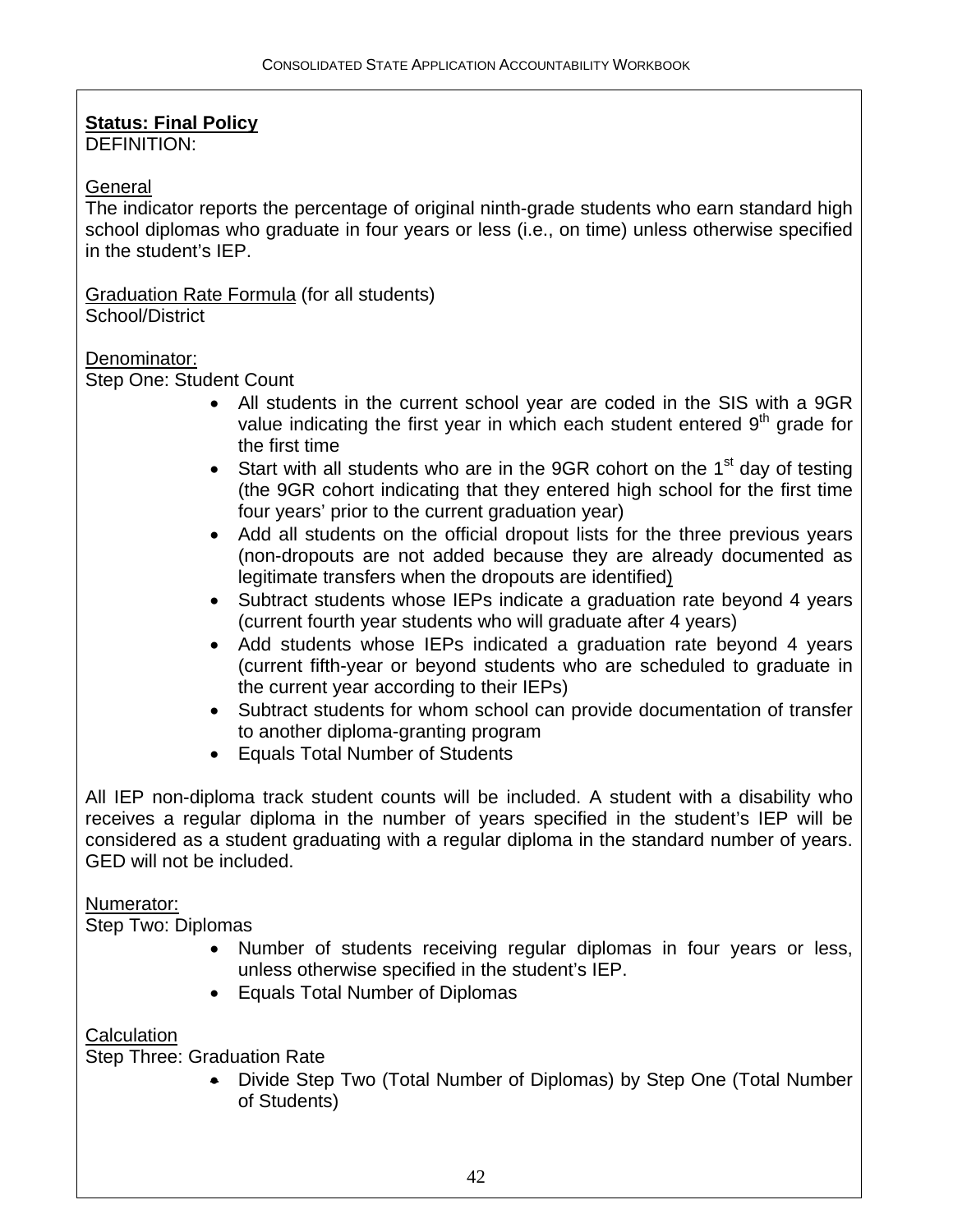All IEP non-diploma track student counts will be included. A student with a disability who receives a regular diploma in the number of years specified in the student's IEP will be considered as a student graduating with a regular diploma in the standard number of years. GED will not be included.

Progress toward graduation will be monitored at the individual high school level. Using the current graduation rate as the baseline, each high school will meet AYP annually by satisfying the requirements of one of these four methods: 1) if it exceeds the previous year's graduation rate by at least two percentage points; 2) if the current year's graduation rate is at least 78.0 percent; 3) if the graduation rate averaged over three years (this year's rate and the two previous academic years) exceeds the previous year's graduation rate by at least two percentage points or is at least 78.0 percent; or 4) if a school meets the graduation rate goal of 88.3 percent. Beginning with the 2009–10 test data and each year thereafter, lagged graduation rates will be used so that AYP results can be published by August 1 of each year.

Reference is made to Critical Element 4.1 as to how indicators will be used for school improvement determinations.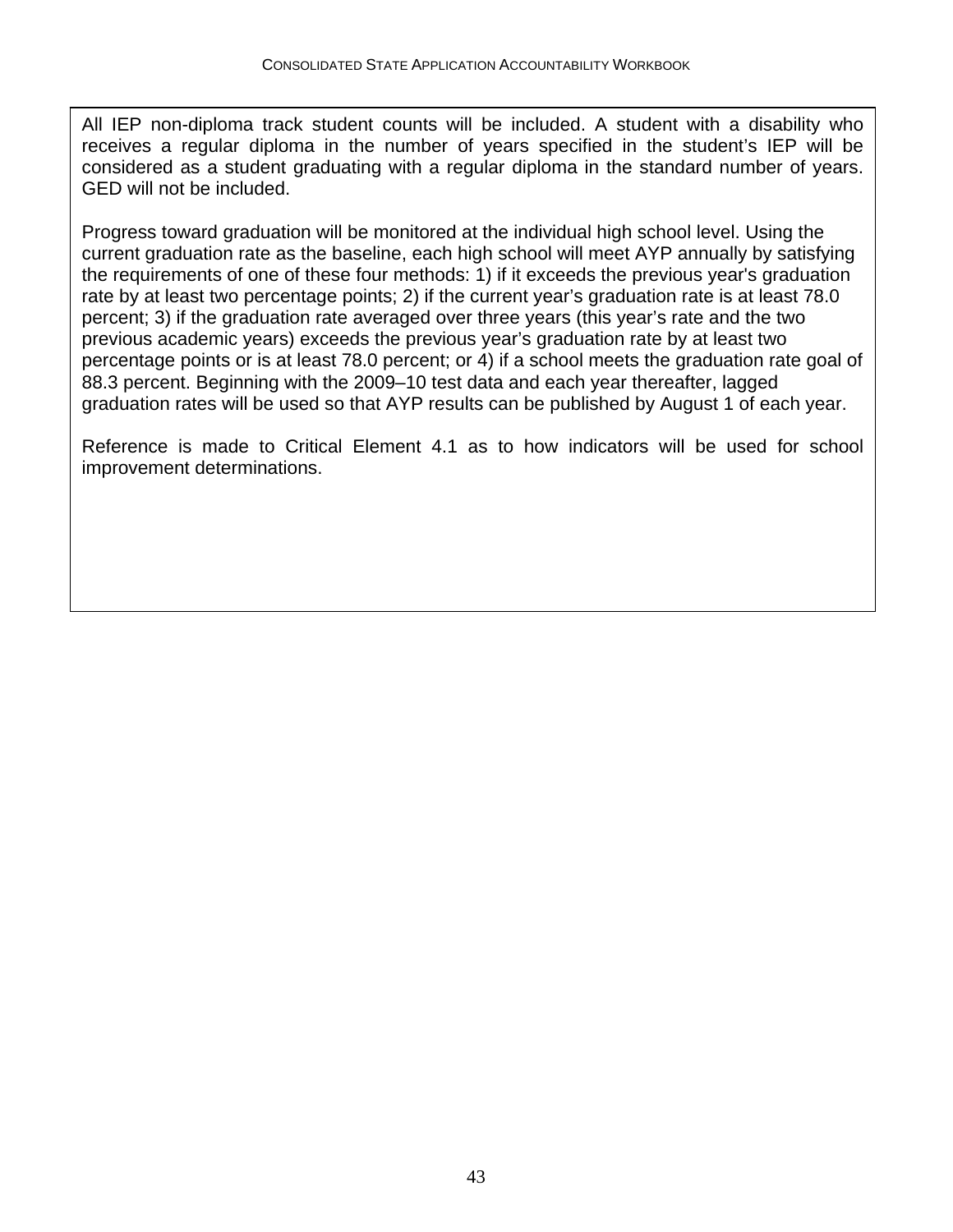| <b>CRITICAL ELEMENT</b>                                        | <b>EXAMPLES FOR</b><br><b>MEETING REQUIREMENTS</b>                                                                                                                                        | <b>EXAMPLES OF</b><br><b>NOT MEETING REQUIREMENTS</b>                                                                                                                                                                                                         |
|----------------------------------------------------------------|-------------------------------------------------------------------------------------------------------------------------------------------------------------------------------------------|---------------------------------------------------------------------------------------------------------------------------------------------------------------------------------------------------------------------------------------------------------------|
| 7.2 Are the State's academic<br>indicators valid and reliable? | State has defined academic<br>indicators that are valid and reliable.<br>State has defined academic<br>indicators that are consistent with<br>nationally recognized standards, if<br>any. | State has an academic indicator<br>that is not valid and reliable.<br>State has an academic indicator<br>that is not consistent with nationally<br>recognized standards.<br>State has an academic indicator<br>that is not consistent within grade<br>levels. |

**STATE RESPONSE AND STATE ACTIVITIES FOR MEETING REQUIREMENTS** 

#### **Status: Final Policy**

The State will use attendance as the additional academic indicator for both elementary and middle school. This indicator will serve as an additional indicator in the aggregate for AYP. It will be disaggregated, as necessary for use when applying the safe harbor clause to make AYP. Reference is made to Critical Element 4.1 as to how indicators will be used for school improvement determinations.

Attendance rate is defined in Critical Element 7.3. Attendance information is collected through the SASI student data system.

Illness and absence from school are realities for elementary and middle schools. The goal is to maintain as high an attendance rate as possible without expecting students who are truly ill to attend school.

The accountability regulations (34 C.F.R. § 200.19(b)(3) (2005)) require only that schools and districts meet, or make progress toward meeting, the State's targets for Other Academic Indicators. For this reason, schools and districts will meet the Attendance Indicator if the rate

- Meets an attendance rate of 94.0 percent, or
- Improves by 1/10 of 1 percent from the school or district's previous year's attendance rate.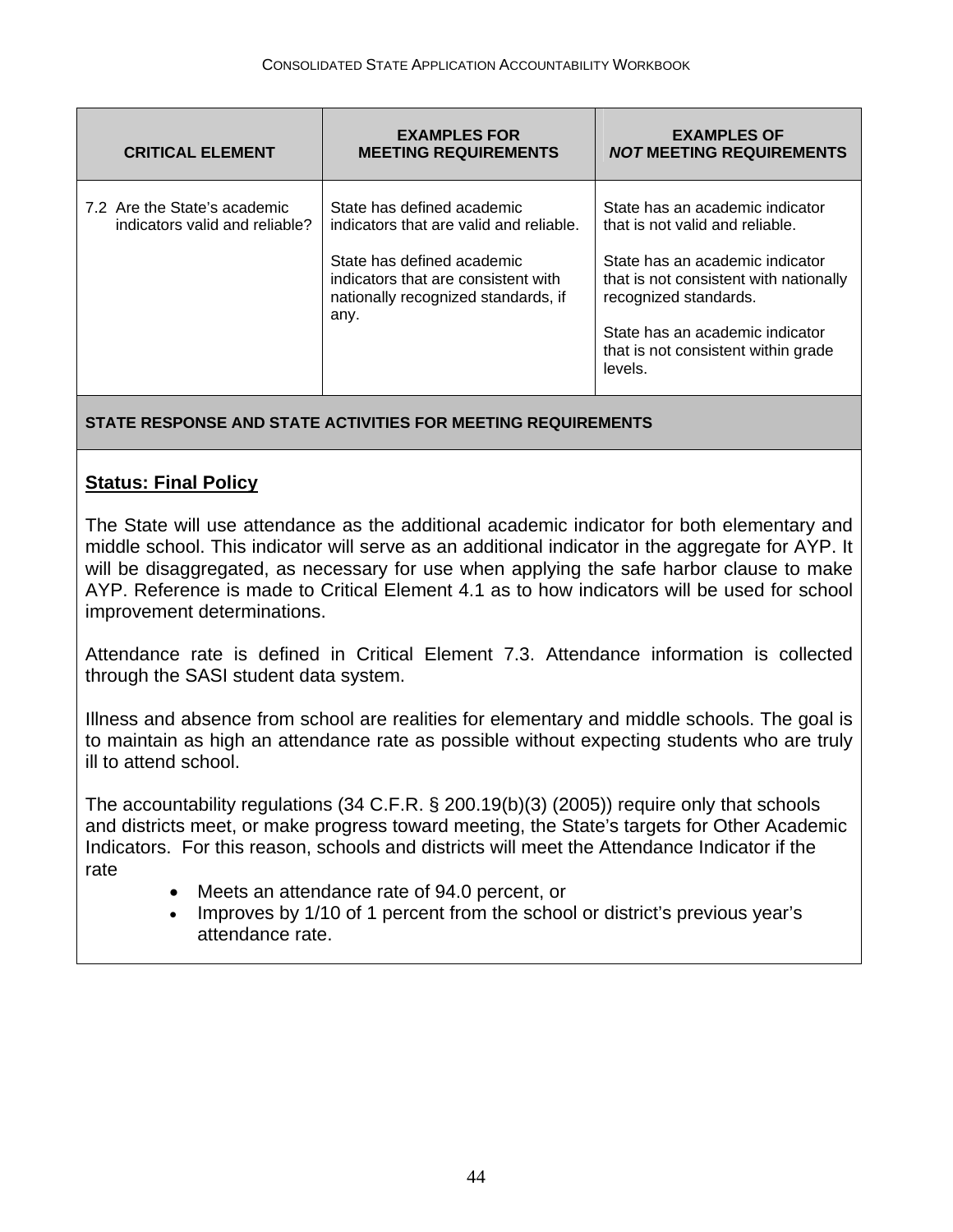| <b>CRITICAL ELEMENT</b>                                        | <b>EXAMPLES FOR</b><br><b>MEETING REQUIREMENTS</b>                                                                                                                                        | <b>EXAMPLES OF</b><br><b>NOT MEETING REQUIREMENTS</b>                                                                                                                                                                                                      |
|----------------------------------------------------------------|-------------------------------------------------------------------------------------------------------------------------------------------------------------------------------------------|------------------------------------------------------------------------------------------------------------------------------------------------------------------------------------------------------------------------------------------------------------|
| 7.3 Are the State's academic<br>indicators valid and reliable? | State has defined academic<br>indicators that are valid and reliable.<br>State has defined academic<br>indicators that are consistent with<br>nationally recognized standards, if<br>any. | State has an academic indicator that<br>is not valid and reliable.<br>State has an academic indicator that<br>is not consistent with nationally<br>recognized standards.<br>State has an academic indicator that<br>is not consistent within grade levels. |

**STATE RESPONSE AND STATE ACTIVITIES FOR MEETING REQUIREMENTS** 

#### **Status: Final Policy**

The additional indicator, attendance, is considered to be valid, reliable, and consistent within grade levels. The academic indicator of attendance is considered to be consistent with nationally recognized standards. A state target attendance rate will be established as described in Critical Element 7.2. All schools will be required to meet the criteria set forth in Critical Element 7.2 in order to demonstrate achievement within this cell of the matrix. The formula for calculating attendance and the data source follow:

Formula for Student Average Daily Attendance DEFINITION:

**General** 

This indicator reports the average number of students present on each day.

Formula

Step 1.

Determine the total number of days present for students (beginning with five-year-old kindergarten students) in the school on the  $180<sup>th</sup>$  day.

Step 2.

Divide this amount by the number of days students (beginning with five-year-old kindergarten students) were enrolled at the school.

Procedures Collected by the S.C. Department of Education.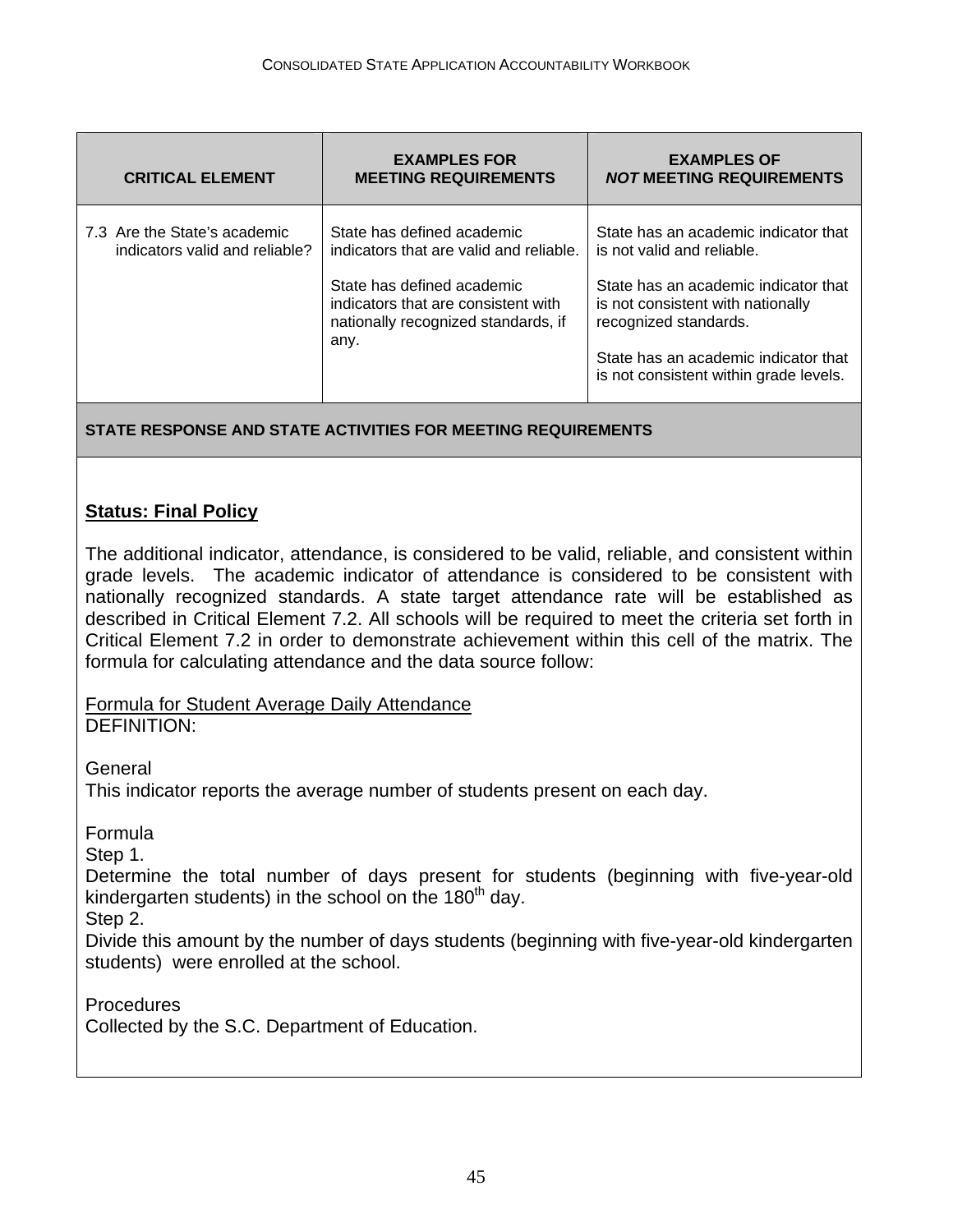#### <span id="page-46-0"></span>**PRINCIPLE 8. AYP is based on English/language arts and mathematics achievement objectives.**

| <b>CRITICAL ELEMENT</b>                                                                                                        | <b>EXAMPLES FOR</b><br><b>MEETING REQUIREMENTS</b>                                                                                                                                                                                                                                     | <b>EXAMPLES OF</b><br><b>NOT MEETING REQUIREMENTS</b>                                                                                                             |
|--------------------------------------------------------------------------------------------------------------------------------|----------------------------------------------------------------------------------------------------------------------------------------------------------------------------------------------------------------------------------------------------------------------------------------|-------------------------------------------------------------------------------------------------------------------------------------------------------------------|
| 8.1 Does the state<br>measure achievement<br>in reading/language<br>arts and mathematics<br>separately for<br>determining AYP? | State AYP determination for<br>student subgroups, public<br>schools and LEAs separately<br>measures reading/language arts<br>and mathematics. <sup>9</sup><br>AYP is a separate calculation for<br>reading/language arts and<br>mathematics for each group,<br>public school, and LEA. | State AYP determination for student<br>subgroups, public schools and LEAs<br>averages or combines achievement<br>across reading/language arts and<br>mathematics. |
| STATE RESPONSE AND STATE ACTIVITIES FOR MEETING REQUIREMENTS                                                                   |                                                                                                                                                                                                                                                                                        |                                                                                                                                                                   |

#### **Status: Final Policy**

The State AYP determination for student subgroups, public schools and LEAs separately measures English/language arts and mathematics as evidenced by the attachments setting separate baselines, annual measurable objectives, and intermediate goals. AYP is a separate calculation for English/language arts and mathematics for each group, public school, and LEA. Beginning with the 2009 test administration of PASS, writing results will be reported separately and will not be included in the AYP calculation. The ELA portion of the assessment includes reading and research and covers all of the English/language arts content standards designated for the state assessments.

 9 If the state has more than one assessment to cover its language arts standards, the State must create a method for including scores from all the relevant assessments.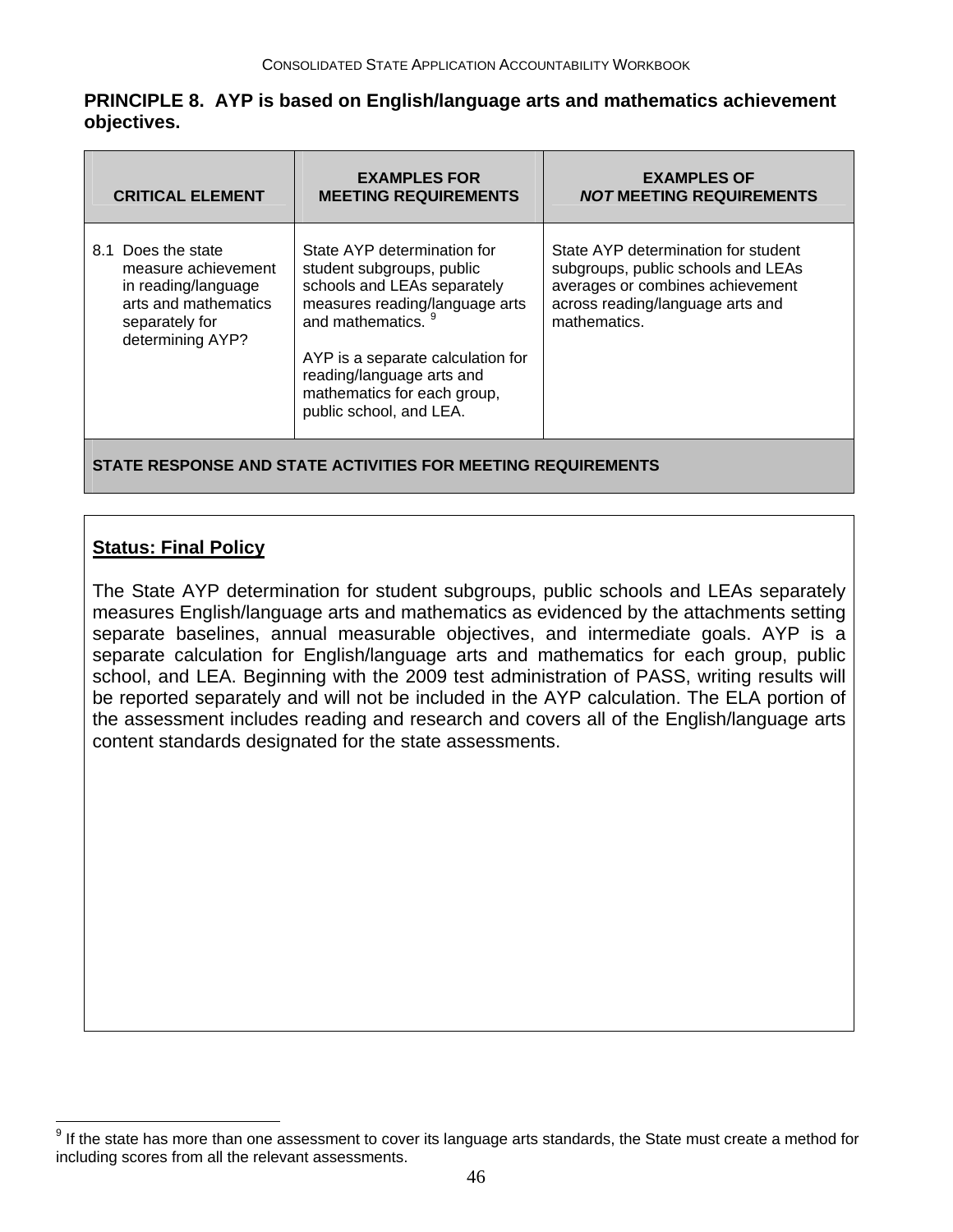#### **PRINCIPLE 9. State Accountability System is statistically valid and reliable.**

| <b>CRITICAL ELEMENT</b>                                                                            | <b>EXAMPLES FOR</b><br><b>MEETING REQUIREMENTS</b>                                                                                                                                                                                                                                                                                                                                                                                                                                                                                                        | <b>EXAMPLES OF</b><br><b>NOT MEETING REQUIREMENTS</b>                                                                                                                                                                                                                                                                                                                                                                                                              |
|----------------------------------------------------------------------------------------------------|-----------------------------------------------------------------------------------------------------------------------------------------------------------------------------------------------------------------------------------------------------------------------------------------------------------------------------------------------------------------------------------------------------------------------------------------------------------------------------------------------------------------------------------------------------------|--------------------------------------------------------------------------------------------------------------------------------------------------------------------------------------------------------------------------------------------------------------------------------------------------------------------------------------------------------------------------------------------------------------------------------------------------------------------|
| How do AYP<br>9.1<br>determinations meet<br>the State's standard<br>for acceptable<br>reliability? | State has defined a method for<br>determining an acceptable level of<br>reliability (decision consistency)<br>for AYP decisions.<br>State provides evidence that<br>decision consistency is (1) within<br>the range deemed acceptable to<br>the State, and (2) meets<br>professional standards and<br>practice.<br>State publicly reports the estimate<br>of decision consistency, and<br>incorporates it appropriately into<br>accountability decisions.<br>State updates analysis and<br>reporting of decision consistency<br>at appropriate intervals. | State does not have an acceptable method<br>for determining reliability (decision<br>consistency) of accountability decisions,<br>e.g., it reports only reliability coefficients<br>for its assessments.<br>State has parameters for acceptable<br>reliability; however, the actual reliability<br>(decision consistency) falls outside those<br>parameters.<br>State's evidence regarding accountability<br>reliability (decision consistency) is not<br>updated. |
| STATE RESPONSE AND STATE ACTIVITIES FOR MEETING REQUIREMENTS                                       |                                                                                                                                                                                                                                                                                                                                                                                                                                                                                                                                                           |                                                                                                                                                                                                                                                                                                                                                                                                                                                                    |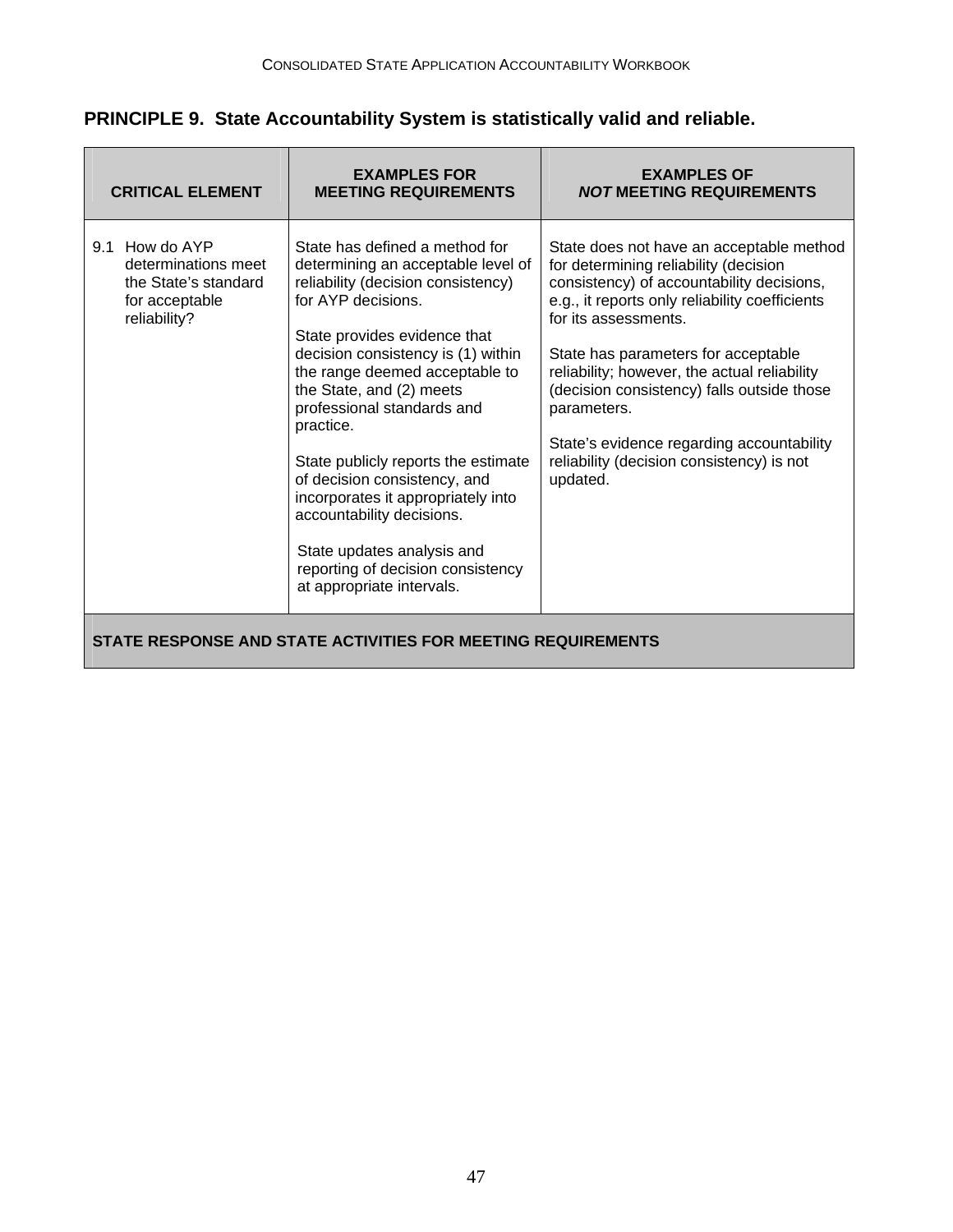#### **Status: Final Policy**

A significant first responsibility of the state agency is to insure the validity and reliability of statewide assessments. Details of the state's accounting procedures can be viewed in the annual technical documents for each of the statewide assessments, including the administrator's manuals. The test administrator manuals for PASS and HSAP can be found at the following Web site:

(http://ed.sc.gov/agency/offices/assessment/publications/manuals2.html)

Beyond these procedures it is the state's responsibility to have a valid process for making AYP decisions. Those procedures include the following safe guards. The South Carolina Department of Education will provide the first analysis of data. Following this, safe harbor provisions will be applied. The state will notify schools and districts of their preliminary results for AYP. Two weeks will be allowed for districts and schools to submit a written appeal of the accountability decision. The procedures are similar to those already in place under the EAA. The SCDE notifies the school or district of missing data or of questions regarding computations, and then the corroborating information is supplied by the district on the Ratings Review Template. The appeal will be reviewed and a determination will be made to allow for school and district improvement notification within 30 days as required by NCLB.

The SCDE conducts procedures to ensure that student performance on the PASS is measured properly and that accurate data are collected. Data used to rate schools and districts will undergo routine screening before the release of accountability results.

The SCDE is responsible for the data collection and printing of the annual school and district report cards. This work includes analyses checking for incomplete results or data, inconsistency with assessment results and other anomalies.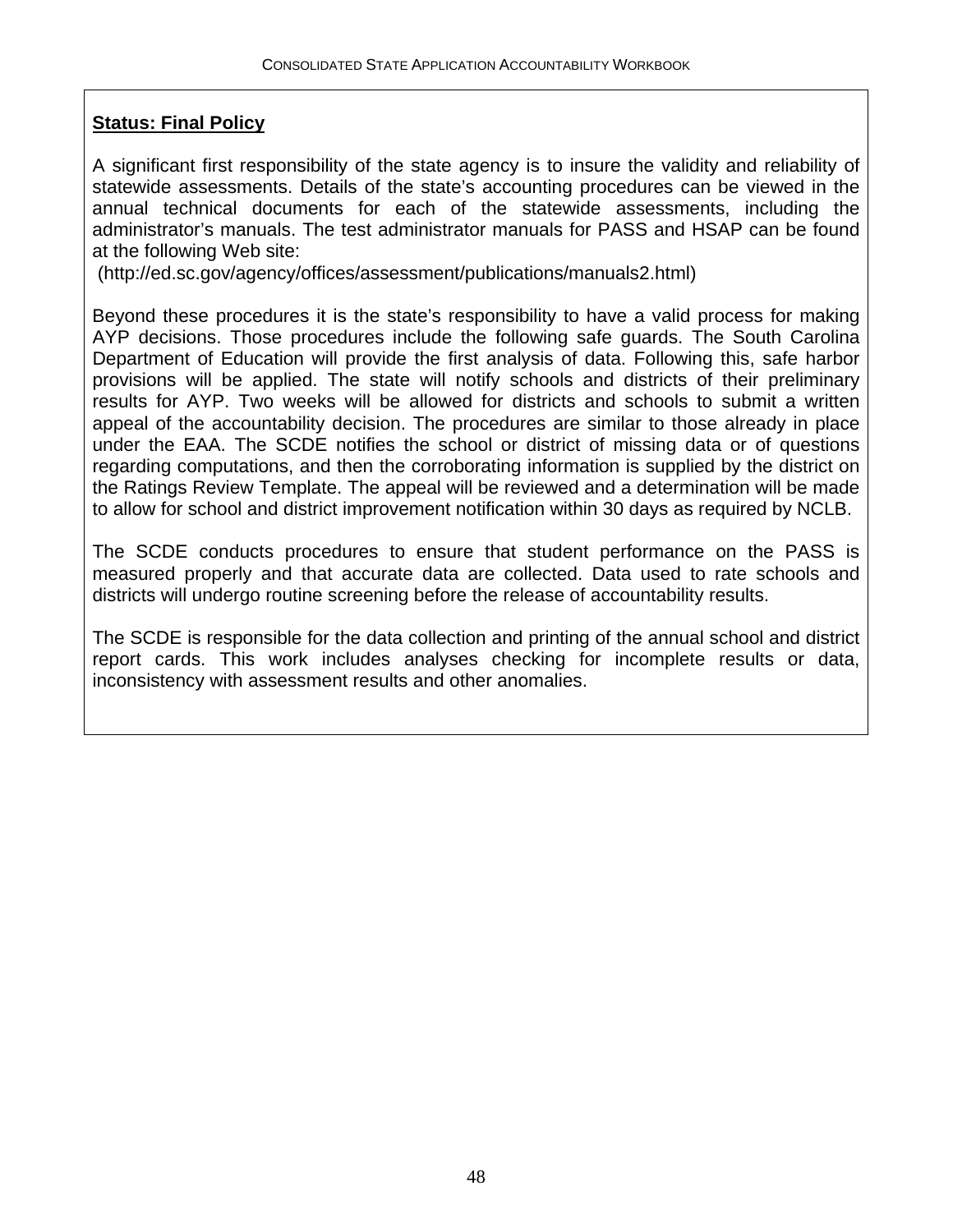| <b>CRITICAL ELEMENT</b>         | <b>EXAMPLES FOR</b><br><b>MEETING REQUIREMENTS</b> | <b>EXAMPLES OF</b><br><b>NOT MEETING REQUIREMENTS</b> |
|---------------------------------|----------------------------------------------------|-------------------------------------------------------|
| 9.2 What is the State's process | State has established a process for                | State does not have a system for                      |
| for making valid AYP            | public schools and LEAs to appeal                  | handling appeals of accountability                    |
| determinations?                 | an accountability decision.                        | decisions.                                            |

#### **STATE RESPONSE AND STATE ACTIVITIES FOR MEETING REQUIREMENTS**

#### **Status: Final Policy**

A significant first responsibility of the state agency is to insure the validity and reliability of statewide assessments. Details of the state's accounting procedures can be viewed in the annual technical documents for each of the statewide assessments, including the administrators' manuals.

(http://ed.sc.gov/agency/offices/assessment/publications/manuals2.html)

Beyond these procedures it is the State's responsibility to have a valid process for making AYP decisions. Those procedures include the following safe guards. The SCDE will provide the first analysis of data. Following this, safe harbor provisions will be applied. The State will notify schools and districts of their preliminary results for AYP. Two weeks will be allowed for districts and schools to submit a written appeal of the accountability decision. The procedures are similar to those already in place under the EAA. The SCDE notifies the school or district of missing data or of questions regarding computations, and then the corroborating information is supplied by the district on the Ratings Review Template. The appeal will be reviewed and a determination will be made to allow for school and district improvement notification within 30 days as required by NCLB.

The SCDE conducts procedures to ensure that student performance on the PASS is measured properly and that accurate data are collected. Data used to rate schools and districts will undergo routine screening before the release of accountability results.

The SCDE is responsible for the data collection and printing of the annual school and district report cards. This work includes analyses checking for incomplete results or data, inconsistency with assessment results and other anomalies.

Education Oversight Committee 2008–09 Accountability Manual, pages 56–58.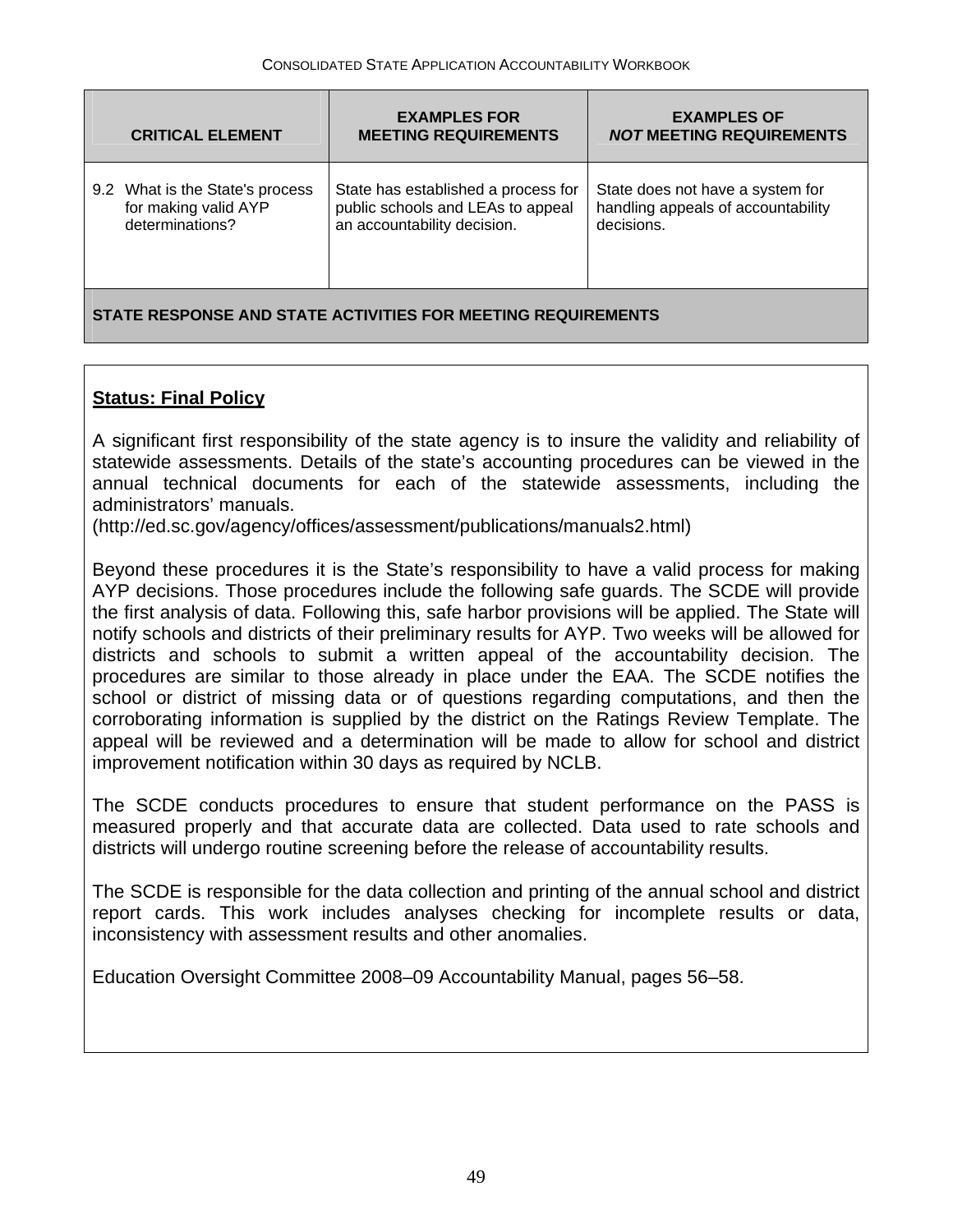<span id="page-50-0"></span>

| <b>CRITICAL ELEMENT</b>                                                                                                 | <b>EXAMPLES FOR</b><br><b>MEETING REQUIREMENTS</b>                                                                                                                                                                                                                                                                                                                                                                                                   | <b>EXAMPLES OF</b><br><i>NOT</i> MEETING REQUIREMENTS                                                                                                                                                  |
|-------------------------------------------------------------------------------------------------------------------------|------------------------------------------------------------------------------------------------------------------------------------------------------------------------------------------------------------------------------------------------------------------------------------------------------------------------------------------------------------------------------------------------------------------------------------------------------|--------------------------------------------------------------------------------------------------------------------------------------------------------------------------------------------------------|
| 9.3 How has the State planned<br>for incorporating into its<br>definition of AYP anticipated<br>changes in assessments? | State has a plan to maintain<br>continuity in AYP decisions<br>necessary for validity through<br>planned assessment changes, and<br>other changes necessary to comply<br>fully with NCLB. <sup>10</sup><br>State has a plan for including new<br>public schools in the State<br>Accountability System.<br>State has a plan for periodically<br>reviewing its State Accountability<br>System, so that unforeseen changes<br>can be quickly addressed. | State's transition plan interrupts<br>annual determination of AYP.<br>State does not have a plan for<br>handling changes: e.g., to its<br>assessment system, or the addition<br>of new public schools. |
| STATE RESPONSE AND STATE ACTIVITIES FOR MEETING REQUIREMENTS                                                            |                                                                                                                                                                                                                                                                                                                                                                                                                                                      |                                                                                                                                                                                                        |

 $\overline{\phantom{a}}$ 

 $10$  Several events may occur which necessitate such a plan. For example, (1) the State may need to include additional assessments in grades 3-8 by 2005-2006; (2) the State may revise content and/or academic achievement standards; (3) the State may need to recalculate the starting point with the addition of new assessments; or (4) the State may need to incorporate the graduation rate or other indicators into its State Accountability System. These events may require new calculations of validity and reliability.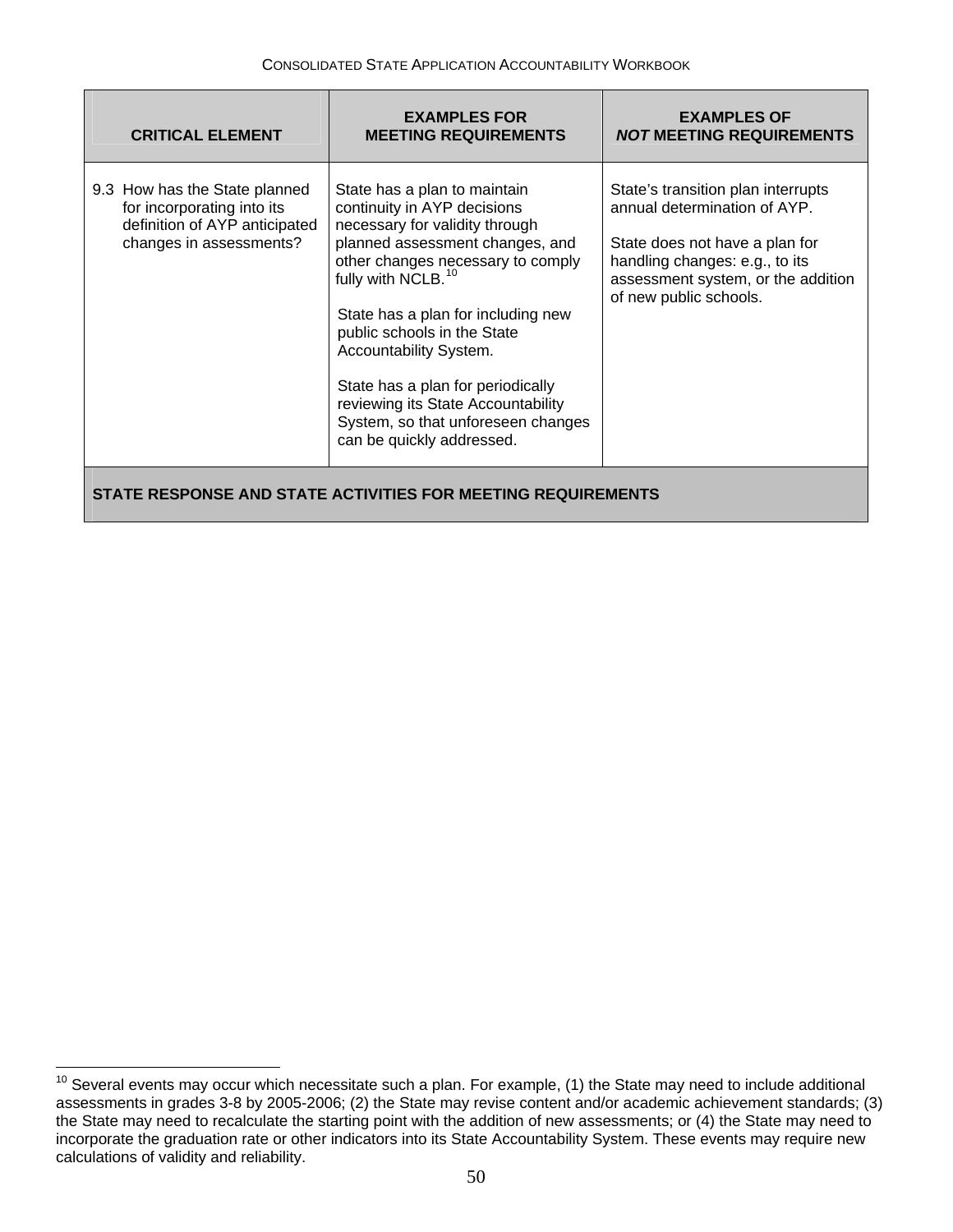#### **Status: Final Policy**

Cyclical review of the standards is currently on a seven-year cycle, as mandated by the state's EAA. Changes to the standards will necessitate efforts to maintain the alignment of the assessments. By state law, these processes will undergo both Department and Education Oversight Committee review. Though changes to the initial cut scores have not been necessitated by the cyclical reviews completed to date, procedures are in place to address such a necessity.

The process for accommodating changes in the standards and assessments used in our current EAA system are outlined in the state's Accountability Manual. This process demonstrates our current procedures and our cognizance that planning for inevitable changes and smooth transitions is an important factor in the success of an accountability system.

Additionally, all new and reconstituted public schools (as defined in Critical Element 1.2) will be held to the annual objective of AYP at the conclusion of their first full year of operation. They will not be held to school improvement if the reconstitution (as defined) results in a new student body of 50 percent or more. The State Plan will be reviewed periodically, at least on an annual basis, to address any changes related to assessments or district/school issues that may impact the State Accountability System, thereby allowing unforeseen changes to be quickly addressed.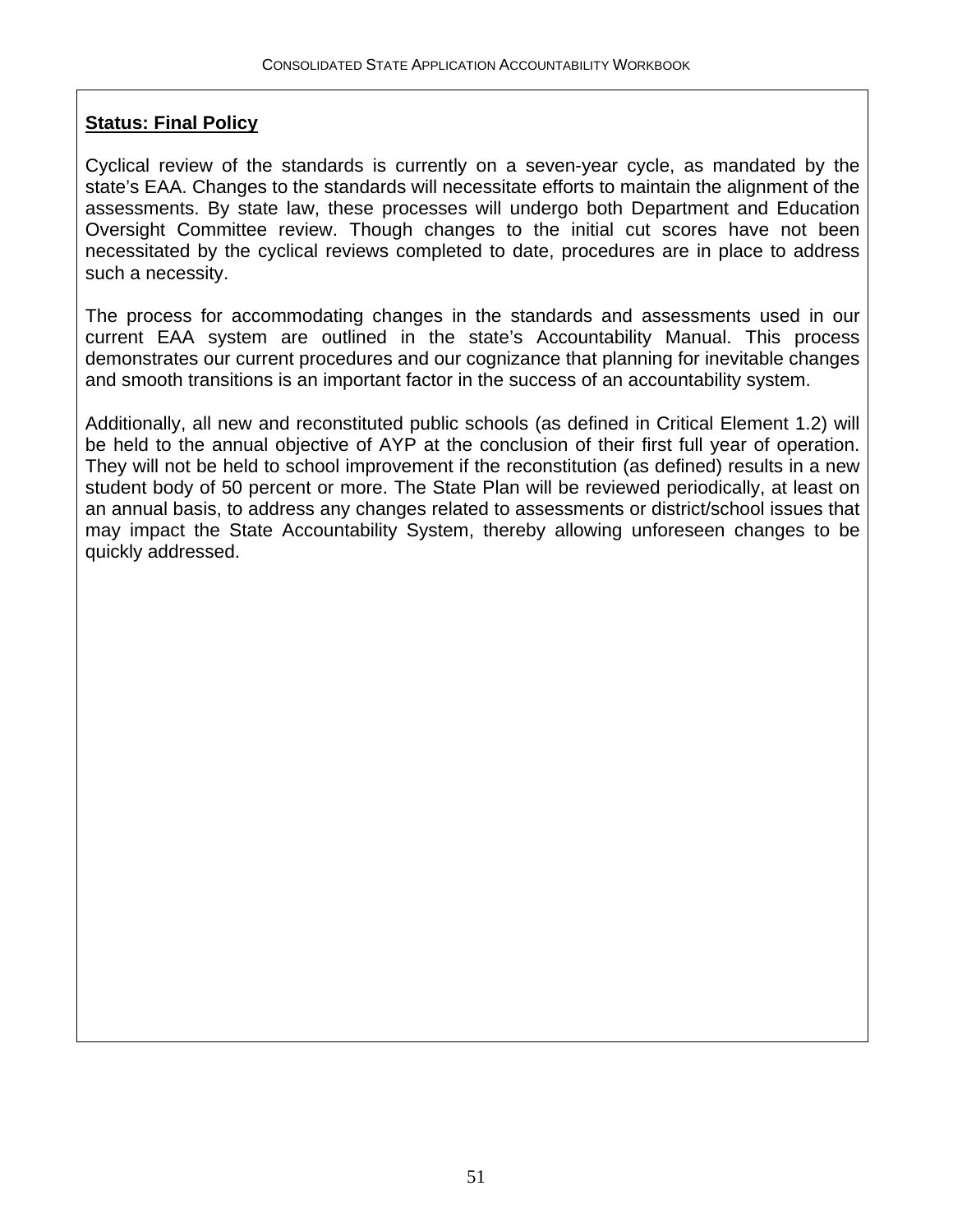#### **PRINCIPLE 10. In order for a public school or LEA to make AYP, the State ensures that it assessed at least 95% of the students enrolled in each subgroup.**

| <b>CRITICAL ELEMENT</b>                                                                                                                 | <b>EXAMPLES FOR</b><br><b>MEETING REQUIREMENTS</b>                                                                                                                                                                                                                                                                                                  | <b>EXAMPLES OF</b><br><b>NOT MEETING</b><br><b>REQUIREMENTS</b>                                                                                                                                                                 |
|-----------------------------------------------------------------------------------------------------------------------------------------|-----------------------------------------------------------------------------------------------------------------------------------------------------------------------------------------------------------------------------------------------------------------------------------------------------------------------------------------------------|---------------------------------------------------------------------------------------------------------------------------------------------------------------------------------------------------------------------------------|
| 10.1 What is the State's method<br>for calculating participation<br>rates in the State<br>assessments for use in AYP<br>determinations? | State has a procedure to determine<br>the number of absent or untested<br>students (by subgroup and<br>aggregate).<br>State has a procedure to determine<br>the denominator (total enrollment) for<br>the 95% calculation (by subgroup<br>and aggregate).<br>Public schools and LEAs are held<br>accountable for reaching the 95%<br>assessed goal. | The state does not have a<br>procedure for determining the rate<br>of students participating in<br>statewide assessments.<br>Public schools and LEAs are not<br>held accountable for testing at<br>least 95% of their students. |
| STATE RESPONSE AND STATE ACTIVITIES FOR MEETING REQUIREMENTS                                                                            |                                                                                                                                                                                                                                                                                                                                                     |                                                                                                                                                                                                                                 |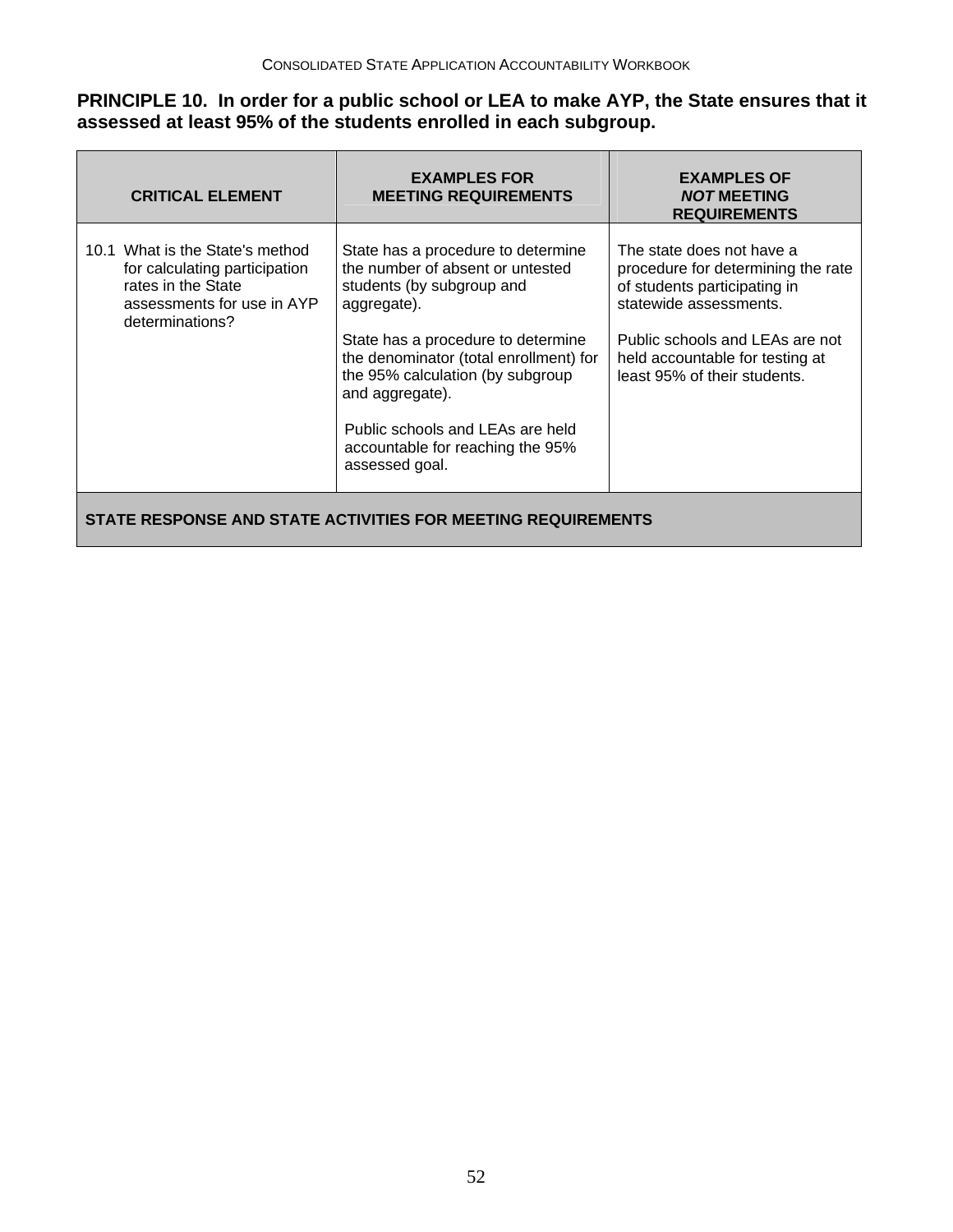#### **Status: Final Policy**

The 2008 State Report Card, shown in Attachment A, demonstrates that South Carolina has a procedure in place to determine the number of absent or untested students (by subgroup and aggregate). Further, the state has a procedure to determine the denominator (total enrollment) for the 95 percent calculation (subgroup and aggregate). A policy has been developed to hold all public schools and school districts accountable for reaching the 95 percent assessed goal beginning with the 2003 test administration.

South Carolina will implement the flexibility allowed to use data from the previous one or two years to average the participation rate data for a school and/or subgroup as needed. If this two- or three-year weighted average meets or exceeds 95 percent, the school will be determined to have met the 95 percent participation requirement for AYP. Also, schools will omit from the analysis of participation rate students who missed the assessment during the entire testing window due to a significant medical emergency, to be defined as

Any student who is unable to be administered state-wide assessments during regular and/or make-up testing dates because his or her physical or mental status during the specified dates, as certified by a medical doctor, is such that the student is unable to test, is excused from testing and omitted from AYP analyses. Signed, dated medical excuses are required and filed with the S.C. Department of Education.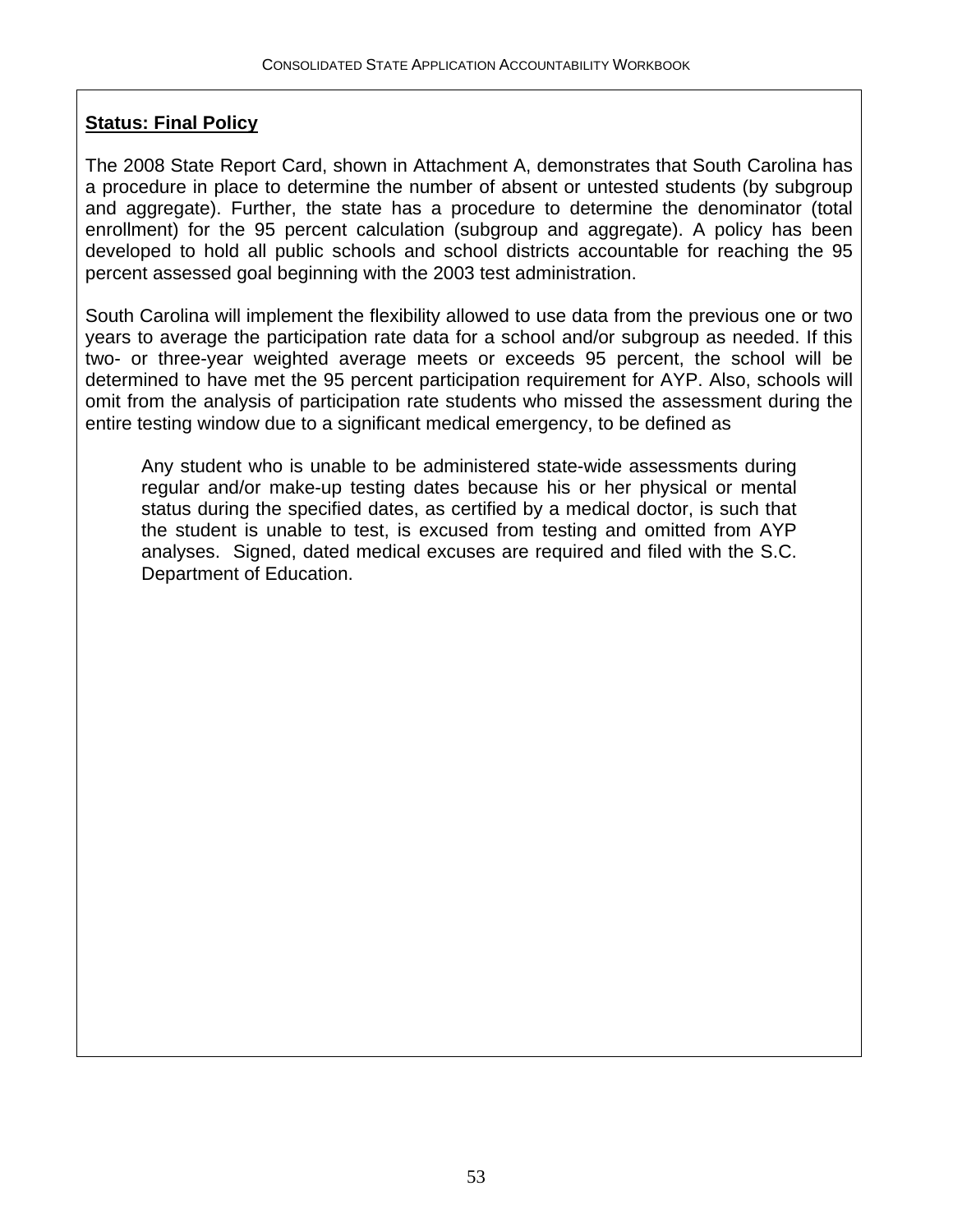| <b>CRITICAL ELEMENT</b>                                                                                       | <b>EXAMPLES FOR</b><br><b>MEETING REQUIREMENTS</b>                                                                                                                     | <b>EXAMPLES OF</b><br><b>NOT MEETING REQUIREMENTS</b>             |
|---------------------------------------------------------------------------------------------------------------|------------------------------------------------------------------------------------------------------------------------------------------------------------------------|-------------------------------------------------------------------|
| 10.2 What is the State's policy for<br>determining when the 95%<br>assessed requirement<br>should be applied? | State has a policy that implements<br>the regulation regarding the use of<br>95% allowance when the group is<br>statistically significant according to<br>State rules. | State does not have a procedure<br>for making this determination. |
| STATE RESPONSE AND STATE ACTIVITIES FOR MEETING REQUIREMENTS                                                  |                                                                                                                                                                        |                                                                   |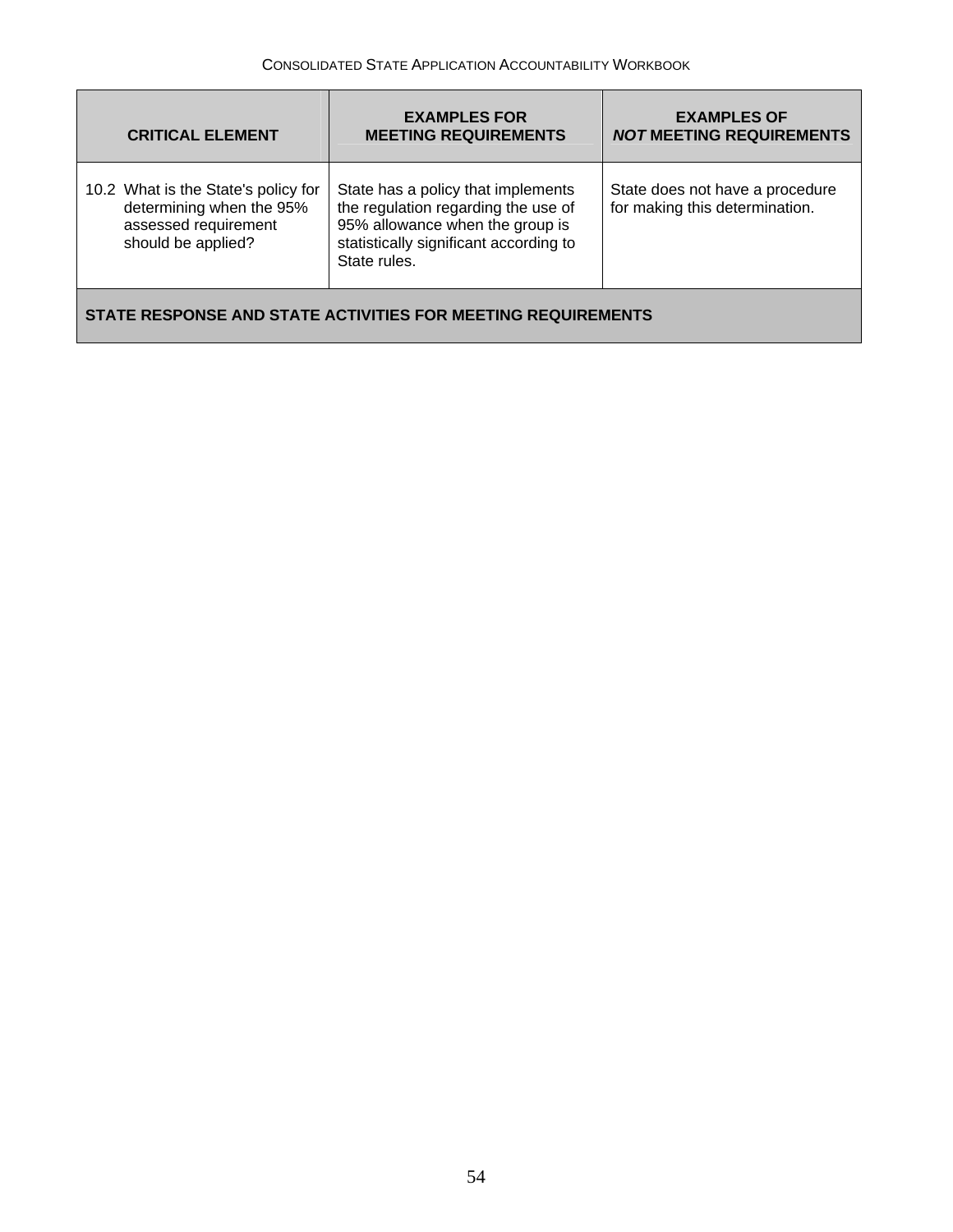**CRITICAL ELEMENT** 

**EXAMPLES OF**  *NOT* **MEETING REQUIREMENTS** 

#### **Status: Final Policy**

The State has a policy in place beginning with the 2003 PACT and continuing with the 2009 PASS administration that all students must be assessed, and they must be included, as required by NCLB, for reporting purposes on the State report card. The allowances for 95 percent assessed and for small size when the group is less than 40 will be incorporated into state procedure.

The EAA (Amended 2008) in Section 59-18-320 (B) states, "After review and approval by the Education Oversight Committee, the standards-based assessment of mathematics, English/language arts, social studies, and science will be administered to all public school students in grades three through eight, to include those students as required by the federal Individuals with Disabilities Education Improvement Act and by Title 1 of the Elementary and Secondary Education Act."

The 2009 Test Administration manual that is distributed to all District Test Coordinators and reviewed in training sessions includes the following information about testing all students (pages 16-17):

#### **All public school students in grades three through eight must be tested with the PASS or the SC-Alt.**

This testing policy includes all students with IEPs or 504 Plans, suspended students, home school students who are registered through the district or local school board, homebound students, and homebased students. Also included are ESOL/LEP students, charter school students, and students who are incarcerated.

Students who are **not** tested include the following:

- 1. students who are expelled (**unless** the student has an IEP),
- 2. expelled students who were scheduled to take SC-Alt,
- 3. homebound students for whom the district has documentation indicating that the student is not physically and/or mentally able to take the tests,
- 4. home school students who are registered through one of the professional home school organizations [S.C. Code Ann. § 59-65-47 (2004), and S.C. Code Ann. § 59-65-43 (2004)], and
- 5. students who attend a private school.

#### **Participation guidelines for special groups of students are explained in the following paragraphs.**

**Suspended Students –** Students (with or without disabilities) who are suspended must be tested. The district or school could consider delaying the suspension dates, bringing the student(s) into the school during the suspension period for testing purposes only, or testing the student(s) in an alternative location.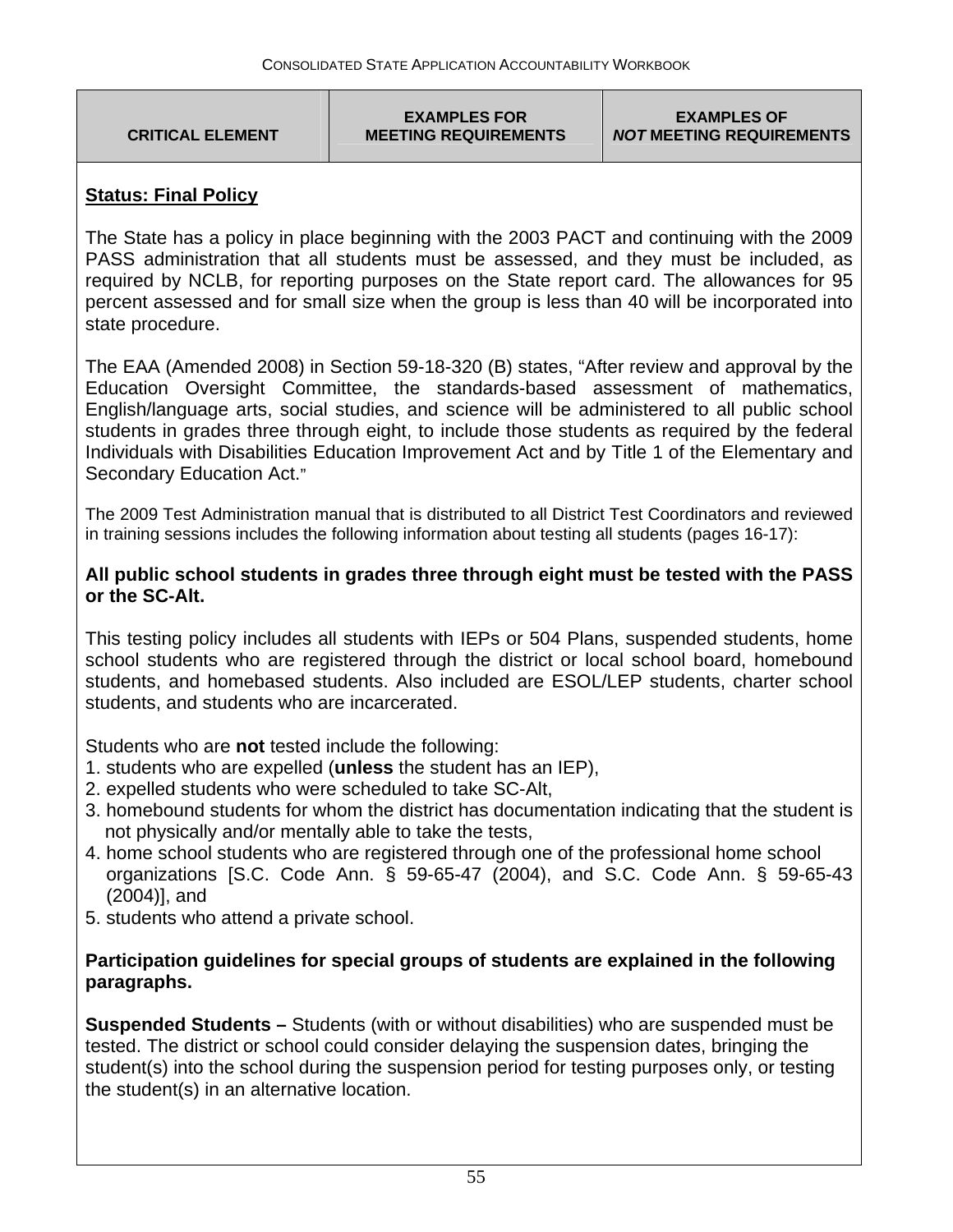**Home School Students –** Parents or guardians may teach their children at home. Students whose home school program is registered through the district must be tested according S.C. Code Ann. § 59-65-40 (A)(6)(2004):

The tests must be administered by a certified school district employee either with public school students or by special arrangement at the student's place of instruction, at the parent's option. The parent is responsible for paying the test administrator if the test is administered at the student's home.

It is recommended, but not required, that a monitor accompany the TA if the parent chooses to have the student tested at home. Parents or other relatives may not be present in the room with the student during testing.

Home school students will receive only individual score information and will not be included in the district or school data.

Students who are home schooled outside the district's authority **cannot be tested** with state tests. These students are considered private home school students and private school students are not tested with state tests.

**Homebound Students** – Homebound students (with or without disabilities) are those students who receive instruction at home or in the hospital because they cannot attend school due to illness, accident, or pregnancy, even with the aid of transportation [24 S.C. Code Ann. Regs. 43-241 (1976 & Supp. 2007)]. The district must administer the required tests to a student who is sick and homebound if the student is physically and/or mentally able to take the test. It is a district's decision to choose whether or not to have a monitor present when testing homebound students.

**Homebased Instruction** – Homebased instruction includes students who normally receive instruction at a place other than school because the student's IEP team has determined this placement to be the appropriate, least restrictive environment for the administration of the student's educational program. The district must send a TA to the place of instruction.

**Limited English Proficient (LEP) Students** – See **Appendix D** (Test Administration Manual) for more information.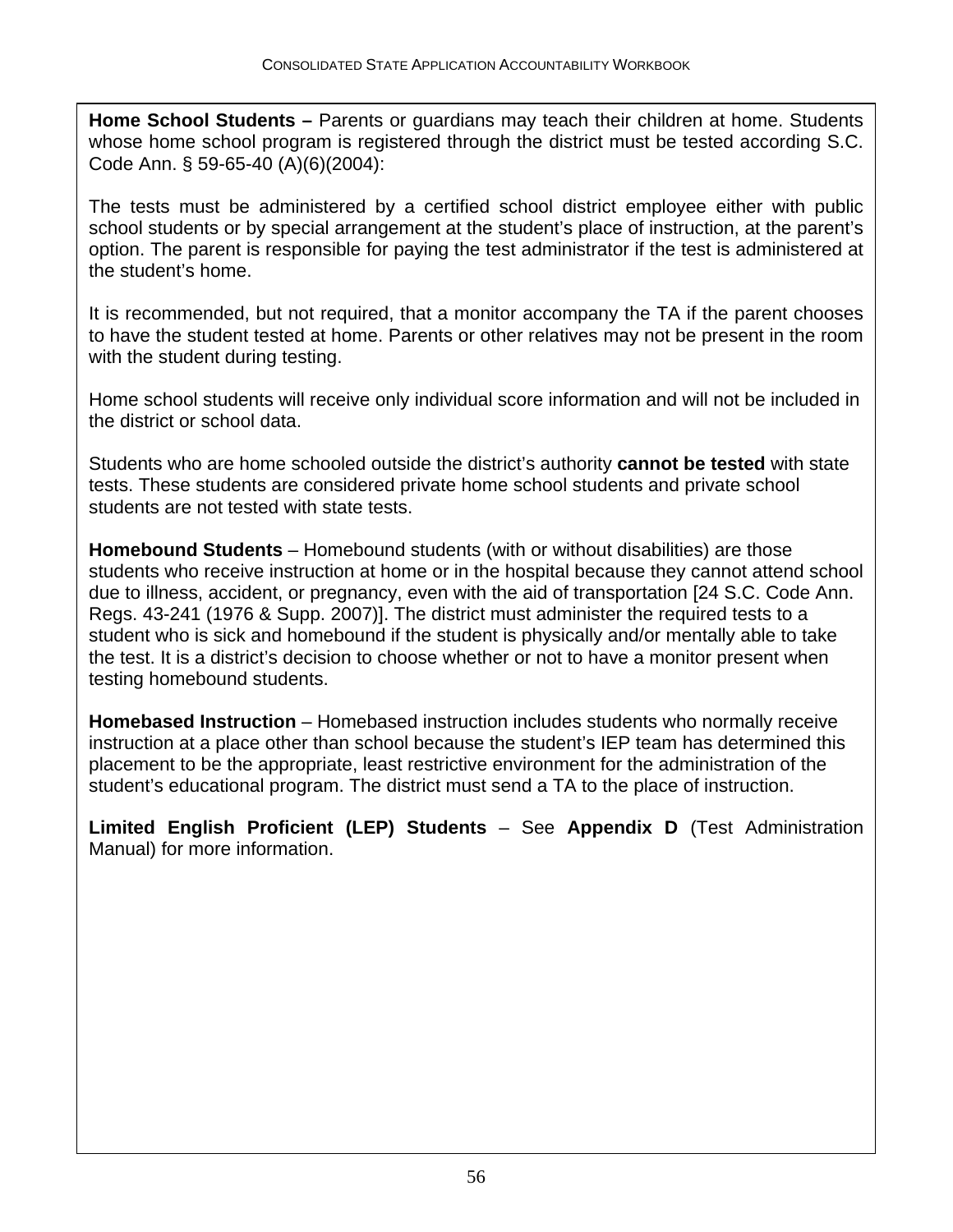#### **Appendix A**

Required Data Elements for State Report Card

#### **1111(h)(1)(C)**

1. Information, in the aggregate, on student achievement at each proficiency level on the State academic assessments (disaggregated by race, ethnicity, gender, disability status, migrant status, English proficiency, and status as economically disadvantaged, except that such disaggregation shall not be required in a case in which the number of students in a category is insufficient to yield statistically reliable information or the results would reveal personally identifiable information about an individual student.

2. Information that provides a comparison between the actual achievement levels of each student subgroup and the State's annual measurable objectives for each such group of students on each of the academic assessments.

3. The percentage of students not tested (disaggregated by the student subgroups), except that such disaggregation shall not be required in a case in which the number of students in a category is insufficient to yield statistically reliable information or the results would reveal personally identifiable information about an individual student.

4. The most recent two-year trend in student achievement in each subject area, and for each grade level, for the required assessments.

5. Aggregate information on any other indicators used by the State to determine the adequate yearly progress of students in achieving State academic achievement standards disaggregated by student subgroups.

6. Graduation rates for secondary school students disaggregated by student subgroups.

7. Information on the performance of local educational agencies in the State regarding making adequate yearly progress, including the number and names of each school identified for school improvement under section 1116.

8. The professional qualifications of teachers in the State, the percentage of such teachers teaching with emergency or provisional credentials, and the percentage of classes in the State not taught by highly qualified teachers, in the aggregate and disaggregated by high-poverty compared to low-poverty schools which (for this purpose) means schools in the top quartile of poverty and the bottom quartile of poverty in the State.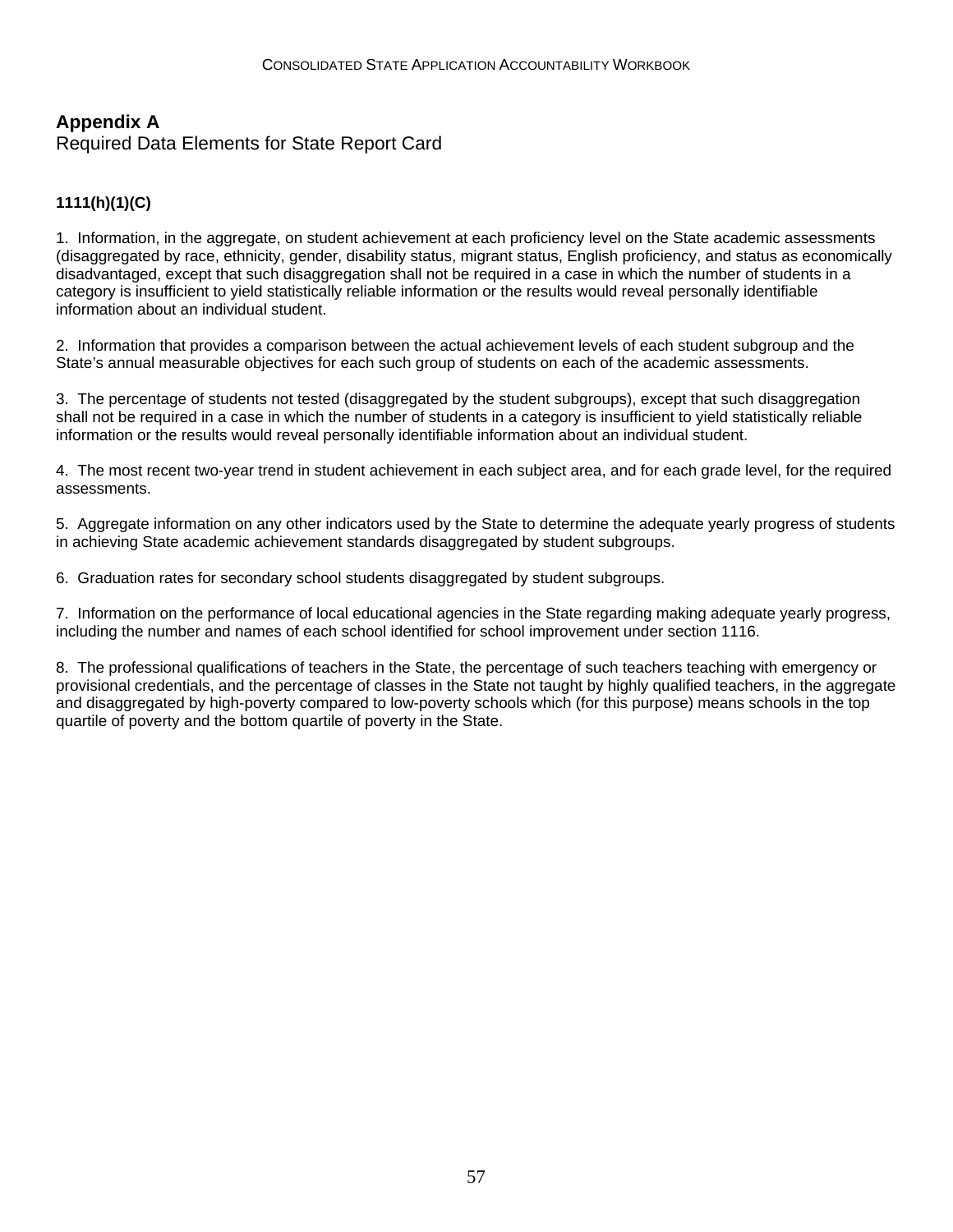## **ATTACHMENT A**

## **State Report Card for the 2007–08 School Year**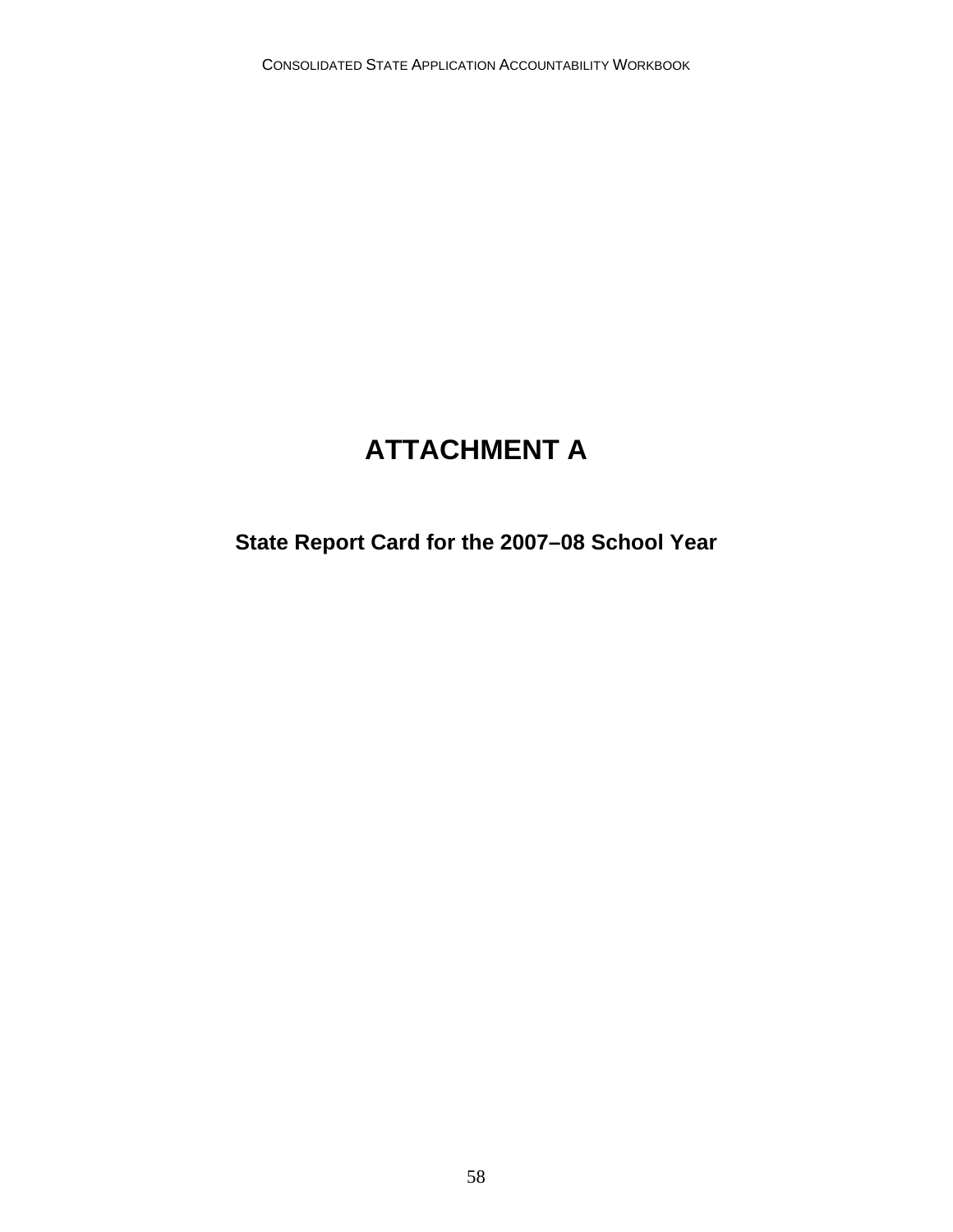#### CONSOLIDATED STATE APPLICATION ACCOUNTABILITY WORKBOOK

|                               | <b>Number</b><br><b>Enrolled Tested</b> | $\frac{0}{0}$ | % Tested<br>3yr<br>Weight<br>ed Avg | $\frac{0}{0}$<br><b>Below</b><br><b>Basic</b> | $\frac{0}{0}$<br><b>Basic Prof Adv</b> | $\frac{0}{0}$                 | $\frac{0}{0}$ | Opt<br>Adj<br>$\frac{0}{0}$<br>Prof<br>$\boldsymbol{\&}$<br>Adv | Opt<br>2%<br>Adj<br><b>Prof</b><br>$\boldsymbol{\&}$<br>Adv<br>3yr<br>Avg | $\frac{0}{0}$<br>Adj<br>Prof<br>$\boldsymbol{\&}$<br>Adv<br>Prev<br>yr | Opt <sub>3</sub><br>$%$ Prof<br>& Adv<br><b>Inc</b><br><b>Needed</b> | Opt 3<br>$\frac{6}{10}$<br>Prof<br>$\boldsymbol{\&}$<br>Adv<br>Inc<br>Actual | Opt 4<br>Perf<br><b>Index</b> | Opt <sub>5</sub><br>Perf<br><b>Index</b><br>Inc<br>$\bf Needed \,\vert \,$ | Opt 5<br><b>Perf</b><br><b>Index</b><br>Inc<br><b>Actual</b> | $\frac{0}{0}$<br>Att | $\frac{0}{0}$<br>Grad | Perf<br>Obj<br>Met? | $\frac{0}{0}$<br><b>Tested</b><br>Met? |
|-------------------------------|-----------------------------------------|---------------|-------------------------------------|-----------------------------------------------|----------------------------------------|-------------------------------|---------------|-----------------------------------------------------------------|---------------------------------------------------------------------------|------------------------------------------------------------------------|----------------------------------------------------------------------|------------------------------------------------------------------------------|-------------------------------|----------------------------------------------------------------------------|--------------------------------------------------------------|----------------------|-----------------------|---------------------|----------------------------------------|
| <b>English Language Arts</b>  |                                         |               |                                     |                                               |                                        |                               |               |                                                                 |                                                                           |                                                                        |                                                                      |                                                                              |                               |                                                                            |                                                              |                      |                       |                     |                                        |
| <b>ALL</b><br><b>STUDENTS</b> | 367776                                  | 99.5          | 98.8                                | 22.7                                          | 37.1 31.2                              |                               |               | 9.1 51.2 49.5 50.3                                              |                                                                           |                                                                        | 5.0                                                                  | 0.9                                                                          | 81.8                          | 2.7                                                                        |                                                              | $0.4$ 95.8           | 74.9                  | Yes                 | Yes                                    |
| Male **                       | 188261                                  | 99.4          | 98.4                                | 28.3                                          | 37.5 27.5                              |                               |               | 6.7 44.8 43.1 43.8                                              |                                                                           |                                                                        | 5.6                                                                  | 1.0                                                                          | 78.2                          | 3.2                                                                        |                                                              | 0.4 95.7             | 70.7                  | N/A                 | N/A                                    |
| Female **                     | 179515                                  | 99.6          | 99.1                                | 16.9                                          | 36.6                                   |                               |               | 35 11.5 57.9 56.2 56.9                                          |                                                                           |                                                                        | 4.3                                                                  | 1.0                                                                          | 85.5                          | 2.1                                                                        |                                                              | 0.4 95.9             | 79.8                  | N/A                 | N/A                                    |
| White                         | 200163                                  | 99.6          | 99.2                                | 14.3                                          |                                        | 34 38.6 13.1 63.1 61.5 62.1   |               |                                                                 |                                                                           |                                                                        | 3.8                                                                  | 1.0                                                                          | 87.2                          | 1.9                                                                        |                                                              | 0.2 95.8             | 79                    | Yes                 | Yes                                    |
| African-<br>American          | 142117                                  | 99.5          | 98.4                                | 34                                            | 41.6                                   | 21                            |               | 3.5 34.9 33.3 34.1                                              |                                                                           |                                                                        | 6.6                                                                  | 0.8                                                                          | 74.5                          | 3.7                                                                        |                                                              | $0.5$ 95.8           | 70.4                  | N <sub>o</sub>      | Yes                                    |
| Asian/Pacific<br>Is.          | 5316                                    | 99.4          | 99.2                                | 10.2                                          |                                        | 27.1 42.3 20.4 72.1 69.9 70.5 |               |                                                                 |                                                                           |                                                                        | 3.0                                                                  | 1.6                                                                          | 90.4                          | 1.4                                                                        |                                                              | 0.3 97.2             | 80.5                  | Yes                 | Yes                                    |
| Hispanic                      | 17492                                   | 99.2          | 98                                  | 31.4                                          |                                        | 38.7 25.2                     |               | 4.7 40.7 37.9                                                   |                                                                           | 38                                                                     | 6.2                                                                  | 2.7                                                                          | 76                            | 3.6                                                                        |                                                              | 1.4 96.2             | 66.7                  | N <sub>o</sub>      | Yes                                    |
| Am.<br>Indian/Alaskan         | 1273                                    | 99.1          | 98.3                                | 24.5                                          | 38.1 29.8                              |                               |               | 7.7 49.2 48.1                                                   |                                                                           | 50                                                                     | 5.0                                                                  | $-0.8$                                                                       | 80.9                          | 2.8                                                                        |                                                              | 0.4 94.4             | 46.7                  | Yes                 | Yes                                    |
| Disabled                      | 50468                                   | 98.8          | 94.5                                | 61                                            | 27.1                                   | 8.6                           |               | 3.3 17.1 16.6 17.1                                              |                                                                           |                                                                        | 8.3                                                                  | 0.0                                                                          | 58.2                          | 6.0                                                                        |                                                              | $0\,94.5$            | 46.2                  | N <sub>o</sub>      | Yes                                    |
| <b>Not Disabled</b><br>**     | 317308                                  | 99.7          | 99.5                                | 16.6                                          | 38.6 34.7                              |                               |               | 10 56.6 54.7 55.6                                               |                                                                           |                                                                        | 4.4                                                                  | 1.0                                                                          | 85.5                          | 2.1                                                                        | 0.3                                                          | 96                   | 78.5                  | N/A                 | N/A                                    |
| Migrant **                    | 366                                     | 98.1          | 97.5                                | 36.7                                          |                                        | 37 23.3                       |               | 2.9 38.2 31.2                                                   |                                                                           | 28                                                                     | 7.2                                                                  | 10.2                                                                         | 72.2                          | 4.6                                                                        |                                                              | 4.3 96.2             | 80                    | N/A                 | N/A                                    |
| Non-migrant<br>**             | 367410                                  | 99.5          | 98.8                                | 22.7                                          |                                        | 37.1 31.2 9.1 51.2 49.5 50.3  |               |                                                                 |                                                                           |                                                                        | 5.0                                                                  | 0.9                                                                          | 81.8                          | 2.7                                                                        |                                                              |                      | 0.4 95.8 74.9         | N/A                 | N/A                                    |
| Limited Eng.<br>Prof.         | 15689                                   | 99.1          | 97.9                                | 34.4                                          | 37.9 23.8                              |                               |               | 3.9 37.8 32.9 33.8                                              |                                                                           |                                                                        | 6.6                                                                  | 4.0                                                                          | 74.2                          | 4.0                                                                        |                                                              | 2.1 96.6             | 61.7                  | N <sub>o</sub>      | Yes                                    |
| Non-LEP $**$                  | 352087                                  | 99.6          | 98.8                                | 22.2                                          |                                        | 37 31.5                       |               | 9.3 51.8 50.1 50.9                                              |                                                                           |                                                                        | 4.9                                                                  | 0.9                                                                          | 82.1                          | 2.6                                                                        |                                                              | 0.3 95.8             | 75.2                  | N/A                 | N/A                                    |

#### **2008 State Report Card - No Child Left Behind - Adequate Yearly Progress – State Scores**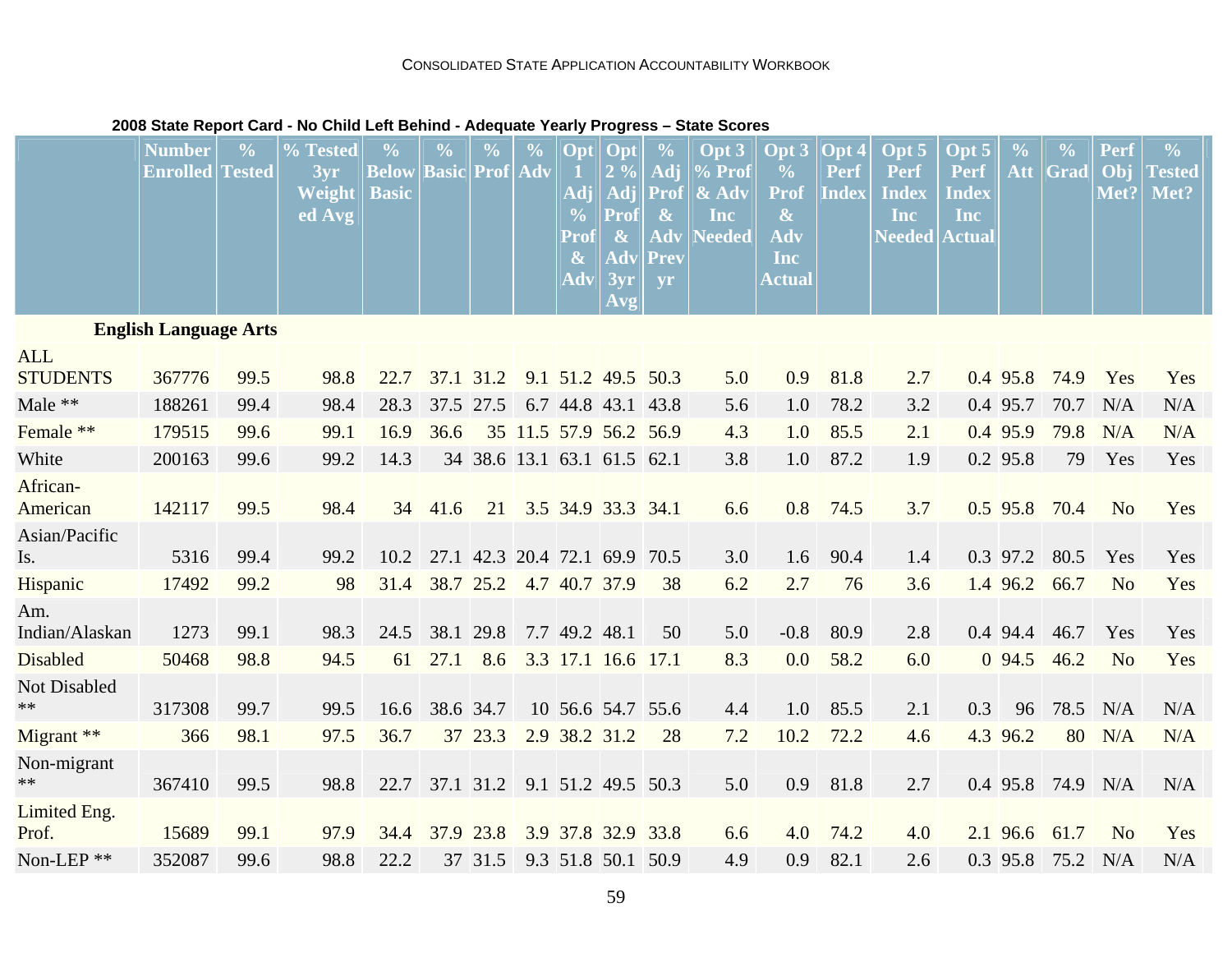| <b>CONSOLIDATED STATE APPLICATION ACCOUNTABILITY WORKBOOK</b> |        |      |      |      |                                    |                               |              |  |                        |         |     |     |      |     |        |             |                      |                |     |
|---------------------------------------------------------------|--------|------|------|------|------------------------------------|-------------------------------|--------------|--|------------------------|---------|-----|-----|------|-----|--------|-------------|----------------------|----------------|-----|
| Subsidized<br>Meals                                           | 194461 | 99.4 | 98.3 | 32.8 | 41.3 22.3                          |                               |              |  | 3.6 36.5 34.7 35.3     |         | 6.5 | 1.2 | 75.1 | 3.6 |        | $0.6$ 95.2  | 66.6                 | N <sub>o</sub> | Yes |
| <b>Full-Pay Meals</b><br>$**$                                 | 173158 | 99.7 | 99.3 | 11.4 | 32.3                               |                               | 41 15.2 67.7 |  |                        | 66 66.7 | 3.3 | 1.0 | 89.2 | 1.6 |        | 0.2 96.5    | 80.8                 | N/A            | N/A |
| <b>Mathematics</b>                                            |        |      |      |      |                                    |                               |              |  |                        |         |     |     |      |     |        |             |                      |                |     |
| <b>ALL</b><br><b>STUDENTS</b>                                 | 367759 | 99.6 | 98.9 | 23.3 |                                    | 39.2 20.6 16.9 48.8 48.3 48.2 |              |  |                        |         | 5.2 | 0.6 | 81.7 | 2.6 |        | $-0.4$ 95.8 | 74.9                 | Yes            | Yes |
| Male **                                                       | 188249 | 99.6 | 98.7 | 25   | 37.4                               |                               |              |  | 20 17.6 48.4 47.7 47.4 |         | 5.3 | 1.0 | 80.9 | 2.7 |        | $-0.2$ 95.7 | 70.7                 | N/A            | N/A |
| Female **                                                     | 179510 | 99.7 | 99.2 | 21.5 |                                    | 41.1 21.2 16.2 49.1 48.9      |              |  |                        | 49      | 5.1 | 0.1 | 82.5 | 2.4 |        | $-0.5$ 95.9 | 79.8                 | N/A            | N/A |
| White                                                         | 200155 | 99.7 | 99.3 | 13.8 |                                    | 36.2 25.2 24.7                |              |  | 62 61.6 61.5           |         | 3.9 | 0.5 | 87.4 | 1.8 |        | $-0.3$ 95.8 | 79                   | Yes            | Yes |
| African-<br>American                                          | 142105 | 99.5 | 98.5 | 36.7 | 43.3 14.1                          |                               |              |  | 5.9 30.2 29.7 29.5     |         | 7.1 | 0.7 | 73.6 | 3.7 |        | $-0.6$ 95.8 | 70.4                 | N <sub>o</sub> | Yes |
| Asian/Pacific<br>Is.                                          | 5318   | 99.7 | 99.5 | 7.9  | 27.4 24.7                          |                               |              |  | 40 73.7 73.6 73.4      |         | 2.7 | 0.3 | 91.8 | 1.2 |        | $-0.1$ 97.2 | 80.5                 | Yes            | Yes |
| Hispanic                                                      | 17494  | 99.7 | 99   | 28   |                                    | 42.9 18.3 10.8 40.5 39.5 39.5 |              |  |                        |         | 6.1 | 1.0 | 78.6 | 3.1 |        | $0.2$ 96.2  | 66.7                 | N <sub>o</sub> | Yes |
| Am.<br>Indian/Alaskan                                         | 1273   | 99.1 | 98.5 | 23   |                                    | 40.2 21.7 15.2 48.9 47.5 47.7 |              |  |                        |         | 5.2 | 1.2 | 81.9 | 2.5 |        | $-0.7$ 94.4 | 46.7                 | Yes            | Yes |
| Disabled                                                      | 50465  | 99   | 95   | 58.9 | 29                                 | 7.7                           |              |  | 4.4 17.9 17.9 17.6     |         | 8.2 | 0.3 | 61.4 | 5.3 |        | $-1.3$ 94.5 | 46.2                 | N <sub>o</sub> | Yes |
| <b>Not Disabled</b><br>$**$                                   | 317294 | 99.7 | 99.6 | 17.6 |                                    | 40.8 22.6 18.9 53.7 53.1 53.1 |              |  |                        |         | 4.7 | 0.6 | 84.9 | 2.1 | $-0.3$ | 96          | 78.5                 | N/A            | N/A |
| Migrant **                                                    | 366    | 98.9 | 98.3 | 37.5 | 41.9 12.5                          |                               |              |  | 8.1 33.1 29.6 29.3     |         | 7.1 | 3.8 | 72.8 | 3.9 |        | $-0.2$ 96.2 | 80                   | N/A            | N/A |
| Non-migrant<br>$**$                                           | 367393 | 99.6 | 98.9 | 23.3 | 39.2 20.6                          |                               |              |  | 17 48.8 48.3 48.2      |         | 5.2 | 0.6 | 81.7 | 2.6 |        |             | $-0.4$ 95.8 74.9     | N/A            | N/A |
| Limited Eng.<br>Prof.                                         | 15693  | 99.8 | 99.2 | 29   |                                    | 42.1 17.4 11.6                |              |  | 40 37.1 37.9           |         | 6.2 | 2.1 | 78.1 | 3.2 |        | $0.6$ 96.6  | 61.7                 | N <sub>o</sub> | Yes |
| Non-LEP **                                                    | 352066 | 99.6 | 98.9 | 23   |                                    | 39.1 20.7 17.2 49.2 48.7 48.6 |              |  |                        |         | 5.1 | 0.6 | 81.8 | 2.5 |        | $-0.4$ 95.8 | 75.2                 | N/A            | N/A |
| Subsidized<br>Meals                                           | 194446 | 99.5 | 98.6 | 33.5 | 43.1 15.6                          |                               | 7.8          |  | 34 33.5 33.3           |         | 6.7 | 0.7 | 75.3 | 3.4 |        | $-0.6$ 95.2 | 66.6                 | N <sub>o</sub> | Yes |
| <b>Full-Pay Meals</b><br>**                                   | 173157 | 99.7 | 99.4 |      | 11.8 34.8 26.2 27.2 65.3 64.8 64.5 |                               |              |  |                        |         | 3.6 | 0.8 | 88.8 | 1.6 |        |             | $-0.1$ 96.5 80.8 N/A |                | N/A |

\*\* These subgroups are reported but not included in determining school AYP.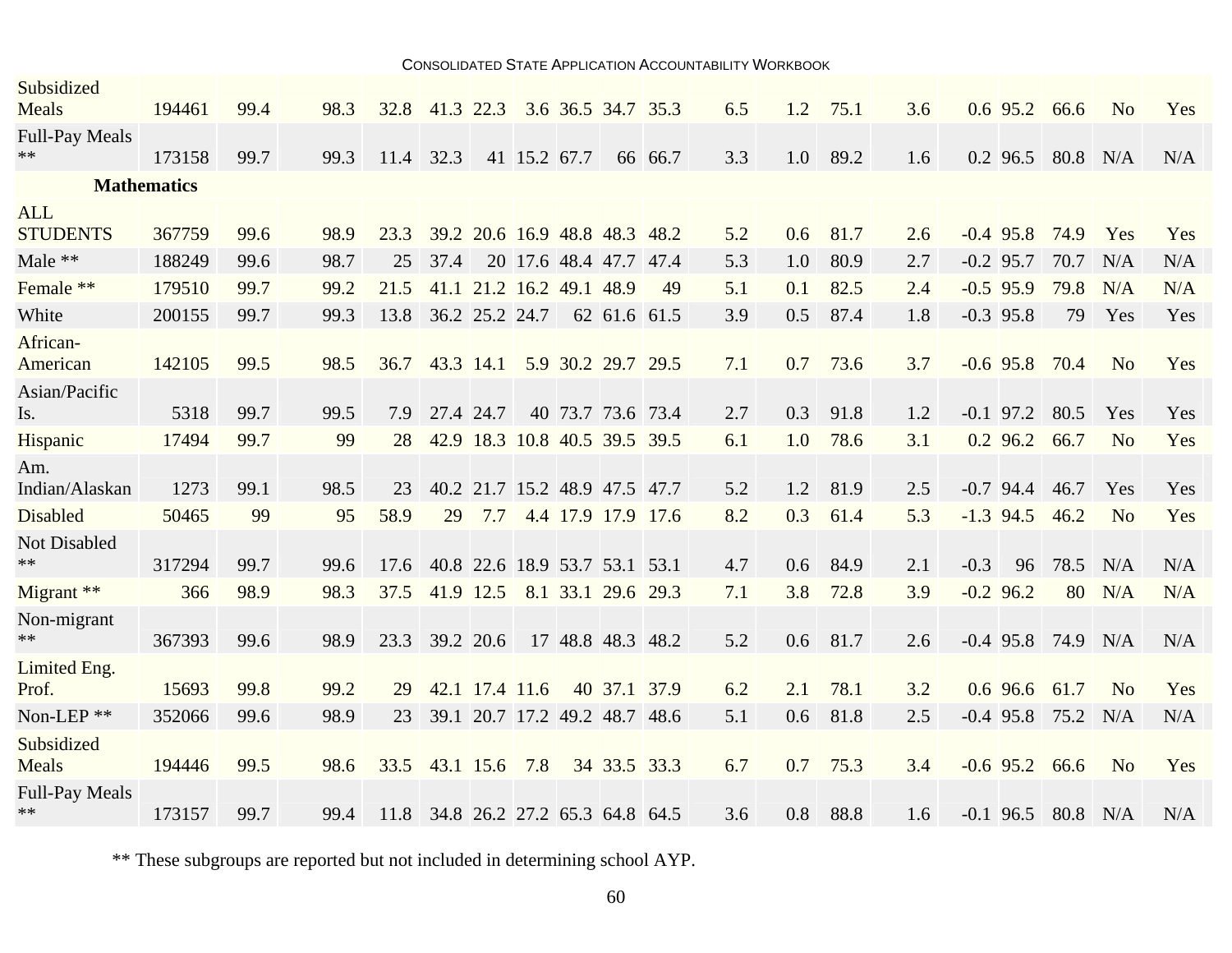#### **Notes:**

Options 1-5 are methods for meeting the performance objectives.

 $I/S =$  Insufficient sample size for subgroups (Performance: fewer than 40; Participation: fewer than 40). Subgroups with insufficient sample sizes were excluded from AYP determinations.

#### **Objectives:**

#### **Performance Options 1 and 2**

The adjusted % proficient and advanced is at least the percentage listed in the table. Percentages were computed after applying a standard error of measurement adjustment to the scores.

| Elem. & Middle<br><b>Schools</b> |      | <b>High Schools</b> |      | District/State |      |  |  |  |
|----------------------------------|------|---------------------|------|----------------|------|--|--|--|
| EL A                             | Math | EL A                | Math | EL A           | Math |  |  |  |
| 58.8                             | 57.8 | 52.3                | 50.0 | 45.8           | 42.7 |  |  |  |

#### **Performance Option 4**

The performance index is at least the value listed in the table.

| Elem. & Middle<br><b>Schools</b> |      | <b>High Schools</b> |      | District/State |      |  |  |  |
|----------------------------------|------|---------------------|------|----------------|------|--|--|--|
| EL A                             | Math | EL A                | Math | EL A           | Math |  |  |  |
| 78.8                             | 79.0 | 86.8                | 82.0 | 86.2           | 86.8 |  |  |  |

For performance, if a subgroup did not meet Options 1 and 2 but met at least one of Options 3-5 (Safe Harbor), the subgroup must ALSO meet the objective for the other indicator in order to meet the performance objective for that subgroup.

#### **Participation**

The percent tested or weighted 3-year average is at least 95%. A 2-year average was used if the 3-year one was not available.

#### **Other Indicators**

The district and state AYP determinations use both indicators.

1: Attendance Rate for Elem./Middle Schools, Districts, and the State

- Current year must be at least 94.0%, or be at least .1 more than last year's rate.
- 2: Graduation Rate for High Schools

Current year must be at least 88.3%, or be at least the 3-yr average, or be at least last year's rate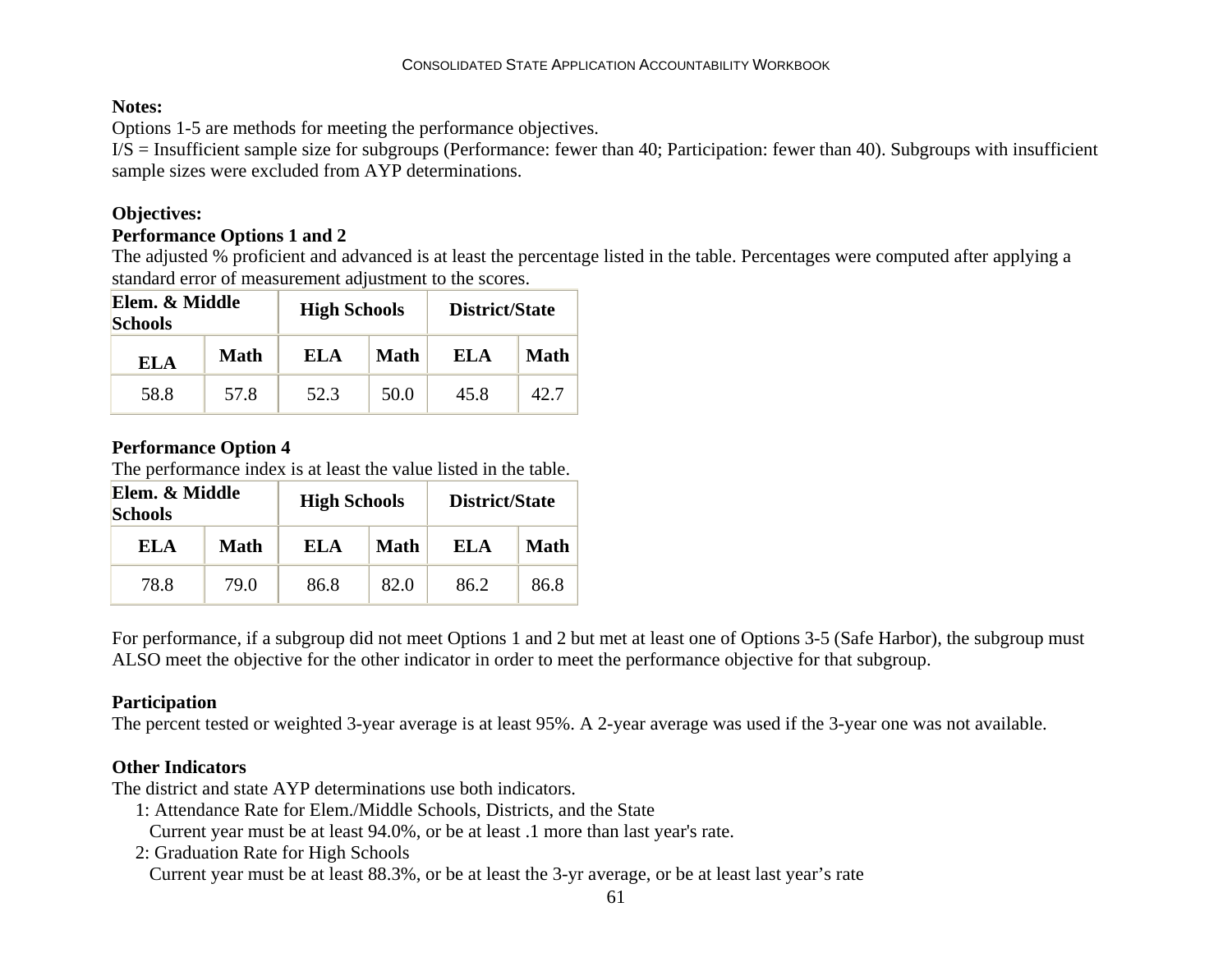## **ATTACHMENT B**

## **ADEQUATE YEARLY PROGRESS**

### **ESTABLISHED STARTING POINTS FOR AYP**

### **ANNUAL MEASURABLE OBJECTIVES FOR MEETING AYP BY THE 2013–14 SCHOOL YEAR**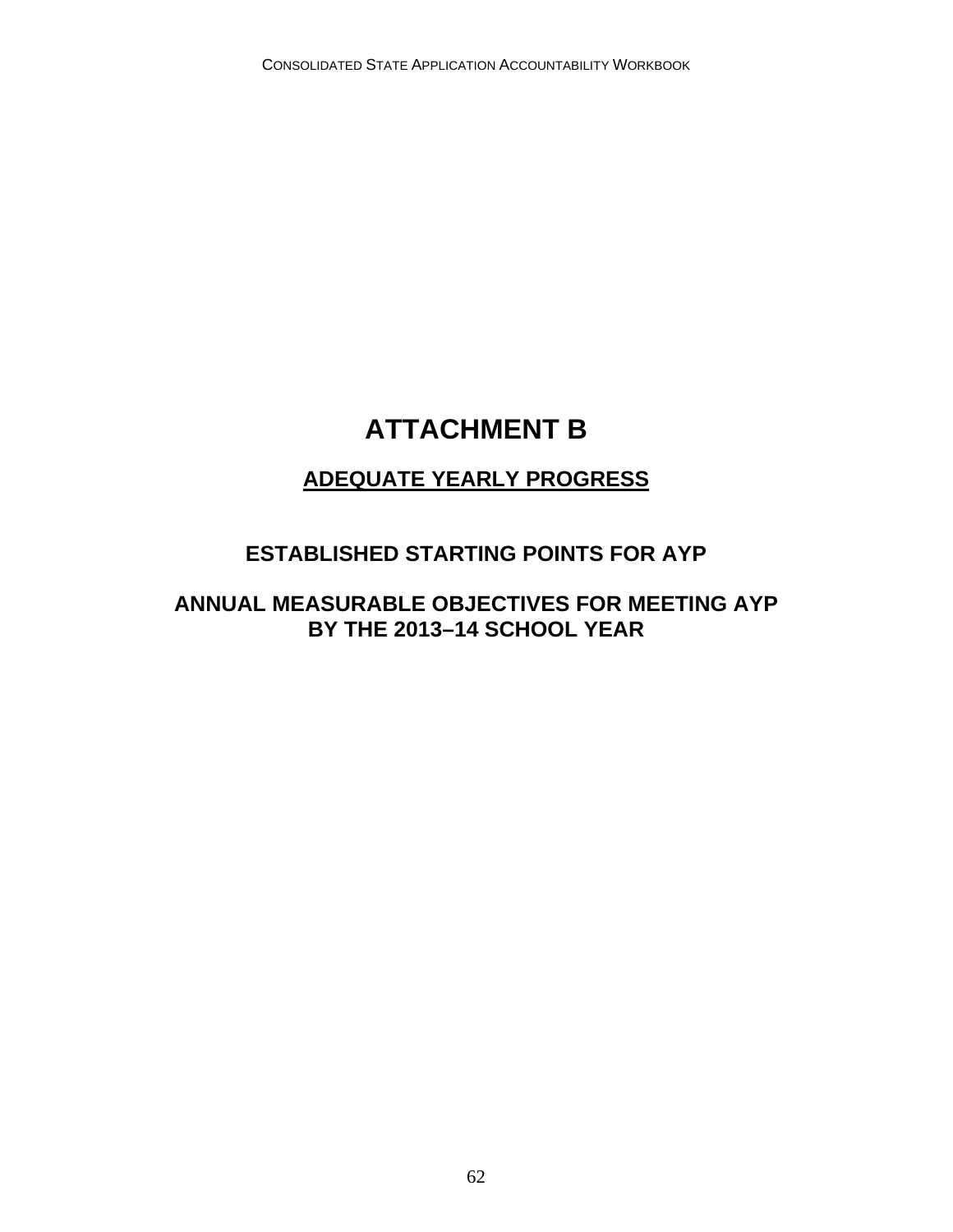# **Adequate Yearly Progress Objectives for S.C. Elementary Schools**



63 **Year**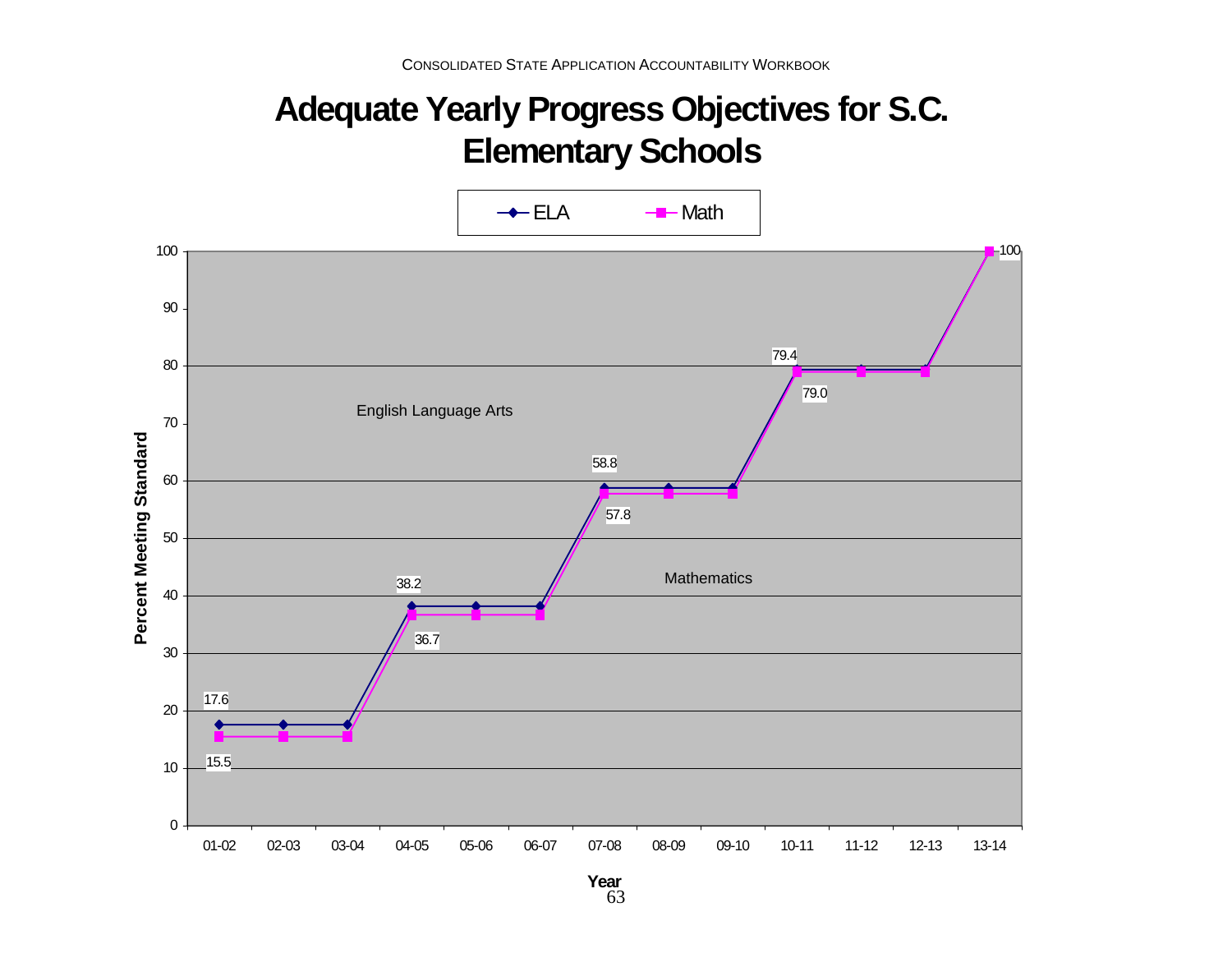# **Adequate Yearly Progress Objectives for S.C. High Schools**

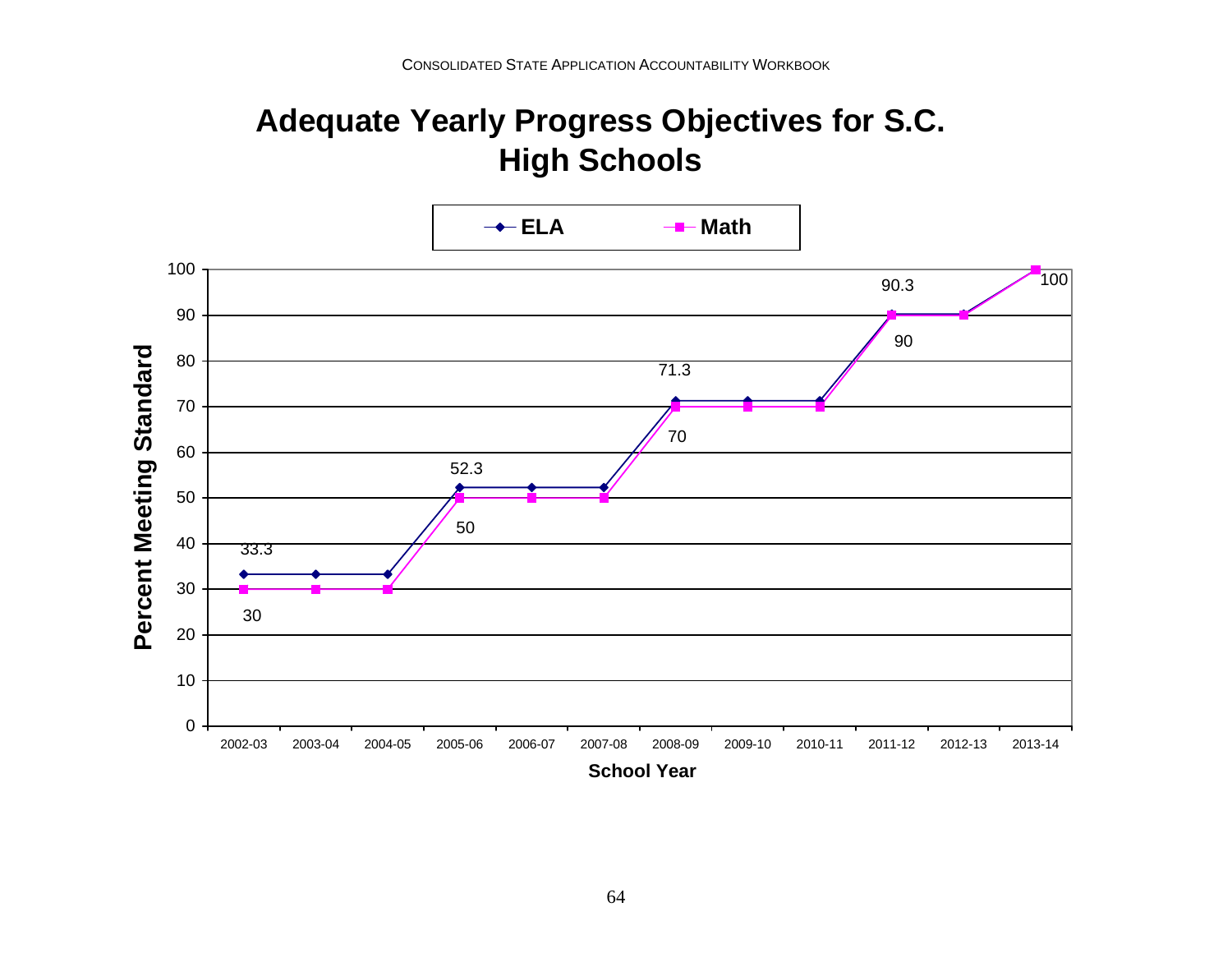# **Adequate Yearly Progress Objectives for S.C. School Districts**

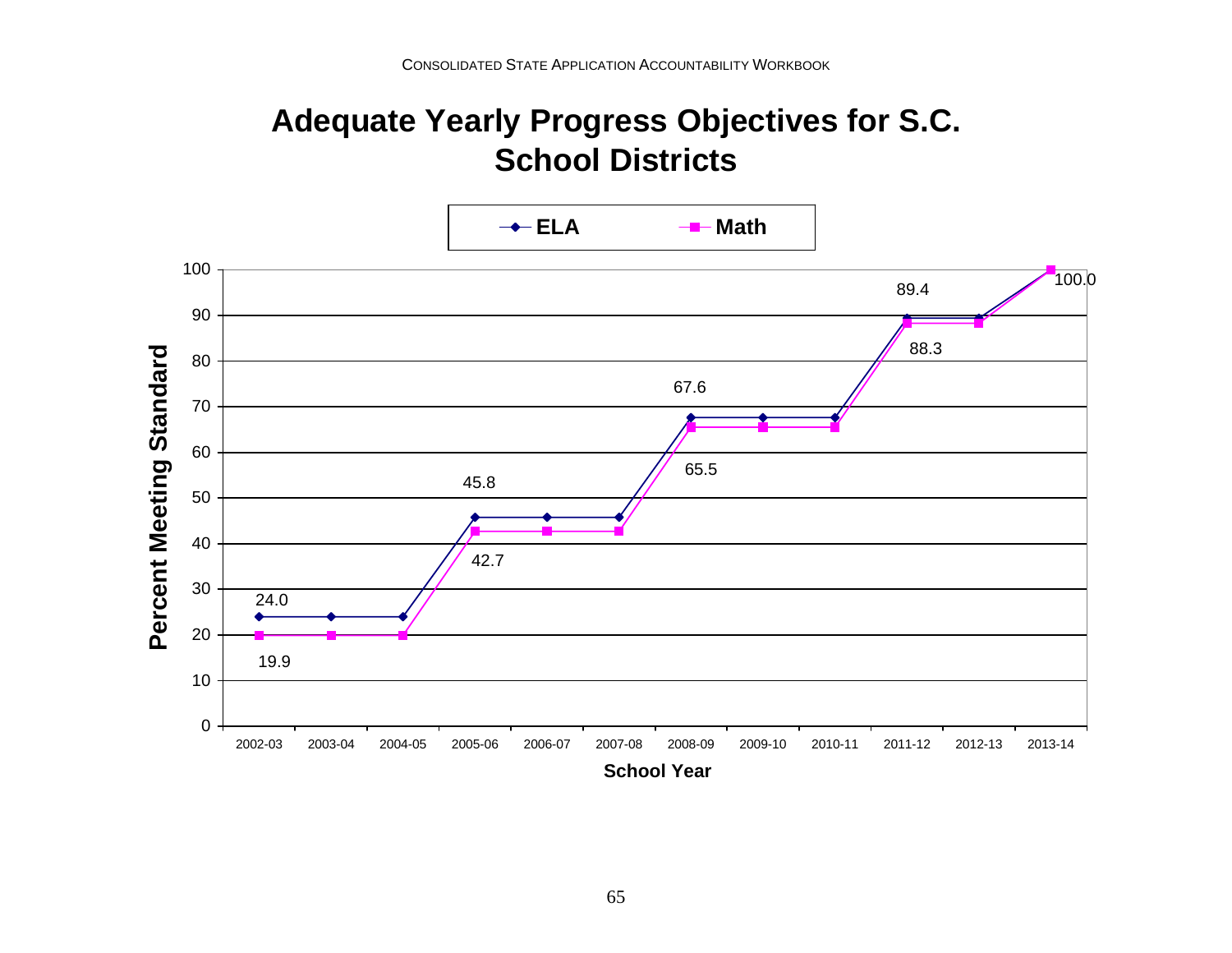## **ATTACHMENT C**

## **AYP Matrix**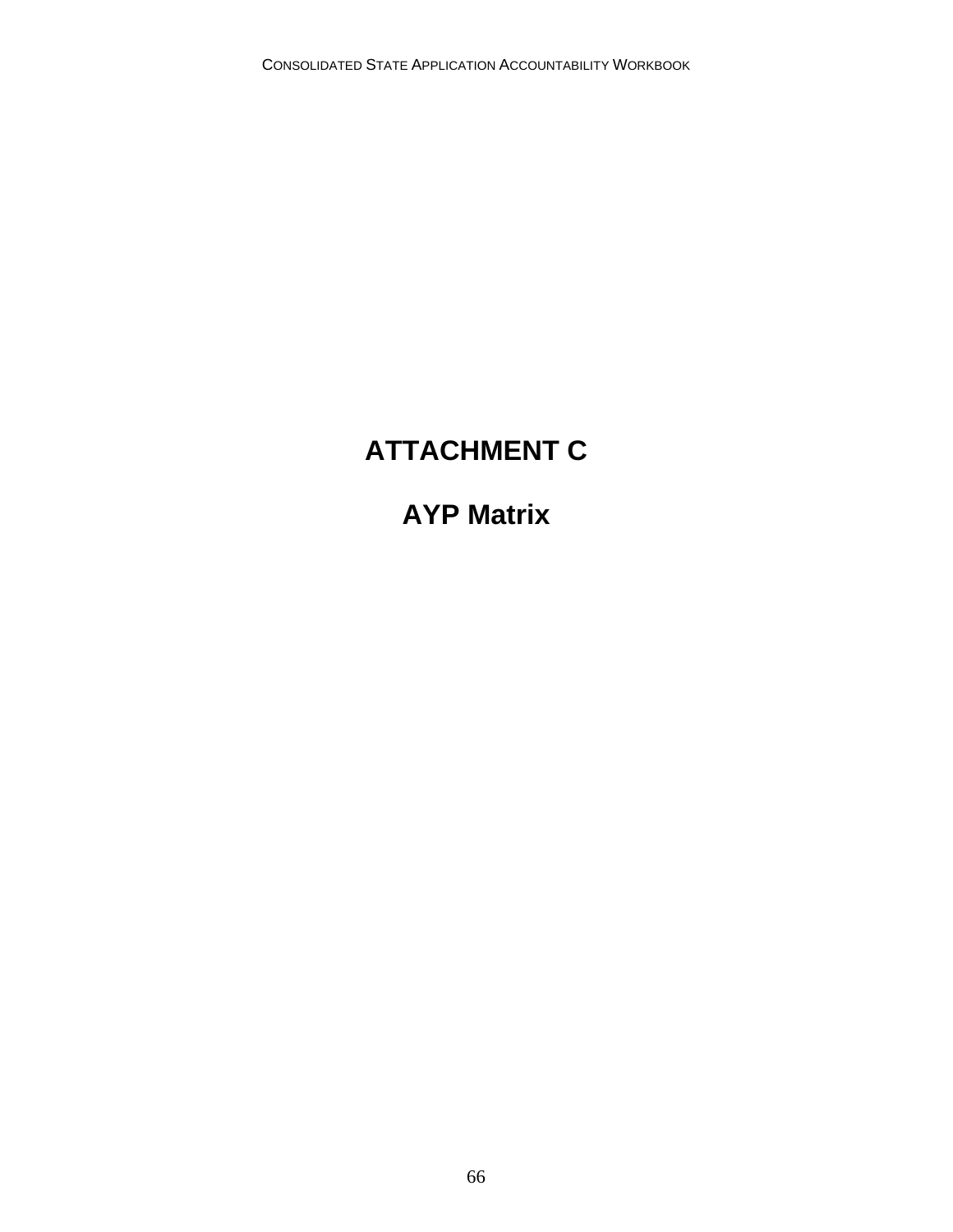#### AYP Matrix

All students who were enrolled by the  $45<sup>th</sup>$  day of the school year and through the first day of testing were included in the performance calculations.

If a group met the performance requirement via safe harbor but missed the other indicator objective (attendance rate for elementary/middle schools and graduation rate for high schools) for the group in question, it was reported as performance not met.

For schools that have been open less than three years, options that involve 3-year averages do not apply.

To satisfy the student performance requirement, each group needs to meet any one of the three options, listed below, in both ELA and math.

#### Option 1.

The percent of students scoring proficient must meet or exceed the current year Annual Measurable Objectives (AMO) for ELA and math.

#### Option 2.

The mean percent of students scoring proficient for the most recent three years, including the current year, must meet or exceed the objectives for ELA and math. This option will not be available until the 2010–11 school year.

Important Note for Safe Harbor 1.

"If a school or district meets AYP by using the safe harbor provision, the subgroup(s) meeting safe harbor also must meet the target for the other indicator and meet the 95 percent participation rate. The number of targets is increased accordingly."

#### Option 3. (Safe Harbor 1)

The percent of students scoring "below proficient" in the current school year must decline by at least 10 percent from the percent in the previous school year.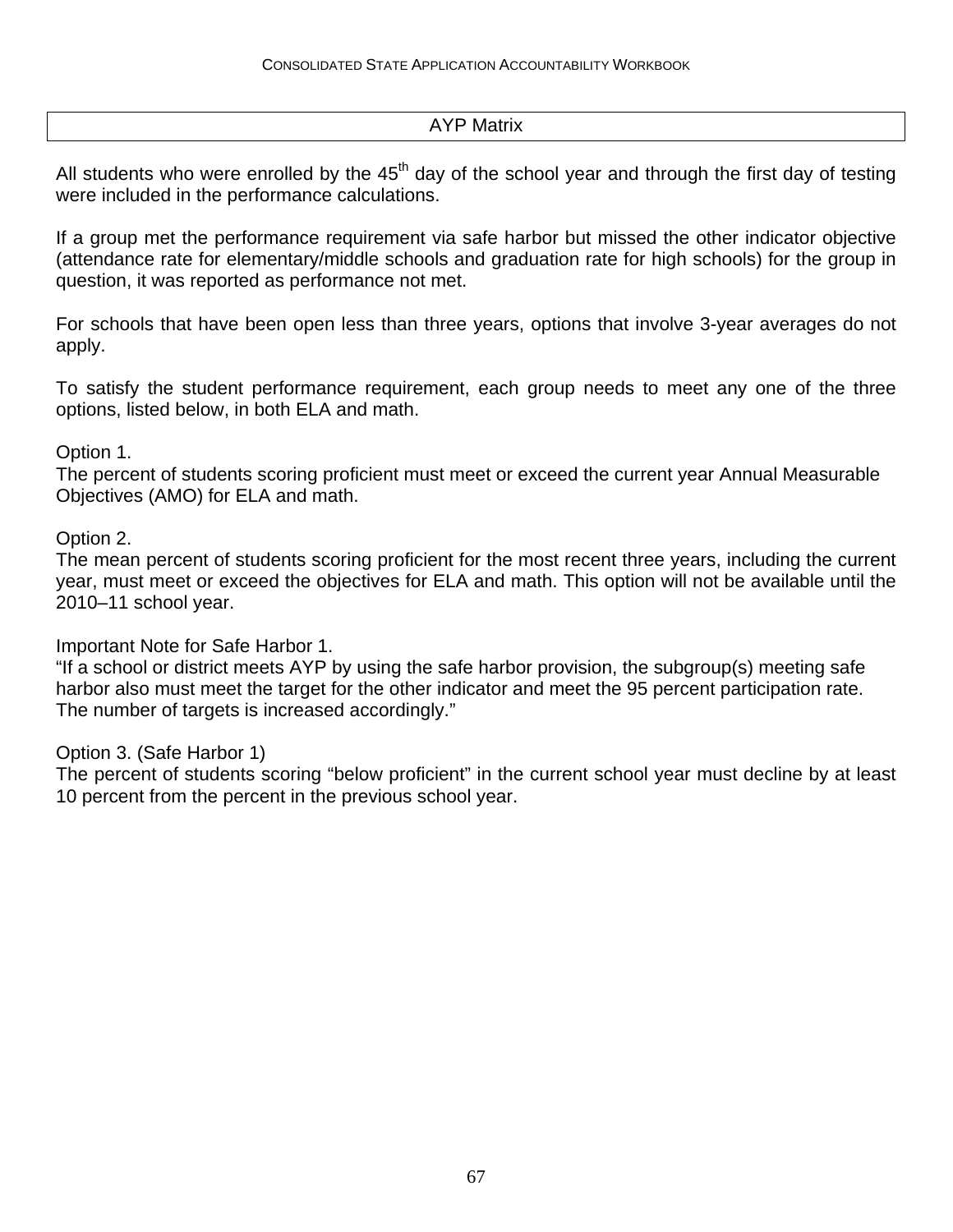## **ATTACHMENT D**

## **INTERMEDIATE GOALS FOR AYP**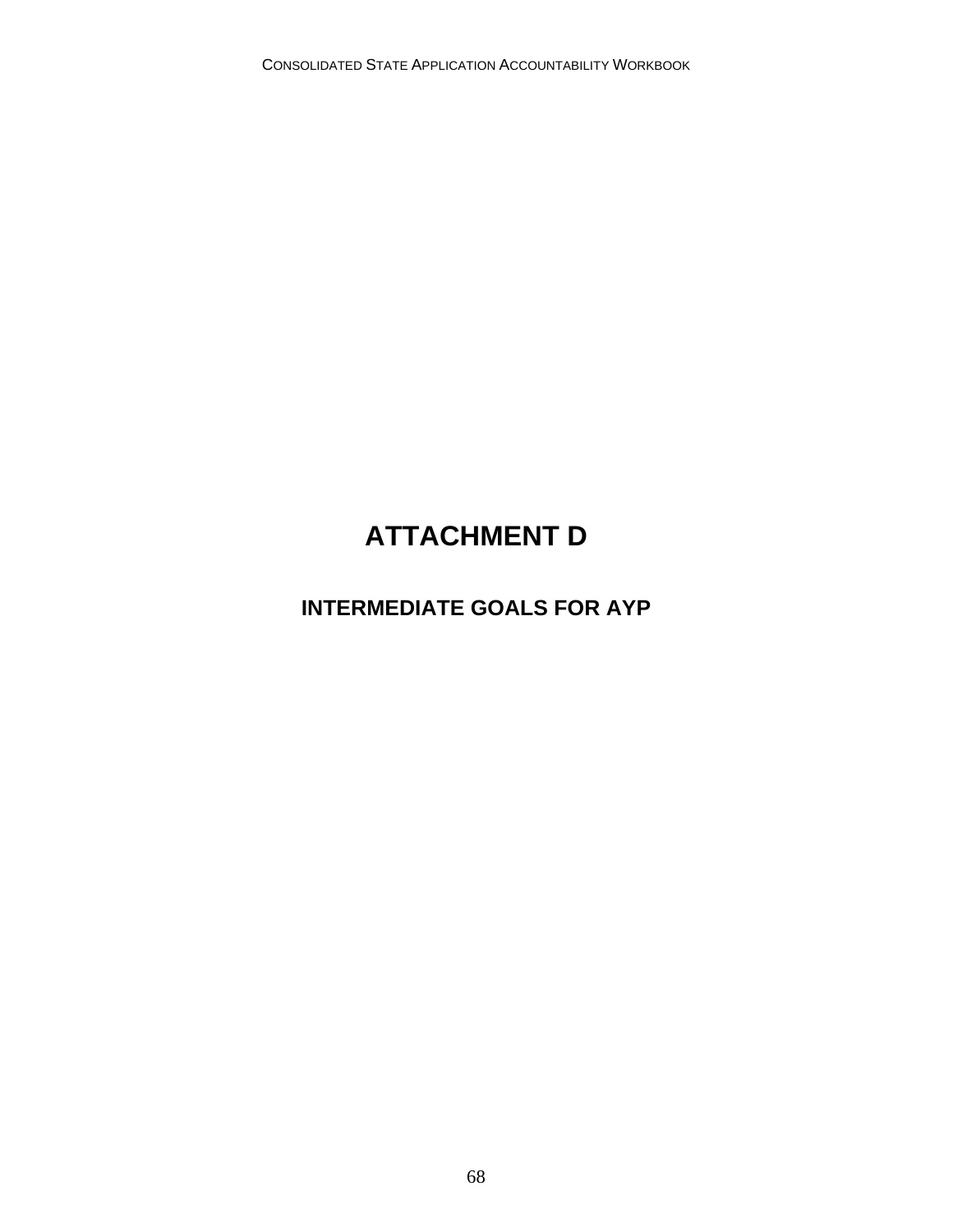# **AYP Intermediate Goals for S.C. ElementarySchools**





**Year**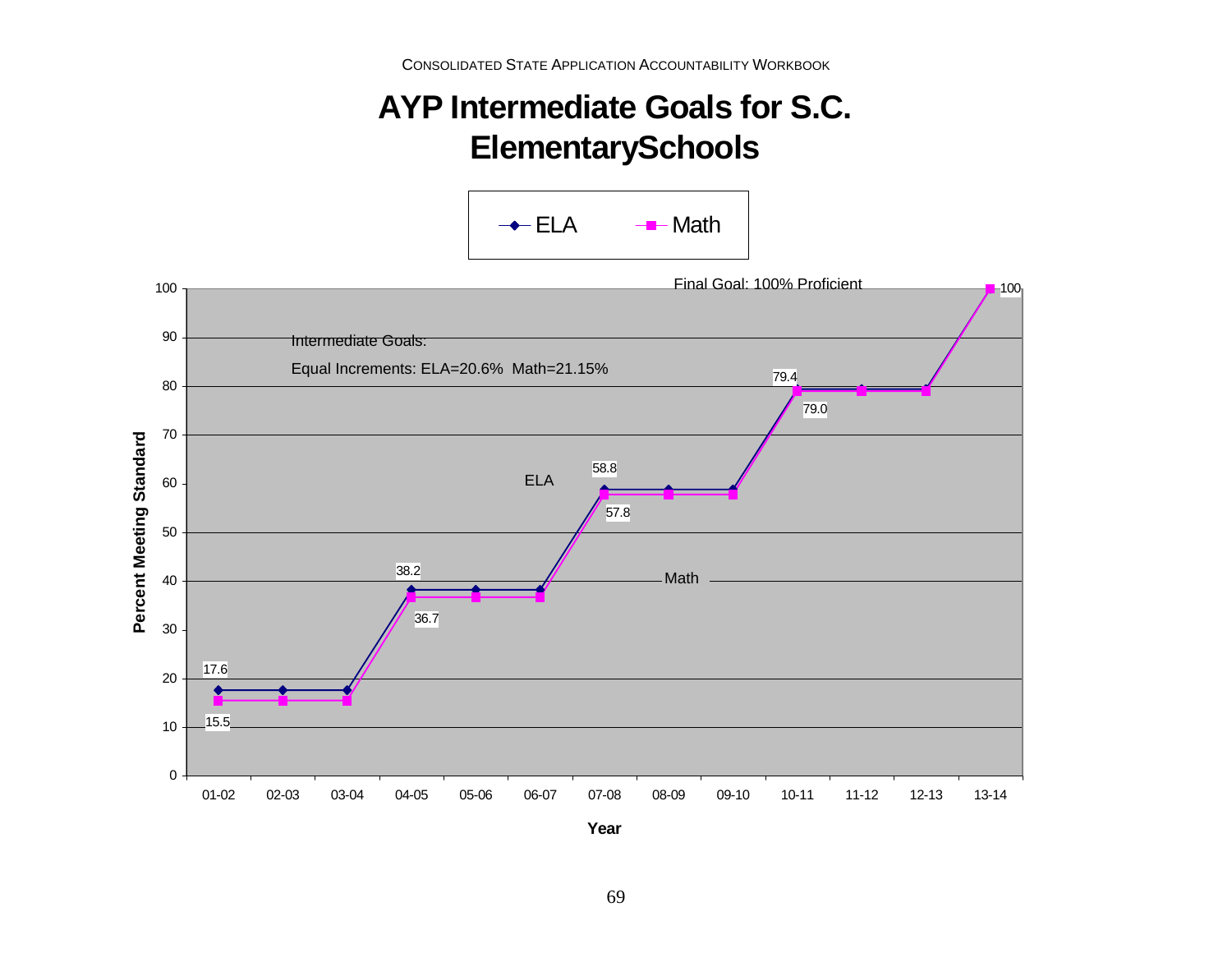# **Adequate Yearly Progress Objectives for S.C. High Schools**